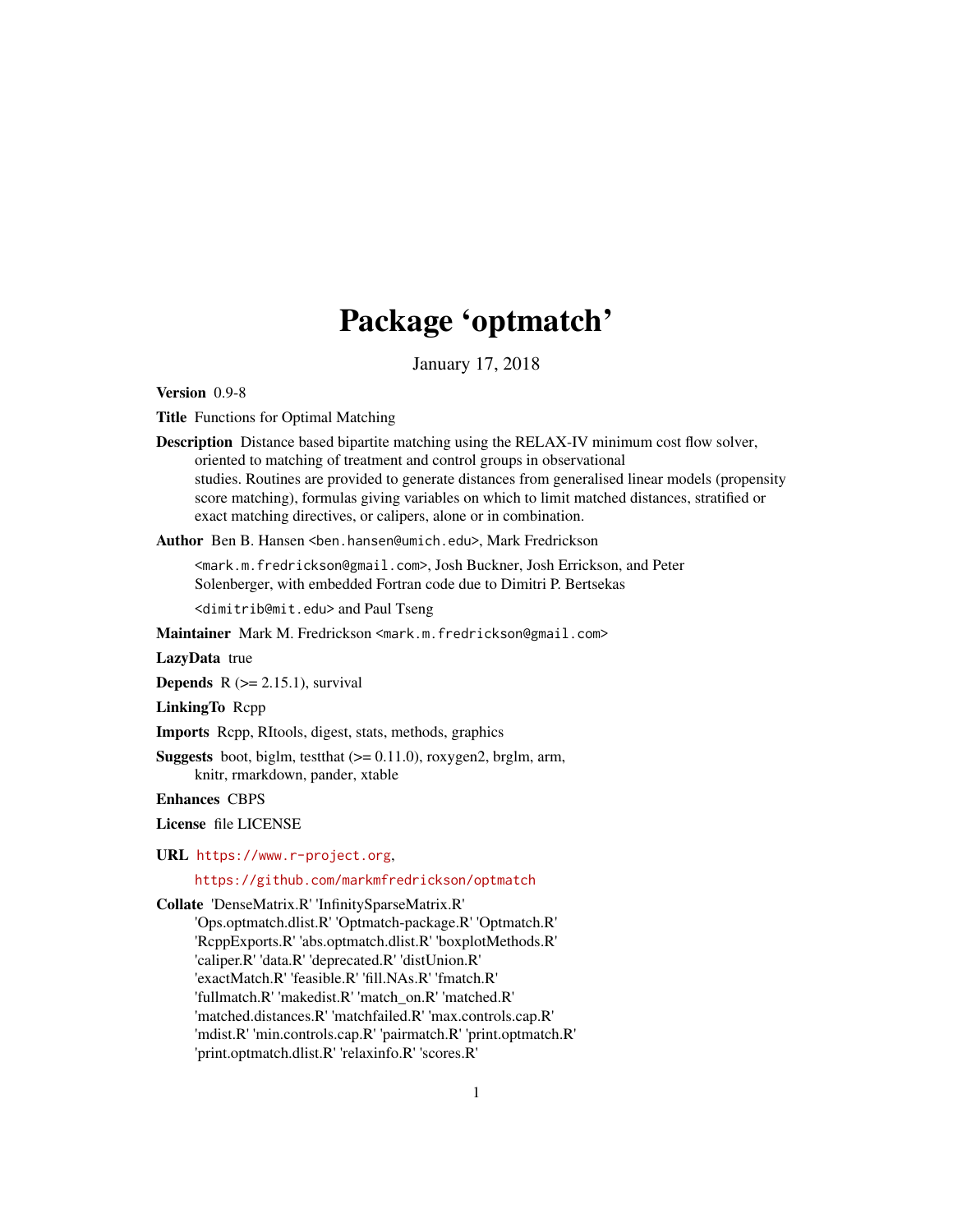'stratumStructure.R' 'subDivStrat.R' 'summary.ism.R' 'summary.optmatch.R' 'utilities.R' 'zzz.R' 'zzzDistanceSpecification.R'

VignetteBuilder knitr

RoxygenNote 6.0.1

NeedsCompilation yes

Repository CRAN

Date/Publication 2018-01-16 23:39:45 UTC

## R topics documented:

| 3                |
|------------------|
| $\overline{4}$   |
| 5                |
| $\overline{5}$   |
| 8                |
| $\boldsymbol{Q}$ |
| 9                |
| 10               |
| 11               |
| 12               |
| 13               |
| 16               |
| 16               |
| 20               |
| 21               |
| 21               |
| 23               |
| 24               |
| 29               |
| 30               |
| 31               |
| 33               |
| 34               |
| 35               |
| 36               |
| 37               |
| 38               |
| 38               |
| 39               |
| 41               |
| 42               |
| 43               |
| 43               |
| 44               |
| 44               |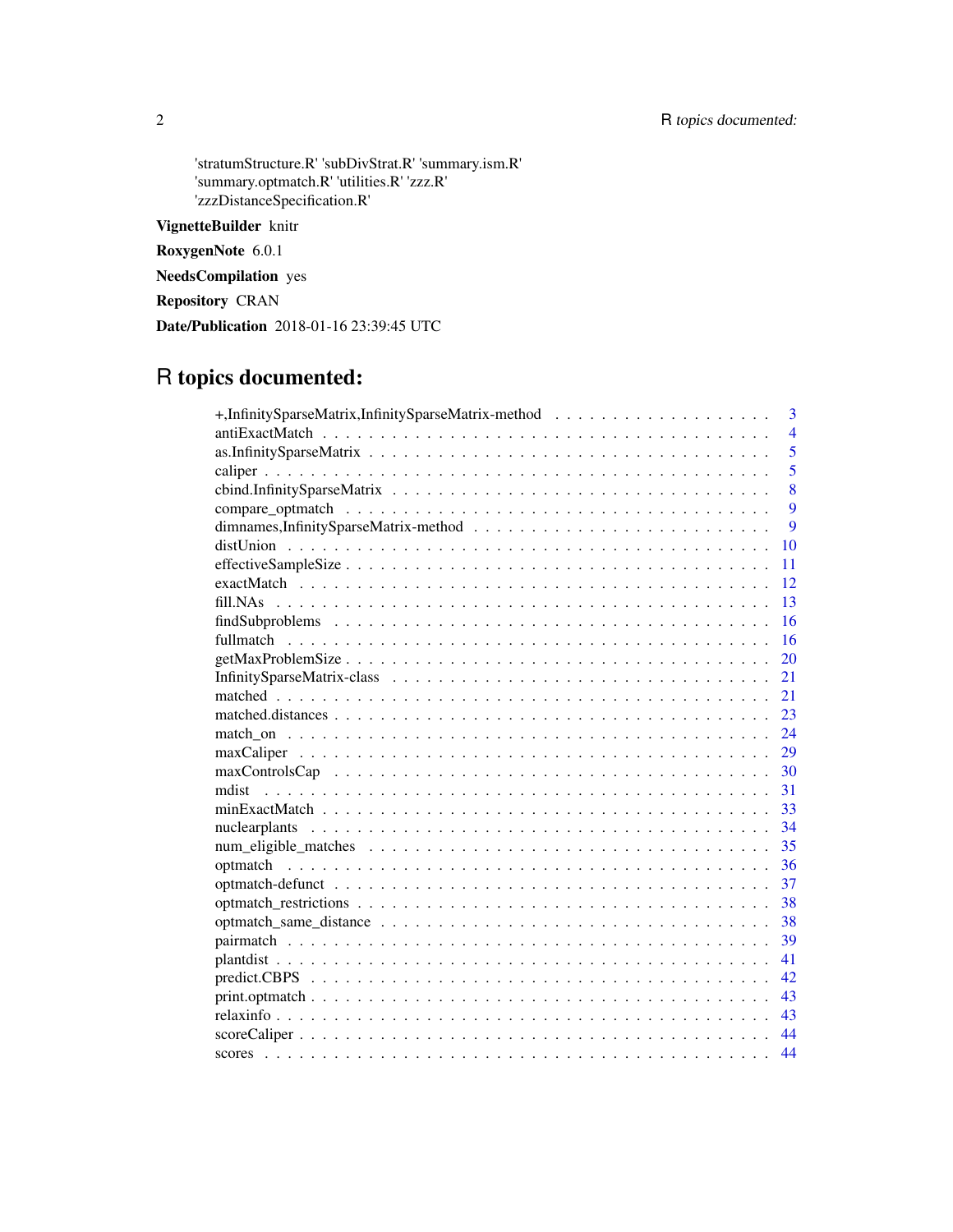<span id="page-2-0"></span>

|       | $setMaxProblemSize \dots \dots \dots \dots \dots \dots \dots \dots \dots \dots \dots \dots \dots \dots \dots \dots \ 46$ |  |
|-------|--------------------------------------------------------------------------------------------------------------------------|--|
|       |                                                                                                                          |  |
|       |                                                                                                                          |  |
|       |                                                                                                                          |  |
|       |                                                                                                                          |  |
|       |                                                                                                                          |  |
|       |                                                                                                                          |  |
|       |                                                                                                                          |  |
|       |                                                                                                                          |  |
| Index |                                                                                                                          |  |

+,InfinitySparseMatrix,InfinitySparseMatrix-method *Element-wise addition*

## Description

e1 + e2 returns the element-wise sum of two InfinitySparseMatrix objects. If either element is inf then the resulting element will be inf.

e1 - e2 returns the element-wise subtraction of two InfinitySparseMatrix objects. If either element is inf then the resulting element will be inf.

e1  $\star$  e2 returns the element-wise multiplication of two InfinitySparseMatrix objects. If either element is inf then the resulting element will be inf.

e1 / e2 returns the element-wise division of two InfinitySparseMatrix objects. If either element is inf then the resulting element will be inf.

#### Usage

```
## S4 method for signature 'InfinitySparseMatrix,InfinitySparseMatrix'
e1 + e2
## S4 method for signature 'InfinitySparseMatrix, InfinitySparseMatrix'
e1 - e2
## S4 method for signature 'InfinitySparseMatrix, InfinitySparseMatrix'
e1 * e2
## S4 method for signature 'InfinitySparseMatrix, InfinitySparseMatrix'
e1 / e2
```
## Arguments

| e1 | an InfinitySparseMatrix object |
|----|--------------------------------|
| e2 | an InfinitySparseMatrix object |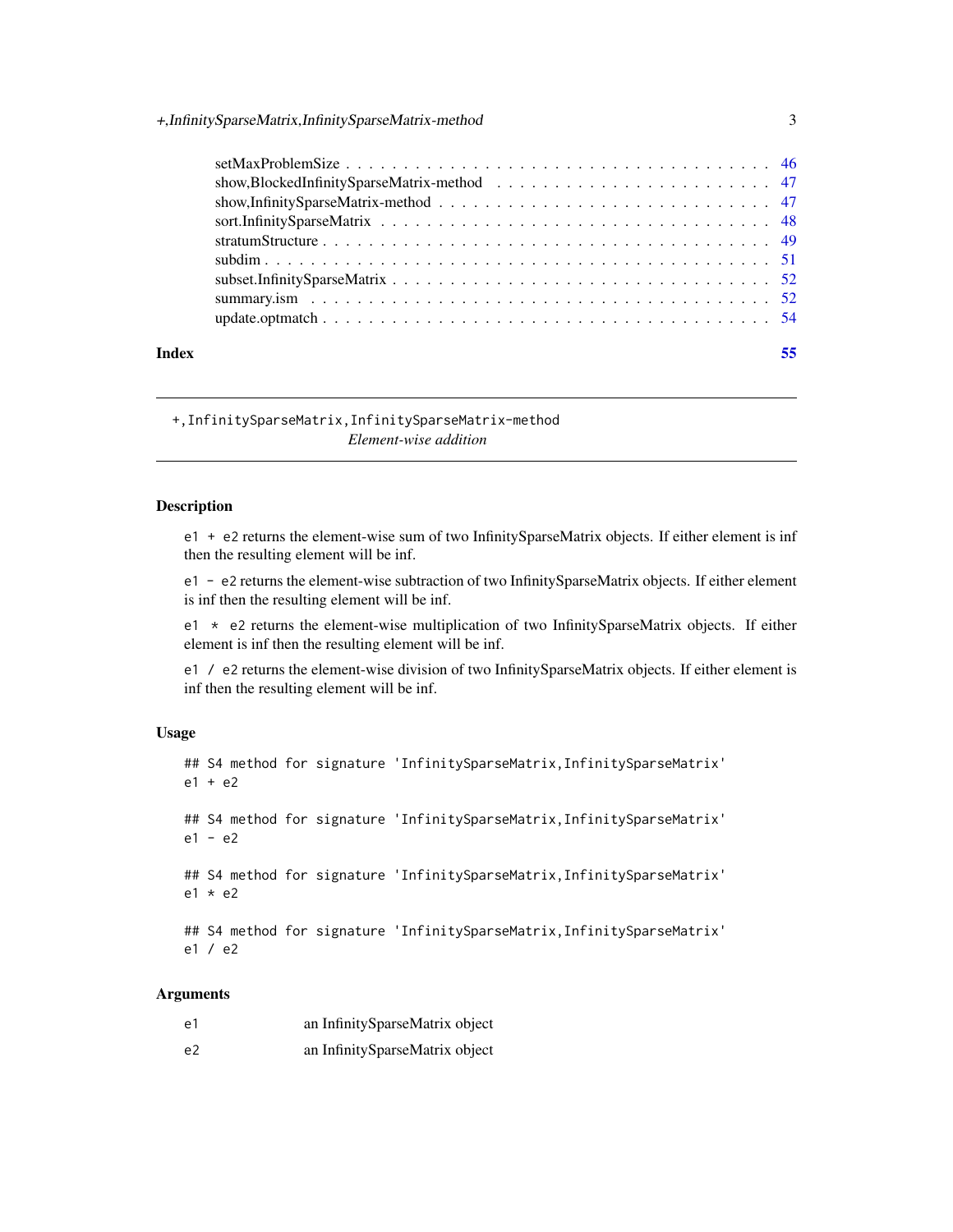## <span id="page-3-0"></span>Value

an InfinitySparseMatrix object representing the element-wise sum of the two ISM objects

<span id="page-3-1"></span>

| antiExactMatch | Specify a matching problem where units in a common factor cannot be |
|----------------|---------------------------------------------------------------------|
|                | matched.                                                            |

## Description

This function builds a distance specification where treated units are infinitely far away from control units that share the same level of a given factor variable. This can be useful for ensuring that matched groups come from qualitatively different groups.

## Usage

antiExactMatch(x, z)

### Arguments

| A factor across which matches should be allowed.                                                                                                                  |
|-------------------------------------------------------------------------------------------------------------------------------------------------------------------|
| A logical or binary vector the same length as x indicating treatment and control<br>for each unit in the study. TRUE or 1 represents a treatment unit, FALSE of 0 |
| represents a control unit. NA units are excluded.                                                                                                                 |

#### Details

The [exactMatch](#page-11-1) function provides a way of specifying a matching problem where only units within a factor level may be matched. This function provides the reverse scenario: a matching problem in which only units across factor levels are permitted to match. Like [exactMatch](#page-11-1), the results of this function will most often be used as a within argument to [match\\_on](#page-23-1) or another distance specification creation function to limit the scope of the final distance specification (i.e., disallowing any match between units with the same value on the factor variable x).

## Value

A distance specification that encodes the across factor level constraint.

## See Also

[exactMatch](#page-11-1), [match\\_on](#page-23-1), [caliper](#page-4-1), [fullmatch](#page-15-1), [pairmatch](#page-38-1)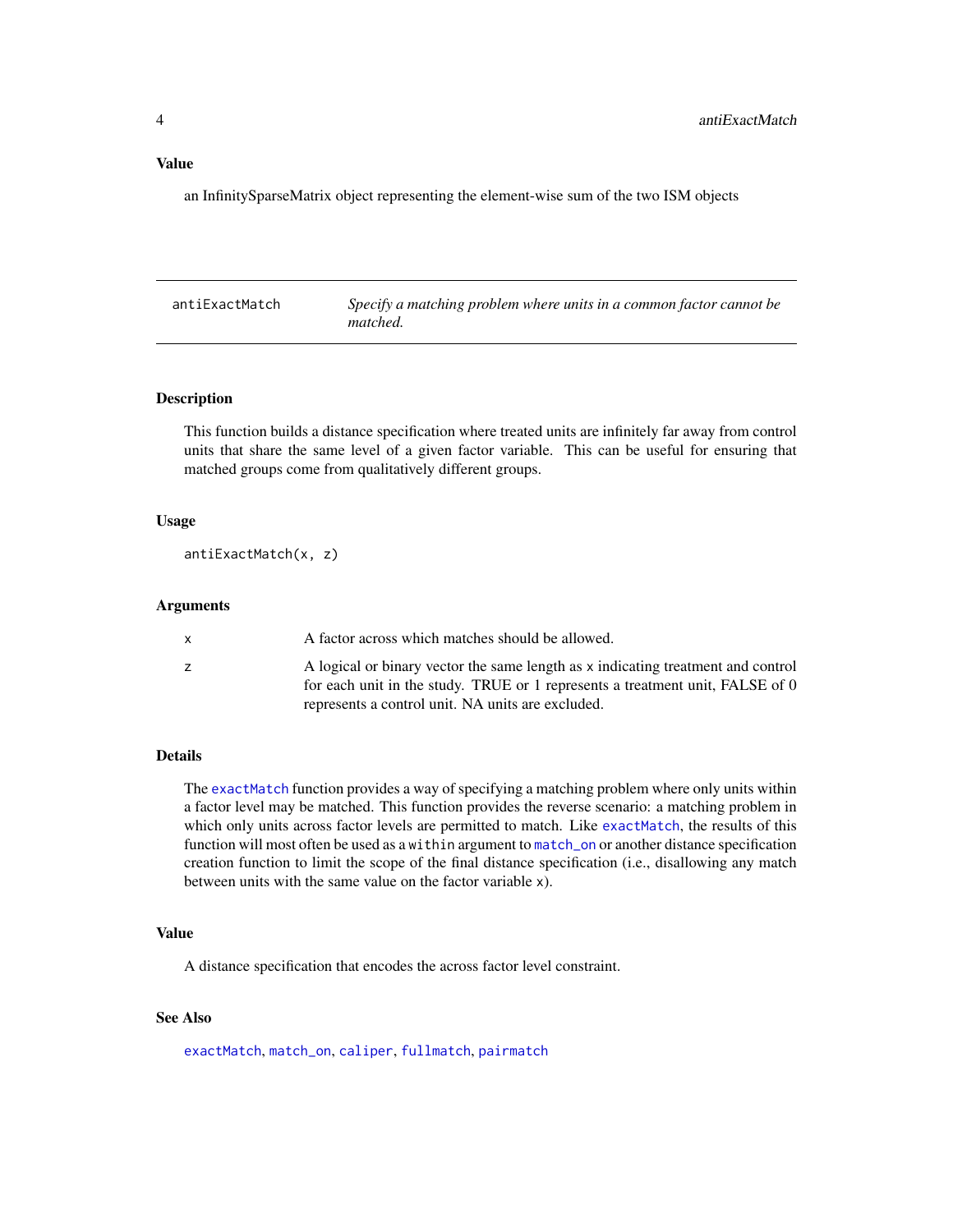## <span id="page-4-0"></span>as.InfinitySparseMatrix 5

## Examples

data(nuclearplants)

```
# force entries to be within the same factor:
em <- fullmatch(exactMatch(pr ~ pt, data = nuclearplants), data = nuclearplants)
table(nuclearplants$pt, em)
# force treated and control units to have different values of `pt`:
z <- nuclearplants$pr
names(z) <- rownames(nuclearplants)
aem <- fullmatch(antiExactMatch(nuclearplants$pt, z), data = nuclearplants)
table(nuclearplants$pt, aem)
```
as.InfinitySparseMatrix

*Convert an object to InfinitySparseMatrix*

## Description

Convert an object to InfinitySparseMatrix

#### Usage

```
as.InfinitySparseMatrix(x)
```
#### Arguments

x An object which can be coerced into InfinitySparseMatrix, typically a matrix.

#### Value

An InfinitySparseMatrix

<span id="page-4-1"></span>caliper *Prepare matching distances suitable for matching within calipers.*

#### Description

Encodes calipers, or maximum allowable distances within which to match. The result of a call to caliper is itself a distance specification between treated and control units that can be used with pairmatch() or fullmatch(). Calipers can also be combined with other distance specifications for richer matching problems.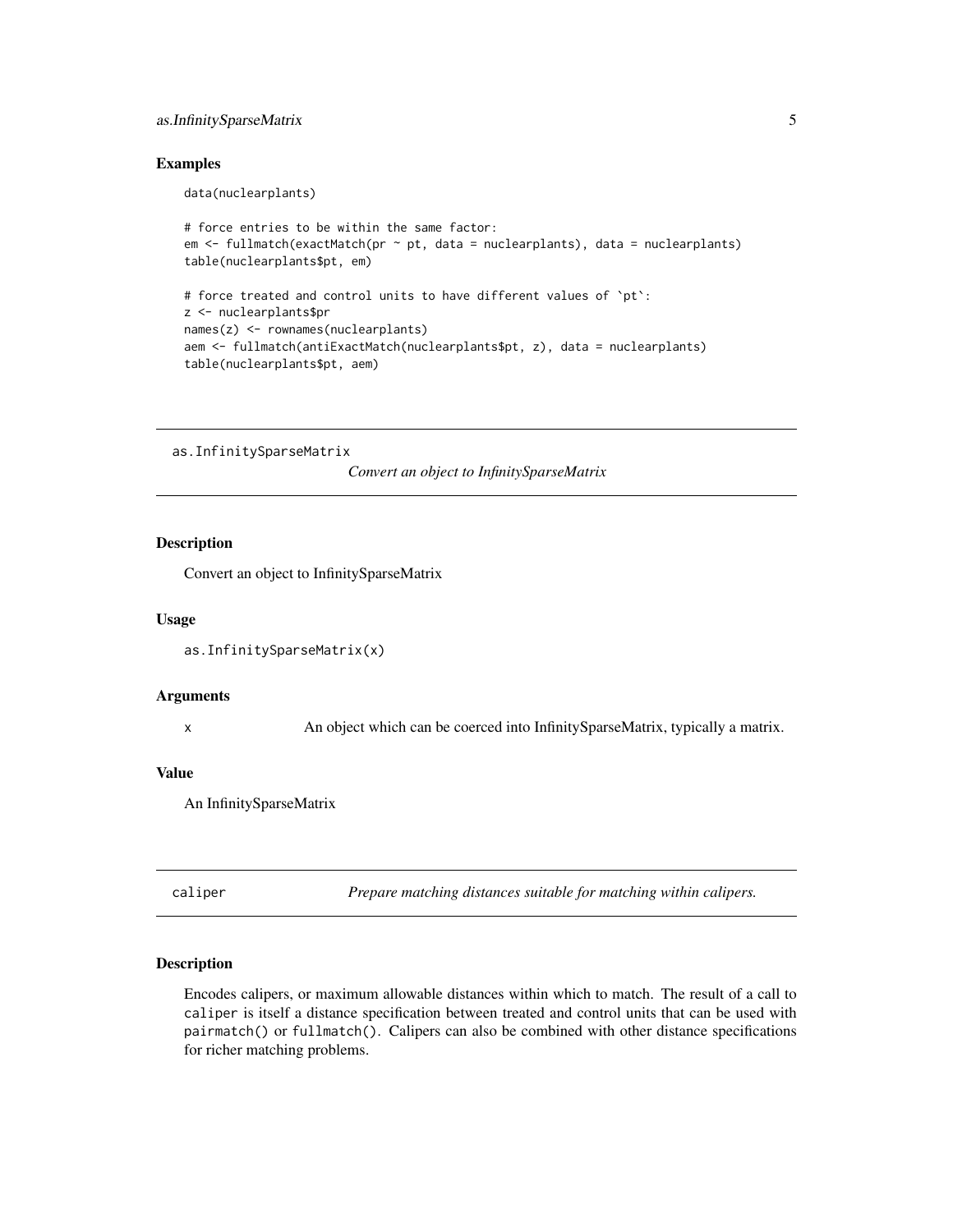#### <span id="page-5-0"></span>Usage

```
caliper(x, width, exclude = c(), compare = \leq \leq \leq, values = FALSE)
## S4 method for signature 'InfinitySparseMatrix'
caliper(x, width, exclude = c(),
  compare = \leq \leq \leq \leq \leq \leq \leq \leq \leq \leq \leq \leq \leq \leq \leq \leq \leq \leq \leq \leq \leq \leq \leq \leq \leq \leq \leq \leq \leq \leq \leq \leq \leq \leq \leq ## S4 method for signature 'matrix'
caliper(x, width, exclude = c(), compare = \leq \leq,
  values = FALSE)
## S4 method for signature 'optmatch.dlist'
caliper(x, width, exclude = c(), compare = \leq \leq,
   values = FALSE)
```
#### Arguments

| $\mathsf{x}$ | A distance specification created with match_on or similar.                                                                                                                                                                                                        |
|--------------|-------------------------------------------------------------------------------------------------------------------------------------------------------------------------------------------------------------------------------------------------------------------|
| width        | The width of the caliper: how wide of a margin to allow in matches. Be careful<br>in setting the width. Vector valued arguments will be recycled for each of the<br>finite entries in x (and no order is guaranteed for x for some types of distance<br>objects). |
| exclude      | (Optional) A character vector of observations (corresponding to row and column<br>names) to exclude from the caliper.                                                                                                                                             |
| compare      | A function that decides that whether two observations are with the caliper. The<br>default is $\leq$ $\leq$ $\leq$ $\leq$ is a common alternative.                                                                                                                |
| values       | Should the returned object be made of all zeros (values $=$ FALSE, the default)<br>or should the object include the values of the original object (values = TRUE)?                                                                                                |

### Details

caliper is a generic function with methods for any of the allowed distance specifications: user created matrices, the results of [match\\_on](#page-23-1), the results of [exactMatch](#page-11-1), or combinations (using  $\rightarrow\rightarrow$ ) of these objects.

width provides the size of the caliper, the allowable distance for matching. If the distance between a treated and control pair is less than or equal to this distance, it is allowed kept; otherwise, the pair is discarded from future matching. The default comparison of "equal or less than can" be changed to any other comparison function using the comparison argument.

It is important to understand that width argument is defined on the scale of these distances. For univariate distances such as propensity scores, it is common to specificy calipers in standard deviations. If a caliper of this nature is desired, you must either find the standard deviation directly or use the [match\\_on](#page-23-1) function with its caliper argument. Since match\_on has access to the underlying univariate scores, for example for the GLM method, it can determine the caliper width in standard deviations.

If you wish to exclude specific units from the caliper requirements, pass the names of these units in the exclude argument. These units will be allowed to match any other unit.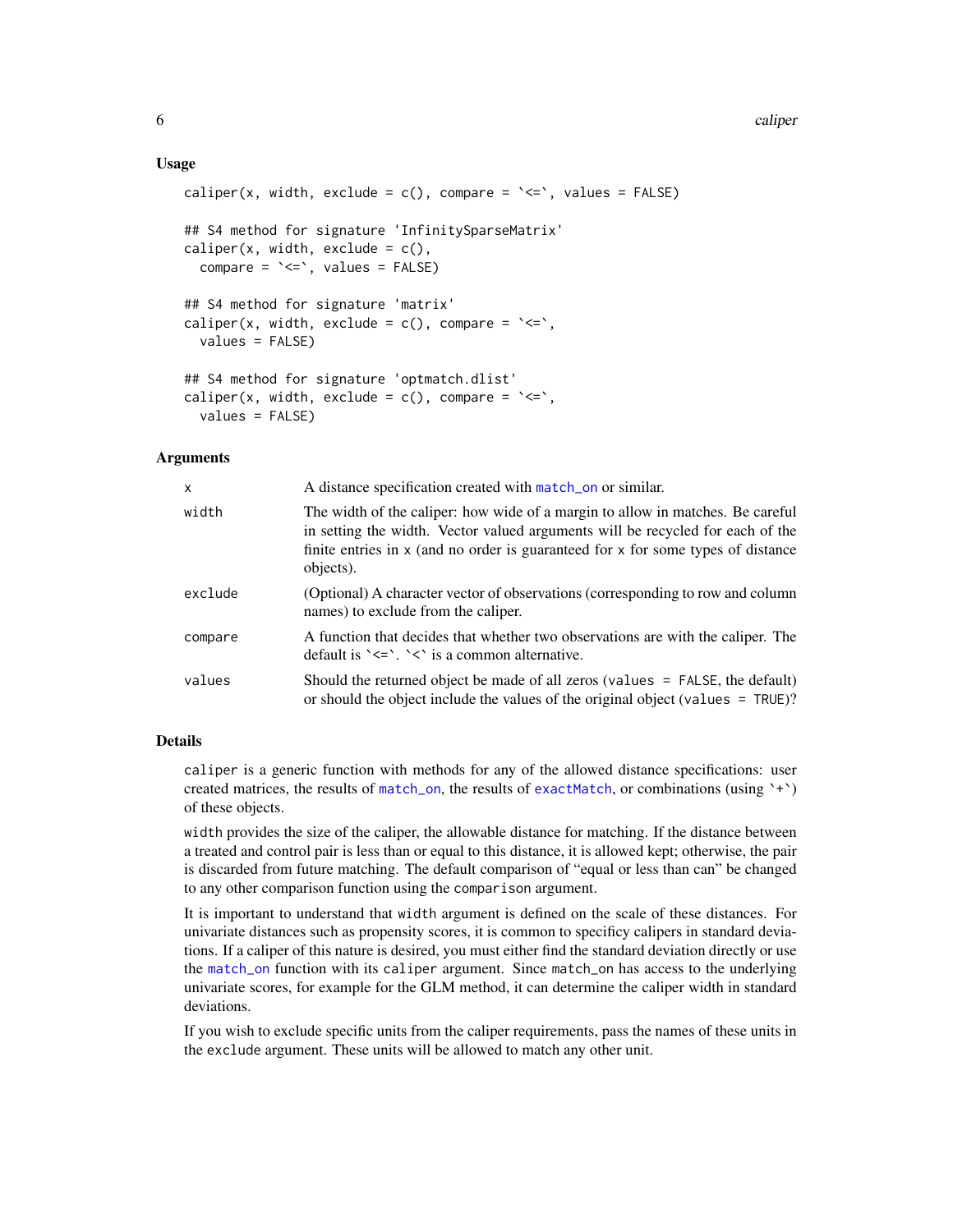#### <span id="page-6-0"></span>caliper 7 and 2012 12:00 the calibration of the contract of the contract of the contract of the contract of the contract of the contract of the contract of the contract of the contract of the contract of the contract of th

#### Value

A matrix like object that is suitable to be given as distance argument to [fullmatch](#page-15-1) or [pairmatch](#page-38-1). The caliper will be only zeros and Inf values, indicating a possible match or no possible match, respectively.

You can combine the results of caliper with other distances using the '+' operator. See the examples for usage.

#### Author(s)

Mark M. Fredrickson and Ben B. Hansen

#### References

P.~R. Rosenbaum and D.~B. Rubin (1985), 'Constructing a control group using multivariate matched sampling methods that incorporate the propensity score', *The American Statistician*, 39 33–38.

#### See Also

[exactMatch](#page-11-1), [match\\_on](#page-23-1), [fullmatch](#page-15-1), [pairmatch](#page-38-1)

#### Examples

data(nuclearplants)

```
### Caliper of 100 MWe on plant capacity
caliper(match_on(pr~cap, data=nuclearplants, method="euclidean"), width=100)
### Caliper of 1/2 a pooled SD of plant capacity
caliper(match_on(pr~cap, data=nuclearplants), width=.5)
### Caliper of .2 pooled SDs in the propensity score
ppty \leq glm(pr \sim . - (pr + cost), family = binomial(), data = nuclearplants)
ppty.dist <- match_on(ppty)
pptycaliper <- caliper(ppty.dist, width = .2)
### caliper on the Mahalanobis distance
caliper(match_on(pr \sim t1 + t2, data = nuclearplants), width = 3)
### Combining a Mahalanobis distance matching with a caliper
### of 1 pooled SD in the propensity score:
mhd.pptyc \leq caliper(ppty.dist, width = 1) +
         match\_on(pr \sim t1 + t2, data = nuclearplants)pairmatch(mhd.pptyc, data = nuclearplants)
### Excluding observations from caliper requirements:
caliper(match_on(pr ~ t1 + t2, data = nuclearplants), width = 3, exclude = c("A", "f"))
### Returning values directly (equal up to the the attributes)
all(abs((caliper(ppty.dist, 1) + ppty.dist) -
```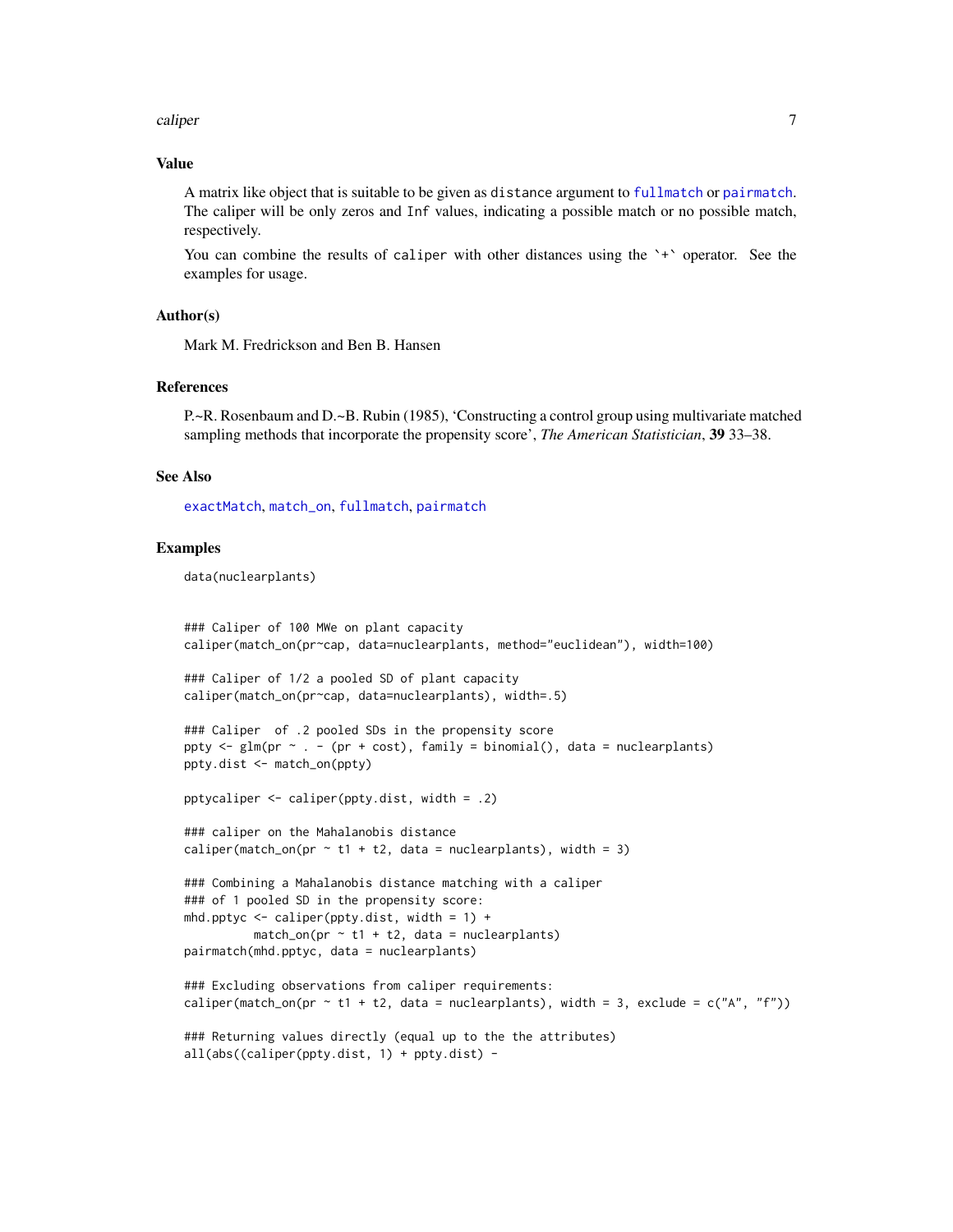<span id="page-7-0"></span>caliper(ppty.dist, 1, values = TRUE)) < .Machine\$Double.eps)

cbind.InfinitySparseMatrix

*Combine InfinitySparseMatrices or BlockedInfinitySparseMatrices by row or column*

## Description

This matches the syntax and semantics of cbind and rbind for matrices.

## Usage

```
## S3 method for class 'InfinitySparseMatrix'
cbind(x, y, ...)## S3 method for class 'InfinitySparseMatrix'
rbind(x, y, ...)## S3 method for class 'BlockedInfinitySparseMatrix'
cbind(x, y, \ldots)## S3 method for class 'BlockedInfinitySparseMatrix'
rbind(x, y, ...)
```
## Arguments

| $\mathsf{x}$ | An Infinity Sparse Matrix or Blocked Infinity Sparse Matrix, agreeing with y in the<br>appropriate dimension. |
|--------------|---------------------------------------------------------------------------------------------------------------|
| y            | An InfinitySparseMatrix or BlockedInfinitySparseMatrix, agreeing with x in the<br>appropriate dimension.      |
| .            | Other arguments ignored.                                                                                      |

## Value

A combined InfinitySparseMatrix or BlockedInfinitySparseMatrix

## Author(s)

Mark Fredrickson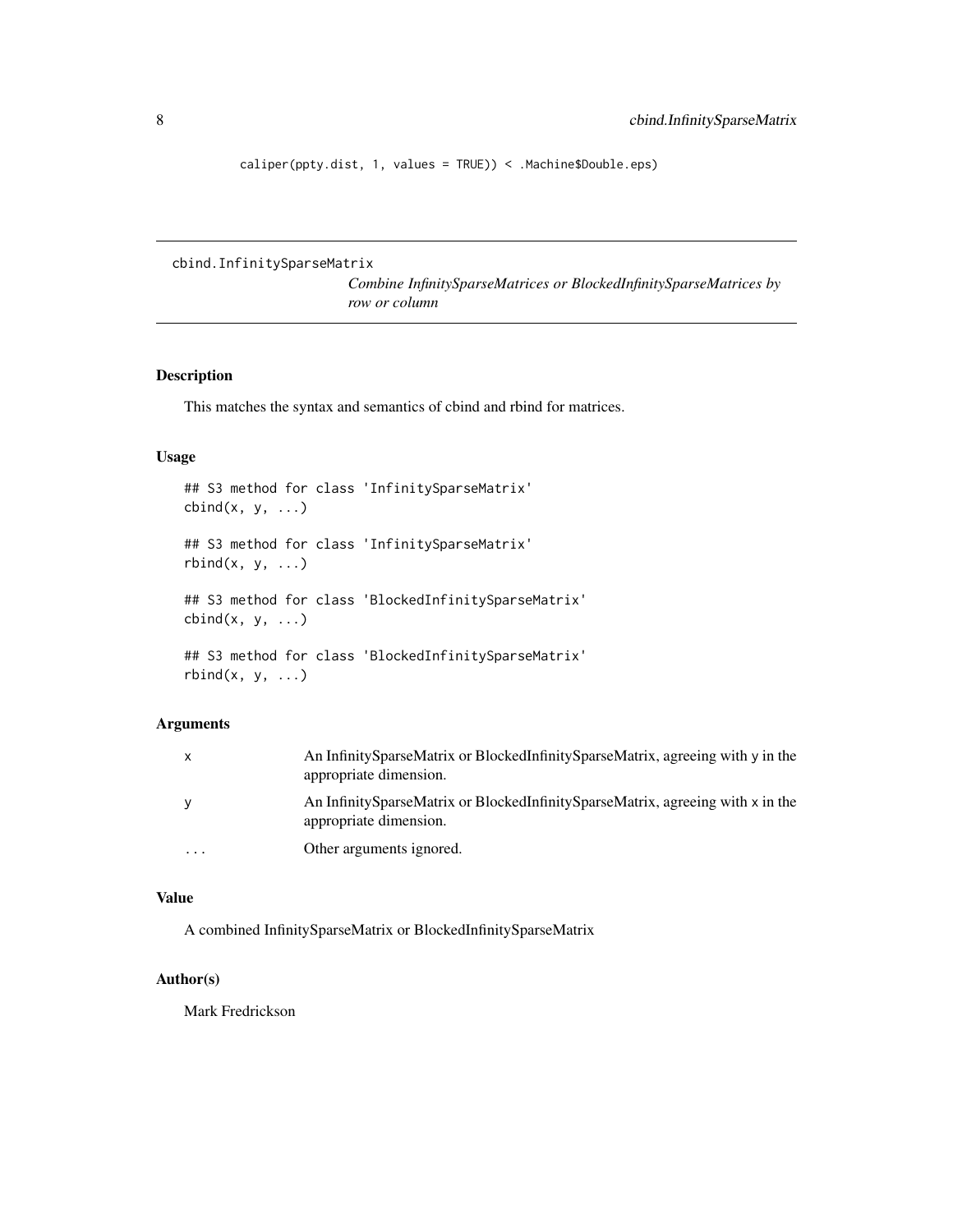<span id="page-8-0"></span>compare\_optmatch *Compares the equality of optmatch objects, ignoring attributes and group names.*

#### Description

This checks the equality of two optmatch objects. The only bits that matter are unit names and the grouping. Other bits such as attributes, group names, order, etc are ignored.

#### Usage

compare\_optmatch(o1, o2)

#### Arguments

| о1 | First optmatch object.  |
|----|-------------------------|
| ο2 | Second optmatch object. |

## Details

The names of the units can differ on any unmatched units, e.g., units whose value in the optmatch object is NA. If matched objects have differing names, this is automatically FALSE.

Note this ignores the names of the subgroups. So four members in subgroups either c("a", "a", "b", "b") or c("b", "b", "a", "a") would be identical to this call.

#### Value

TRUE if the two matches have the same memberships.

dimnames,InfinitySparseMatrix-method *Get and set dimnames for InfinitySparseMatrix objects*

## Description

InfinitySparseMatrix objects represent sparse matching problems with treated units as rows of a matrix and controls units as the columns of the matrix. The names of the units can be retrieved and set using these methods.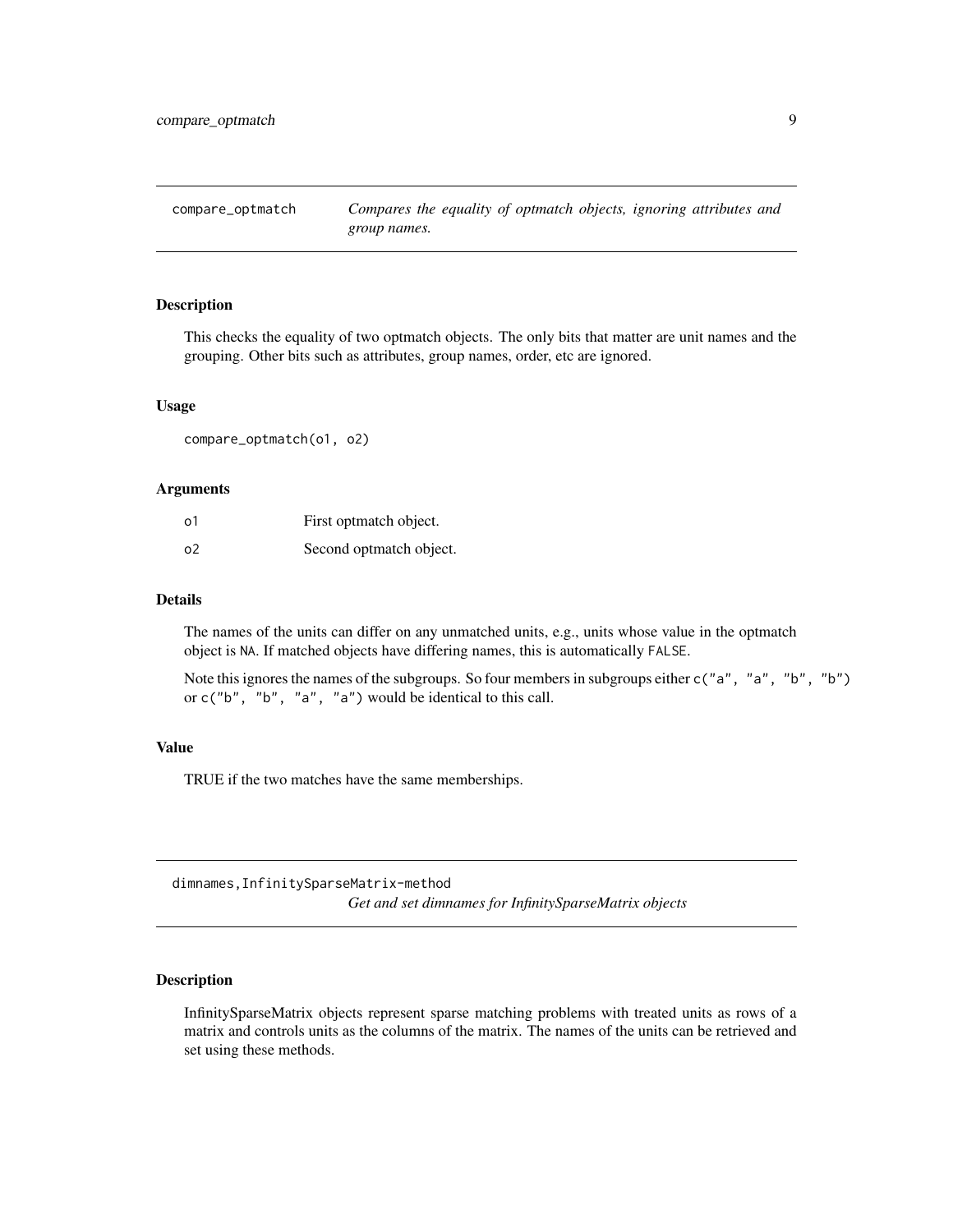#### Usage

```
## S4 method for signature 'InfinitySparseMatrix'
dimnames(x)
```
## S4 replacement method for signature 'InfinitySparseMatrix,list'  $dimnames(x)$  <- value

```
## S4 replacement method for signature 'InfinitySparseMatrix, `NULL`'
dimnames(x) <- value
```
#### Arguments

|       | An InfinitySparseMatrix object.                                             |
|-------|-----------------------------------------------------------------------------|
| value | A list with two entries: the treated names and control names, respectively. |

## Value

A list with treated and control names.

| distUnion | Combine multiple distance specifications into a single distance speci- |
|-----------|------------------------------------------------------------------------|
|           | fication.                                                              |

## **Description**

Creates a new distance specification from the union of two or more distance specifications. The constituent distances specifications may have overlapping treated and control units (identified by the rownames and colnames respectively).

## Usage

distUnion(...)

#### Arguments

... The distance specifications (as created with with [match\\_on](#page-23-1), [exactMatch](#page-11-1), or other distance creation function).

## Details

For combining multiple distance specifications with common controls, but different treated units, [rbind](#page-0-0) provides a way to combine the different objects. Likewise, [cbind](#page-0-0) provides a way to combine distance specifications over common treated units, but different control units.

distUnion can combine distance units that have common treated and control units into a coherent single distance object. If there are duplicate treated-control entries in multiple input distances, the first entry will be used.

<span id="page-9-0"></span>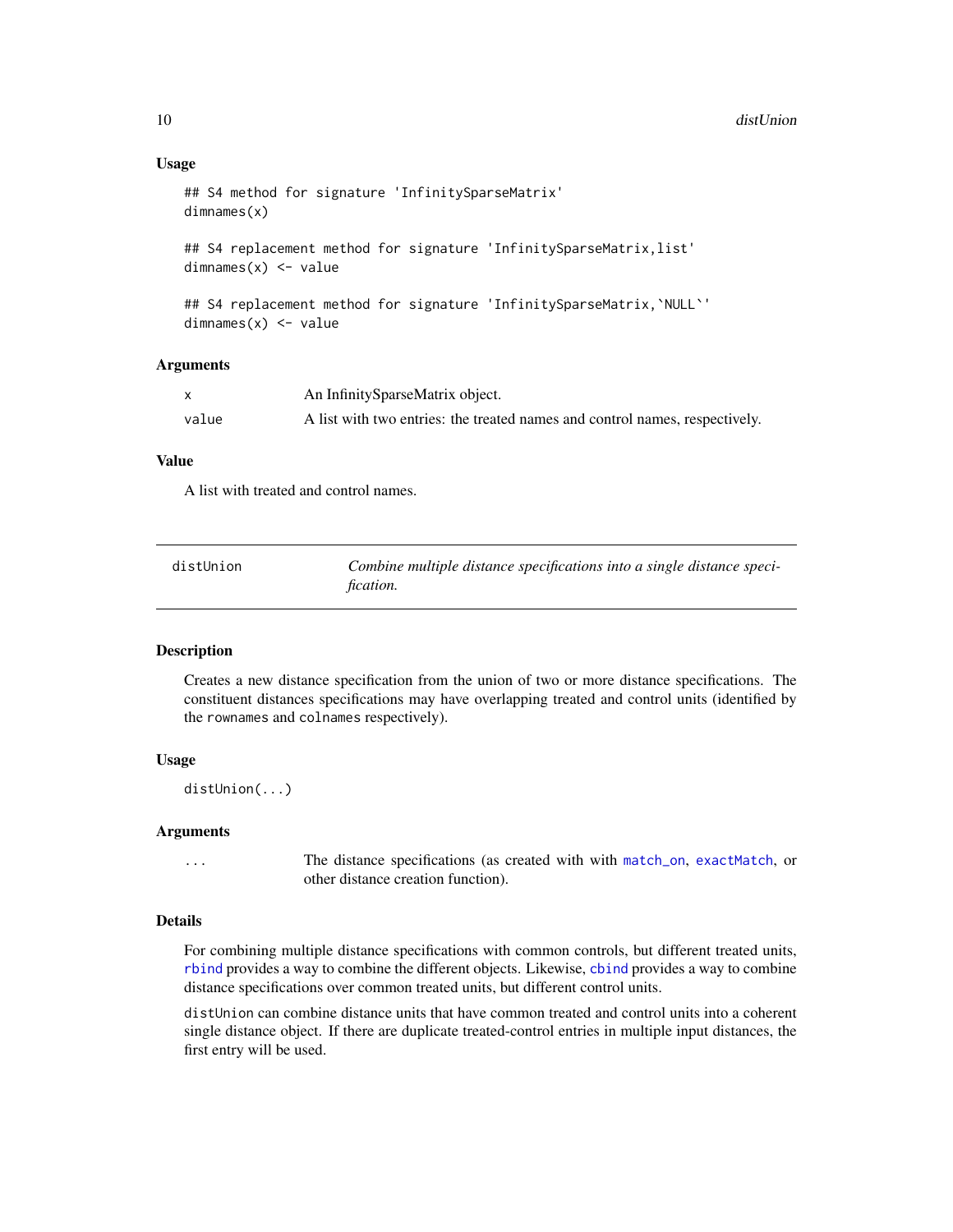## <span id="page-10-0"></span>effectiveSampleSize 11

## Value

An InfinitySparseMatrix object with all treated and control units from the arguments combined. Duplicate entries are resolved in favor of the earliest argument (e.g., distUnion(A, B) will favor entries in A over entries in B).

## See Also

[match\\_on](#page-23-1), [exactMatch](#page-11-1), [fullmatch](#page-15-1), [pairmatch](#page-38-1), [cbind](#page-0-0), [rbind](#page-0-0)

effectiveSampleSize *Compute the effective sample size of a match.*

## Description

The effective sample size is the sum of the harmonic means of the number units in treatment and control for each matched group. For k matched pairs, the effective sample size is k. As matched groups become more unbalanced, the effective sample size decreases.

#### Usage

```
effectiveSampleSize(x, z = NULL)
## S3 method for class 'factor'
effectiveSampleSize(x, z = NULL)
## Default S3 method:
effectiveSampleSize(x, z = NULL)
## S3 method for class 'table'
effectiveSampleSize(x, z = NULL)
```
#### **Arguments**

| X | An optmatch object, the result of fullmatch or pairmatch.                       |
|---|---------------------------------------------------------------------------------|
|   | A treatment indicator, a vector the same length as match. This is only required |
|   | if the match object does not contain the contrast group' attribute.             |

## Value

The equivalent number of pairs in this match.

## See Also

[summary.optmatch](#page-35-1), [stratumStructure](#page-48-1)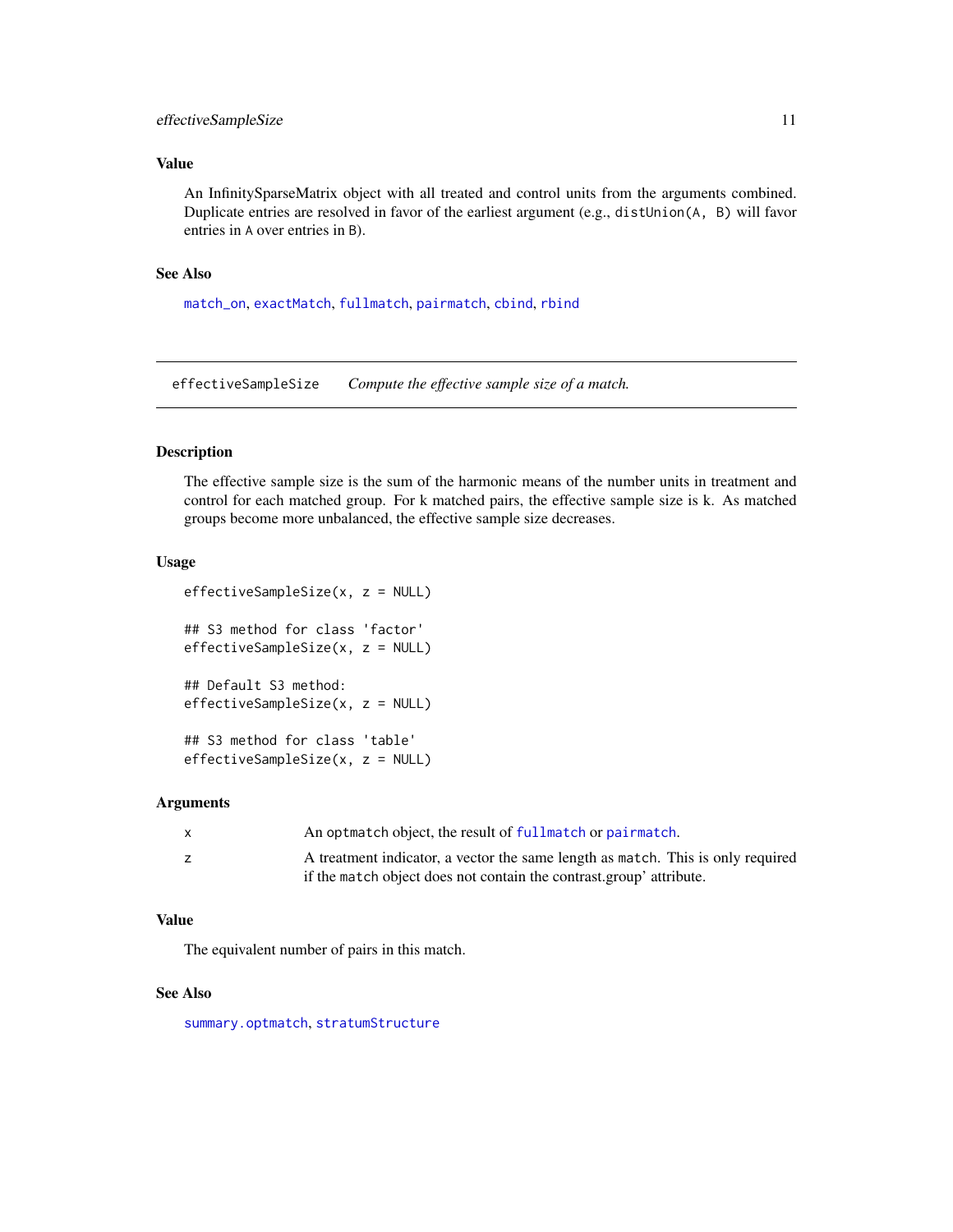## Description

An exact match is one based on a factor. Within a level, all observations are allowed to be matched. An exact match can be combined with another distance matrix to create a set of matching subproblems.

#### Usage

```
exactMatch(x, ...)
## S4 method for signature 'vector'
exactMatch(x, treatment)
## S4 method for signature 'formula'
exactMatch(x, data = NULL, subset = NULL,na. action = NULL, ...)
```
## Arguments

| $\mathsf{x}$ | A factor vector or a formula, used to select method.                                                                                                                                                                   |
|--------------|------------------------------------------------------------------------------------------------------------------------------------------------------------------------------------------------------------------------|
| $\cdot$      | Additional arguments for methods.                                                                                                                                                                                      |
| treatment    | A logical or binary vector the same length as x indicating treatment and control<br>for each unit in the study. TRUE or 1 represents a treatment unit, FALSE or 0<br>represents a control unit. NA units are excluded. |
| data         | A data, frame or matrix that contains the variables used in the formula x.                                                                                                                                             |
| subset       | an optional vector specifying a subset of observations to be used                                                                                                                                                      |
| na.action    | A function which indicates what should happen when the data contain 'NA's                                                                                                                                              |

## Details

exactMatch creates a block diagonal matrix of 0s and Infs. The pairs with 0 entries are within the same level of the factor and legitimate matches. Inf indicates units in different levels. exactMatch replaces the structure.fmla argument to several functions in previous versions of optmatch. For the factor method, the two vectors x and treatment must be the same length. The vector x is interpreted as indicating the grouping factors for the data, and the vector treatment indicates whether a unit is in the treatment or control groups. At least one of these two vectors must have names. For the formula method, the data argument may be omitted, in which case the method attempts to find the variables in the environment from which the function was called. This behavior, and the arguments subset and na. action, mimics the behavior of  $lm$ .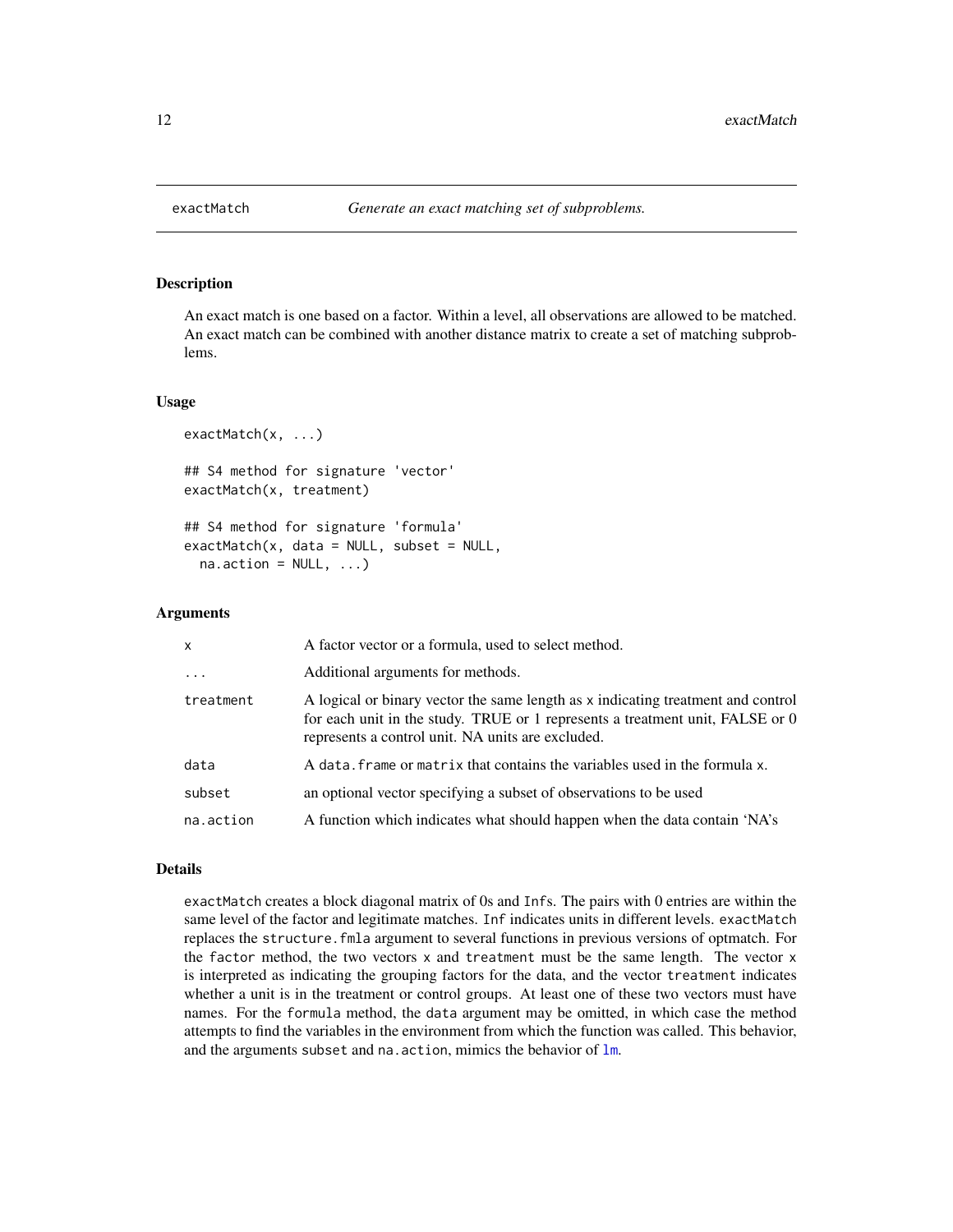#### <span id="page-12-0"></span> $fill.$ NAs  $13$

## Value

A matrix like object, which is suitable to be given as distance argument to [fullmatch](#page-15-1) or [pairmatch](#page-38-1). The exact match will be only zeros and Inf values, indicating a possible match or no possible match, respectively. It can be added to a another distance matrix to create a subclassed matching problem.

#### Author(s)

Mark M. Fredrickson

#### See Also

[caliper](#page-4-1), [antiExactMatch](#page-3-1), [match\\_on](#page-23-1), [fullmatch](#page-15-1), [pairmatch](#page-38-1)

## Examples

```
data(nuclearplants)
```

```
### First generate a standard propensity score
ppty <- glm(pr~.-(pr+cost), family = binomial(), data = nuclearplants)
ppty.distances <- match_on(ppty)
```

```
### Only allow matches within the partial turn key plants
pt.em <- exactMatch(pr ~ pt, data = nuclearplants)
as.matrix(pt.em)
```
### Blunt matches: match.pt.em <- fullmatch(pt.em) print(match.pt.em, grouped = TRUE)

```
### Combine the propensity scores with the subclasses:
match.ppty.em <- fullmatch(ppty.distances + pt.em)
print(match.ppty.em, grouped = TRUE)
```
<span id="page-12-1"></span>fill.NAs *Create missingness indicator variables and non-informatively fill in missing values*

#### Description

Given a data. frame or formula and data, fill.NAs() returns an expanded data frame, including a new missingness flag for each variable with missing values and replacing each missing entry with a value representing a reasonable default for missing values in its column. Functions in the formula are supported, with transformations happening before NA replacement. The expanded data frame is useful for propensity modeling and balance checking when there are covariates with missing values.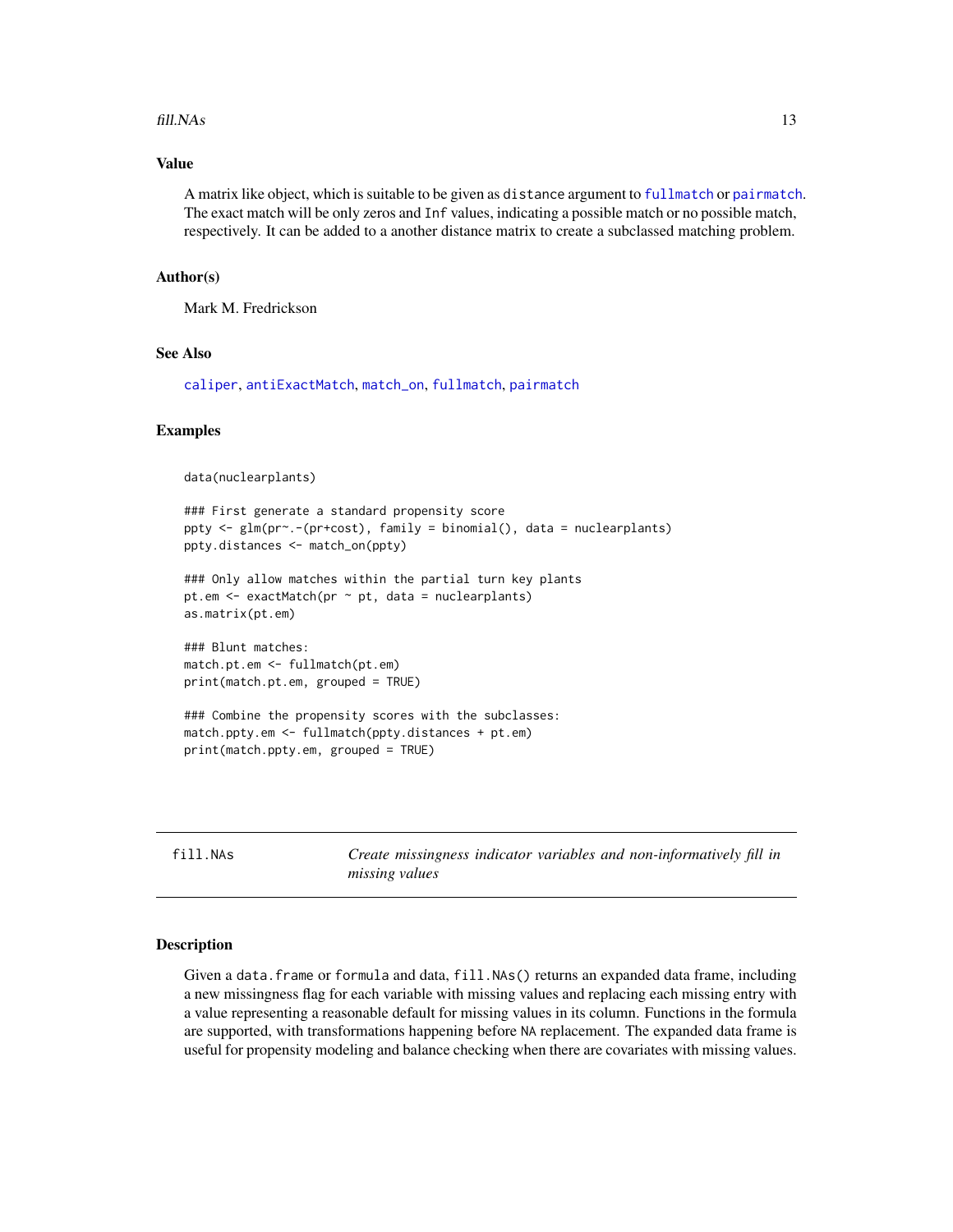#### <span id="page-13-0"></span>Usage

fill.NAs(x, data = NULL, all.covs = FALSE, contrasts.arg = NULL)

#### Arguments

| X             | Can be either a data frame (in which case the data argument should be NULL) or<br>a formula (in which case data must be a data.frame)                                                                                                                               |
|---------------|---------------------------------------------------------------------------------------------------------------------------------------------------------------------------------------------------------------------------------------------------------------------|
| data          | If x is a formula, this must be a data frame. Otherwise it will be ignored.                                                                                                                                                                                         |
| all.covs      | Should the response variable be imputed? For formula x, this is the variable<br>on the left hand side. For data. frame x, the response is considered the first<br>column.                                                                                           |
| contrasts.arg | (from model matrix) A list, whose entries are values (numeric matrices or<br>character strings naming functions) to be used as replacement values for the<br>contrasts replacement function and whose names are the names of columns of<br>data containing factors. |

#### Details

fill.NAs prepares data for use in a model or matching procedure by filling in missing values with minimally invasive substitutes. Fill-in is performed column-wise, with each column being treated individually. For each column that is missing, a new column is created of the form "Column-Name.NA" with indicators for each observation that is missing a value for "ColumnName". Rosenbaum and Rubin (1984, Sec. 2.4 and Appendix B) discuss propensity score models using this data structure.

The replacement value used to fill in a missing value is simple mean replacement. For transformations of variables, e.g.  $y \sim x1 \star x2$ , the transformation occurs first. The transformation column will be NA if any of the base columns are NA. Fill-in occurs next, replacing all missing values with the observed column mean. This includes transformation columns.

Data can be passed to fill. NAs in two ways. First, you can simply pass a data. frame object and fill.NAs will fill every column. Alternatively, you can pass a formula and a data.frame. Fill-in will only be applied to columns specifically used in the formula. Prior to fill-in, any functions in the formula will be expanded. If any arguments to the functions are NA, the function value will also be NA and subject to fill-in.

By default, fill.NAs does not impute the response variable. This is to encourage more sophisticated imputation schemes when the response is a treatment indicator in a matching problem. This behavior can be overridden by setting all.covs = TRUE.

#### Value

A data.frame with all NA values replaced with mean values and additional indicator columns for each column including missing values. Suitable for directly passing to 1m or other model building functions to build propensity scores.

## Author(s)

Mark M. Fredrickson and Jake Bowers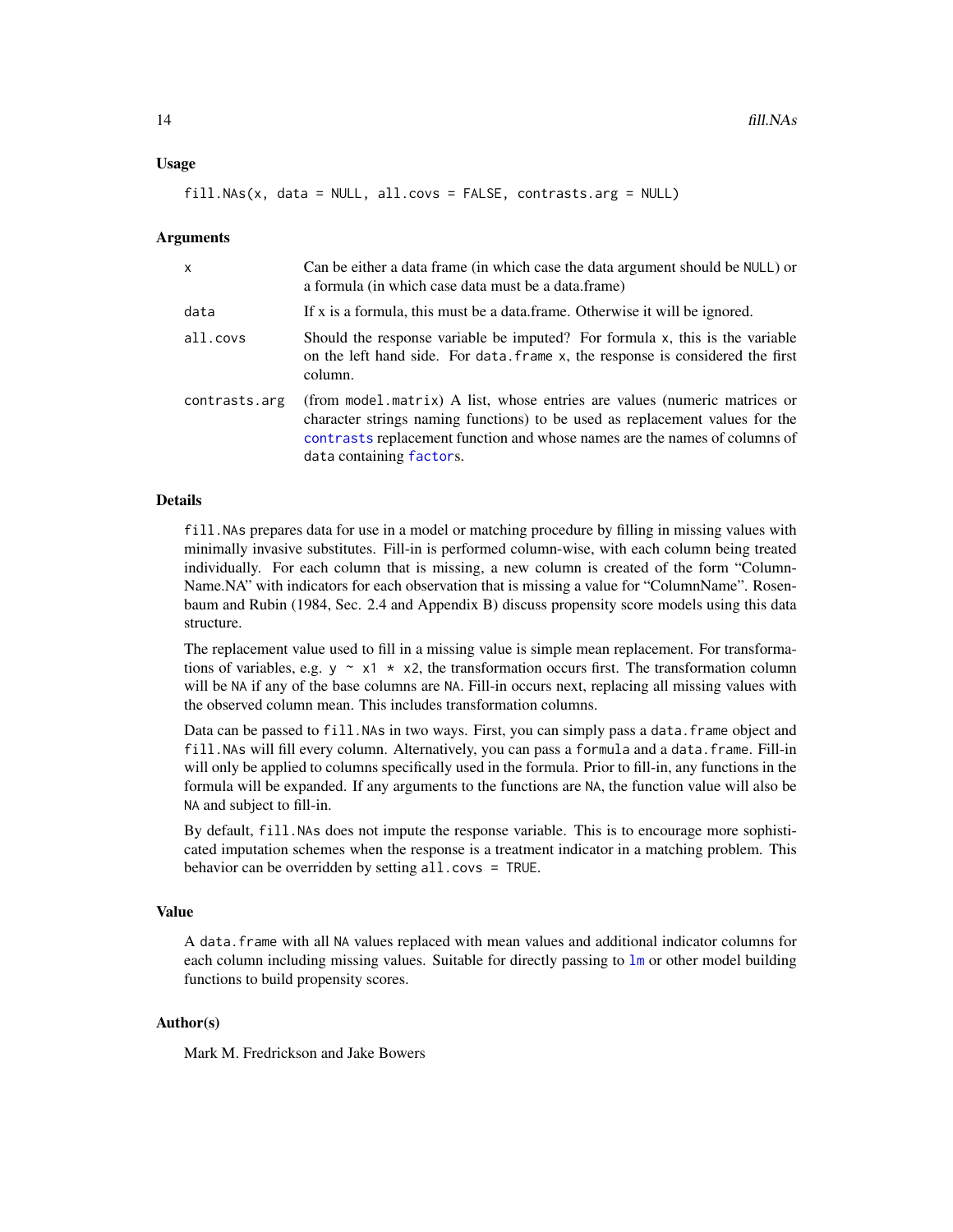<span id="page-14-0"></span>fill. NAs 15

## References

Rosenbaum, Paul R. and Rubin, Donald B. (1984) 'Reducing Bias in Observational Studies using Subclassification on the Propensity Score,' *Journal of the American Statistical Association*, 79, 516 – 524.

Von Hipple, Paul T. (2009) 'How to impute interactions, squares, and other transformed variables,' *Sociological Methodology*, 39(1), 265 – 291.

#### See Also

[match\\_on](#page-23-1), [lm](#page-0-0)

## Examples

```
data(nuclearplants)
### Extract some representative covariates:
np.missing <- nuclearplants[c('t1', 't2', 'ne', 'ct', 'cum.n')]
 ### create some missingness in the covariates
 n <- dim(np.missing)[1]
k \le -\dim(np.missing)[2]for (i in 1:n) {
  missing \le rbinom(1, prob = .1, size = k)
  if (missing > 0) {
     np.missing[i, sample(k, missing)] <- NA
  }
 }
### Restore outcome and treatment variables:
np.missing <- data.frame(nuclearplants[c('cost', 'pr')], np.missing)
### Fit a propensity score but with missing covariate data flagged
### and filled in, as in Rosenbaum and Rubin (1984, Appendix):
np.filled \leftarrow fill.NAs(pr \sim t1 \times t2, np.missing)# Look at np.filled to establish what missingness flags were created
head(np.filled)
(np.glm <- glm(pr ~ ., family=binomial, data=np.filled))
(glm(pr \sim t1 + t2 + \text{'t1:t2'} + t1.NA + t2.NA,family=binomial, data=np.filled))
# In a non-interactive session, the following may help, as long as
# the formula passed to `fill.NAs` (plus any missingness flags) is
# the desired formula for the glm.
(glm(formula(terms(np.filled)), family=binomial, data=np.filled))
### produce a matrix of propensity distances based on the propensity model
### with fill-in and flagging. Then perform pair matching on it:
pairmatch(match_on(np.glm, data=np.filled), data=np.filled)
## fill NAs without using treatment contrasts by making a list of contrasts for
```
## each factor ## following hints from https://stackoverflow.com/a/4569239/161808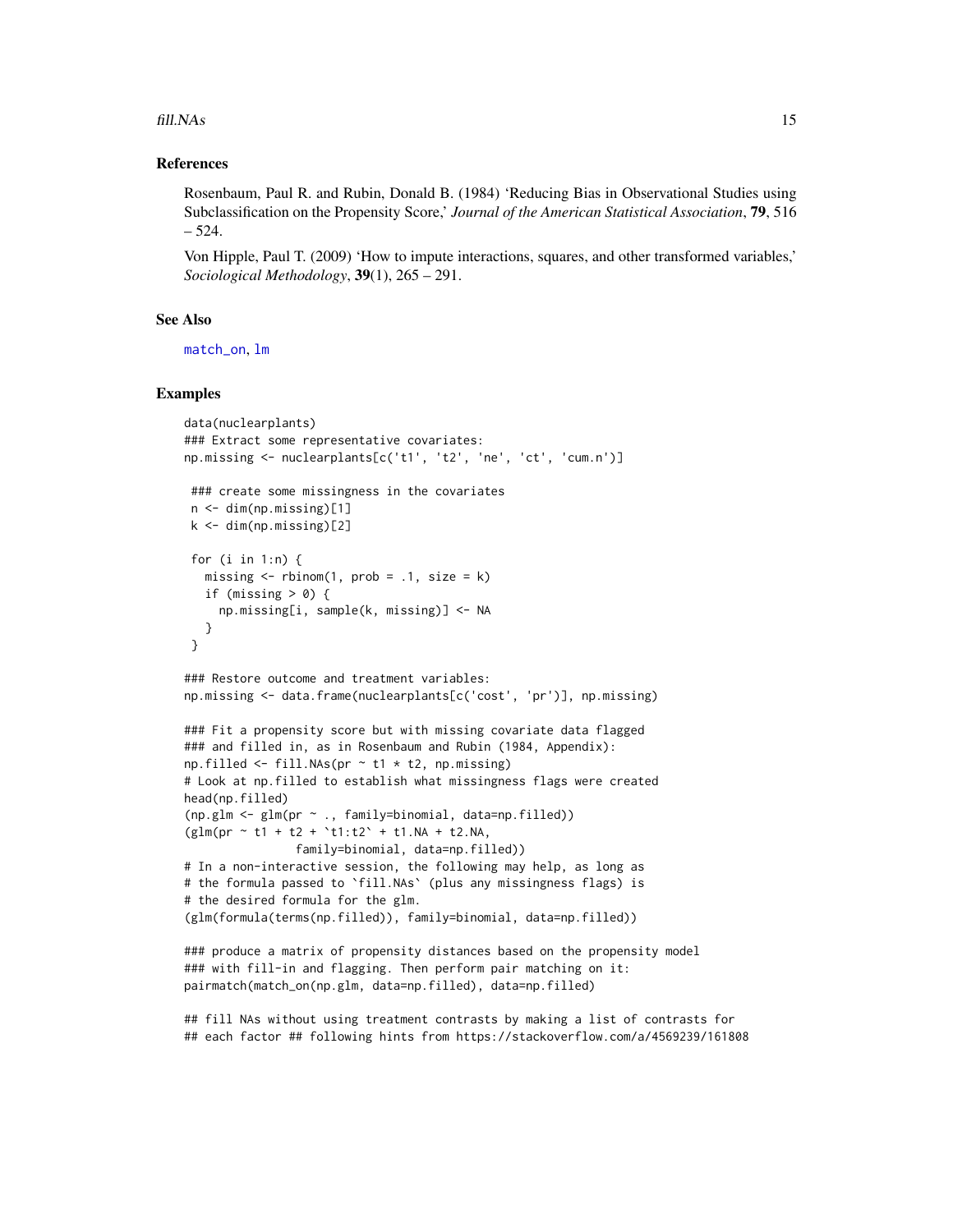```
np.missing$t1F<-factor(np.missing$t1)
cov.factors <- sapply(np.missing[,c("t1F","t2")],is.factor)
cov.contrasts <- lapply(
 np.missing[,names(cov.factors)[cov.factors],drop=FALSE],
  contrasts, contrasts = FALSE)
## make a data frame filling the missing covariate values, but without
## excluding any levels of any factors
np.noNA2<-fill.NAs(pr~t1F+t2,data=np.missing,contrasts.arg=cov.contrasts)
```
<span id="page-15-2"></span>findSubproblems *List subproblems of a distance*

## Description

Get all the subproblems from a distance specification

## Usage

findSubproblems(d)

## Arguments

d a distance specification

## Value

list of distance specifications

## Author(s)

Mark M. Fredrickson

<span id="page-15-1"></span>fullmatch *Optimal full matching*

## Description

Given two groups, such as a treatment and a control group, and a method of creating a treatmentby-control discrepancy matrix indicating desirability and permissibility of potential matches (or optionally an already created such discrepancy matrix), create optimal full matches of members of the groups. Optionally, incorporate restrictions on matched sets' ratios of treatment to control units.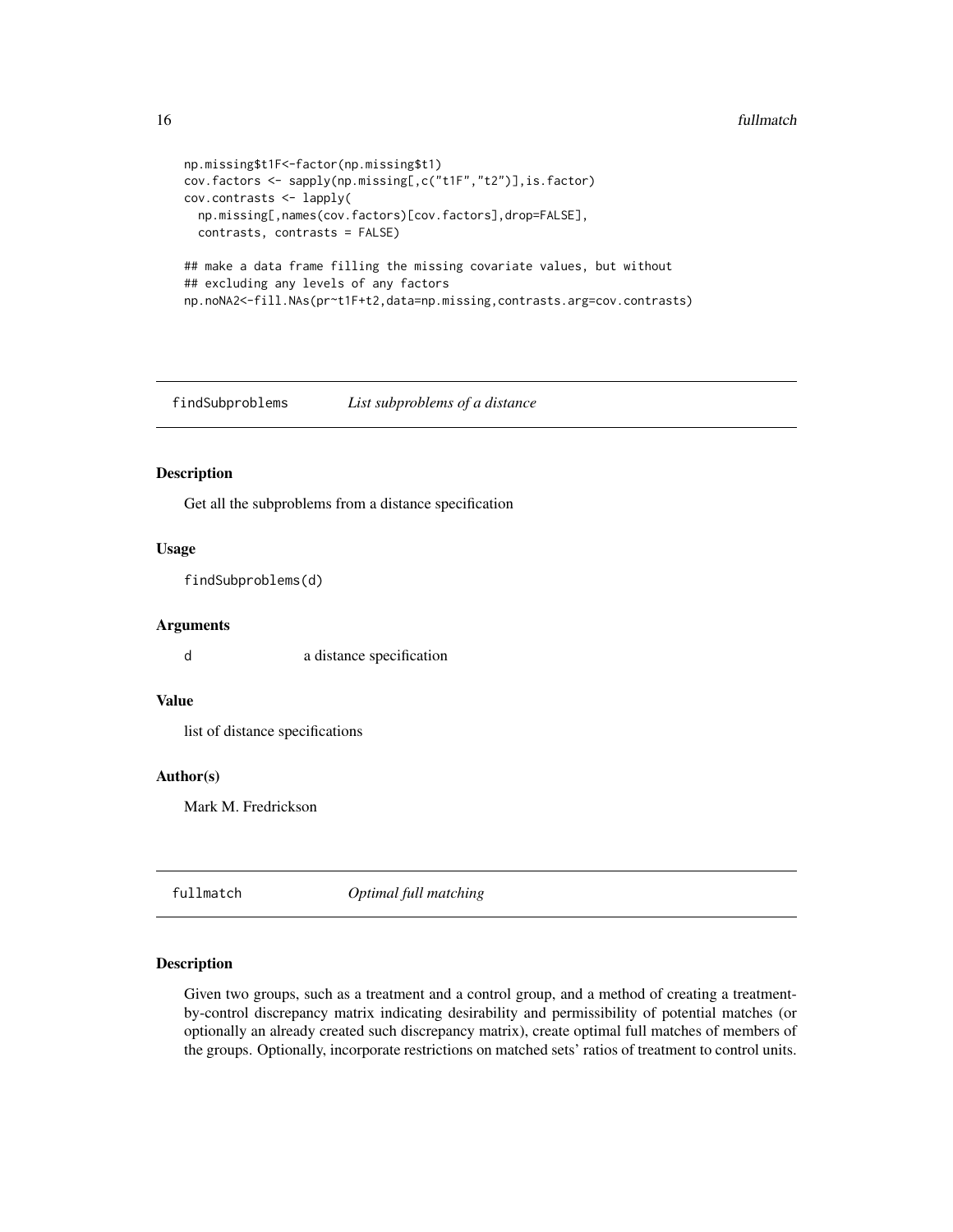#### <span id="page-16-0"></span>fullmatch the contract of the contract of the contract of the contract of the contract of the contract of the contract of the contract of the contract of the contract of the contract of the contract of the contract of the

## Usage

```
fullmatch(x, min.controls = 0, max.controls = Inf, omit.fraction = NULL,
 mean.controls = NULL, tol = 0.001, data = NULL, ...)
full(x, min.contrib = 0, max.contrib = Inf, omit fraction = NULL,mean.controls = NULL, tol = 0.001, data = NULL, ...)
```
## Arguments

| X             | Any valid input to match_on. fullmatch will use x and any optional arguments<br>to generate a distance before performing the matching.                                                                                                                                                                                                                                                                                                                                                                                                                                                                                                                                                                  |
|---------------|---------------------------------------------------------------------------------------------------------------------------------------------------------------------------------------------------------------------------------------------------------------------------------------------------------------------------------------------------------------------------------------------------------------------------------------------------------------------------------------------------------------------------------------------------------------------------------------------------------------------------------------------------------------------------------------------------------|
|               | If $x$ is a numeric vector, there must also be passed a vector $z$ indicating grouping.<br>Both vectors must be named.                                                                                                                                                                                                                                                                                                                                                                                                                                                                                                                                                                                  |
|               | Alternatively, a precomputed distance may be entered. A matrix of non-negative<br>discrepancies, each indicating the permissibility and desirability of matching the<br>unit corresponding to its row (a 'treatment') to the unit corresponding to its col-<br>umn (a 'control'); or, better, a distance specification as produced by match_on.                                                                                                                                                                                                                                                                                                                                                         |
| min.controls  | The minimum ratio of controls to treatments that is to be permitted within a<br>matched set: should be non-negative and finite. If min. controls is not a whole<br>number, the reciprocal of a whole number, or zero, then it is rounded <i>down</i> to<br>the nearest whole number or reciprocal of a whole number.                                                                                                                                                                                                                                                                                                                                                                                    |
|               | When matching within subclasses (such as those created by exactMatch), min.controls<br>may be a named numeric vector separately specifying the minimum permissible<br>ratio of controls to treatments for each subclass. The names of this vector should<br>include names of all subproblems distance.                                                                                                                                                                                                                                                                                                                                                                                                  |
| max.controls  | The maximum ratio of controls to treatments that is to be permitted within a<br>matched set: should be positive and numeric. If max.controls is not a whole<br>number, the reciprocal of a whole number, or Inf, then it is rounded $up$ to the<br>nearest whole number or reciprocal of a whole number.<br>When matching within subclasses (such as those created by exactMatch), max.controls                                                                                                                                                                                                                                                                                                         |
|               | may be a named numeric vector separately specifying the maximum permissible<br>ratio of controls to treatments in each subclass.                                                                                                                                                                                                                                                                                                                                                                                                                                                                                                                                                                        |
| omit.fraction | Optionally, specify what fraction of controls or treated subjects are to be re-<br>jected. If omit. fraction is a positive fraction less than one, then fullmatch<br>leaves up to that fraction of the control reservoir unmatched. If omit. fraction<br>is a negative number greater than -1, then fullmatch leaves up to lomit. fractionl<br>of the treated group unmatched. Positive values are only accepted if max.controls<br>>= 1; negative values, only if min. controls <= 1. If neither omit. fraction or<br>mean.controls are specified, then only those treated and control subjects with-<br>out permissible matches among the control and treated subjects, respectively,<br>are omitted. |
|               | When matching within subclasses (such as those created by exactMatch), omit. fraction<br>specifies the fraction of controls to be rejected in each subproblem, a parame-<br>ter that can be made to differ by subclass by setting omit. fraction equal to a<br>named numeric vector of fractions.                                                                                                                                                                                                                                                                                                                                                                                                       |
|               | At most one of mean.controls and omit.fraction can be non-NULL.                                                                                                                                                                                                                                                                                                                                                                                                                                                                                                                                                                                                                                         |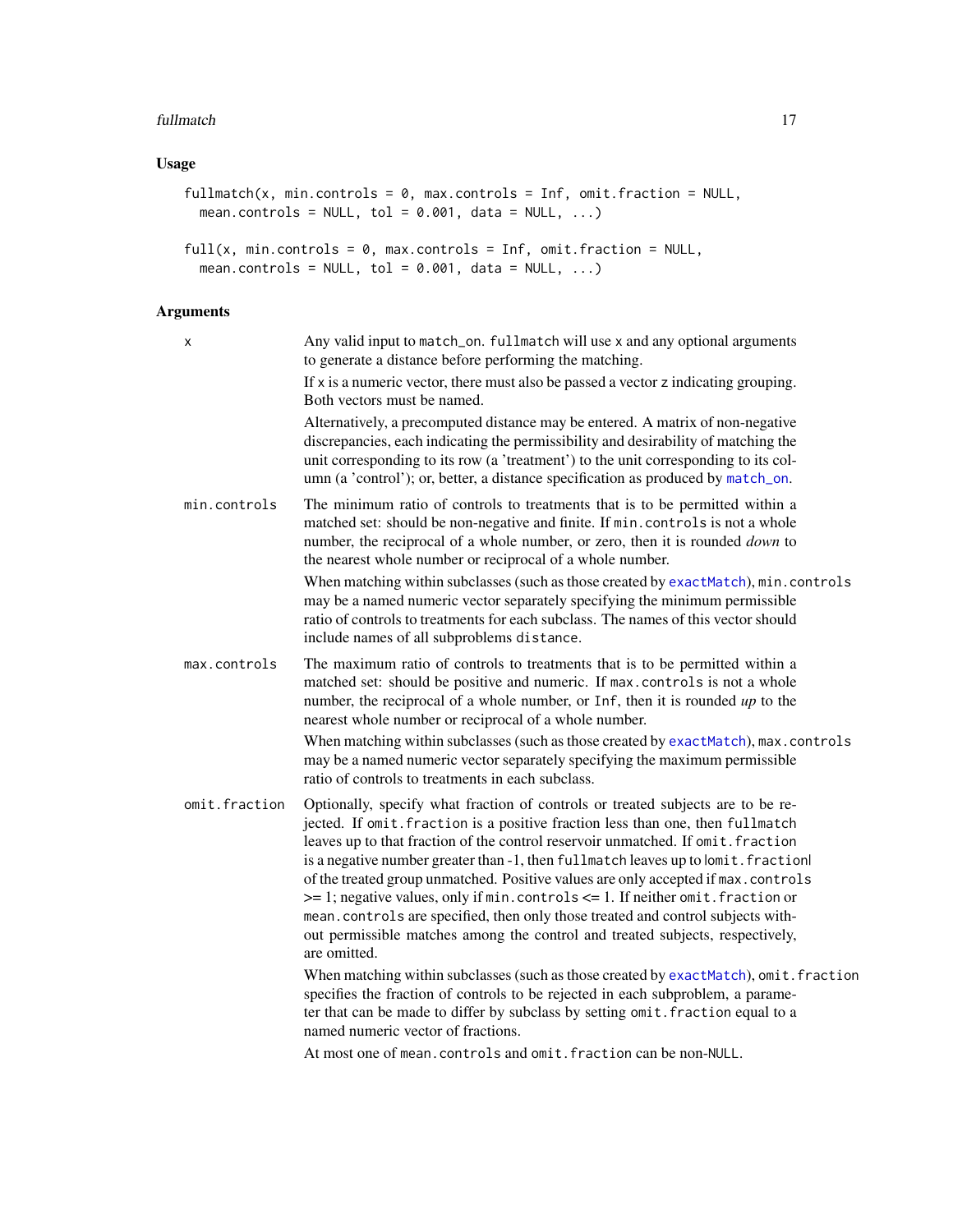<span id="page-17-0"></span>

| mean.controls | Optionally, specify the average number of controls per treatment to be matched.<br>Must be no less than than min. controls and no greater than the either max. controls<br>or the ratio of total number of controls versus total number of treated. Some<br>controls will likely not be matched to ensure meeting this value. If neither<br>omit. fraction or mean. controls are specified, then only those treated and<br>control subjects without permissible matches among the control and treated sub-<br>jects, respectively, are omitted. |
|---------------|-------------------------------------------------------------------------------------------------------------------------------------------------------------------------------------------------------------------------------------------------------------------------------------------------------------------------------------------------------------------------------------------------------------------------------------------------------------------------------------------------------------------------------------------------|
|               | When matching within subclasses (such as those created by exactMatch), mean. controls<br>specifies the average number of controls per treatment per subproblem, a param-<br>eter that can be made to differ by subclass by setting mean. controls equal to a<br>named numeric vector.                                                                                                                                                                                                                                                           |
|               | At most one of mean. controls and omit. fraction can be non-NULL.                                                                                                                                                                                                                                                                                                                                                                                                                                                                               |
| tol           | Because of internal rounding, fullmatch may solve a slightly different match-<br>ing problem than the one specified, in which the match generated by fullmatch<br>may not coincide with an optimal solution of the specified problem. tol times<br>the number of subjects to be matched specifies the extent to which fullmatch's<br>output is permitted to differ from an optimal solution to the original problem, as<br>measured by the sum of discrepancies for all treatments and controls placed into<br>the same matched sets.           |
| data          | Optional data. frame or vector to use to get order of the final matching factor.<br>If a data. frame, the rownames are used. If a vector, the names are first tried,<br>otherwise the contents is considered to be a character vector of names. Useful<br>to pass if you want to combine a match (using, e.g., cbind) with the data that<br>were used to generate it (for example, in a propensity score matching).                                                                                                                             |
| $\cdots$      | Additional arguments, including within, which may be passed to match_on.                                                                                                                                                                                                                                                                                                                                                                                                                                                                        |
|               |                                                                                                                                                                                                                                                                                                                                                                                                                                                                                                                                                 |

## Details

If passing an already created discrepancy matrix, finite entries indicate permissible matches, with smaller discrepancies indicating more desirable matches. The matrix must have row and column names.

If it is desirable to create the discrepancies matrix beforehand (for example, if planning on running several different matching schemes), consider using [match\\_on](#page-23-1) to generate the distances. This generic function has several useful methods for handling propensity score models, computing Mahalanobis distances (and other arbitrary distances), and using user supplied functions. These distances can also be combined with those generated by [exactMatch](#page-11-1) and [caliper](#page-4-1) to create very nuanced matching specifications.

The value of tol can have a substantial effect on computation time; with smaller values, computation takes longer. Not every tolerance can be met, and how small a tolerance is too small varies with the machine and with the details of the problem. If fullmatch can't guarantee that the tolerance is as small as the given value of argument tol, then matching proceeds but a warning is issued.

By default, fullmatch will attempt, if the given constraints are infeasible, to find a feasible problem using the same constraints. This will almost surely involve using a more restrictive omit. fraction or mean.controls. (This will never automatically omit treatment units.) Note that this does not guarantee that the returned match has the least possible number of omitted subjects, it only gives a match that is feasible within the given constraints. It may often be possible to loosen the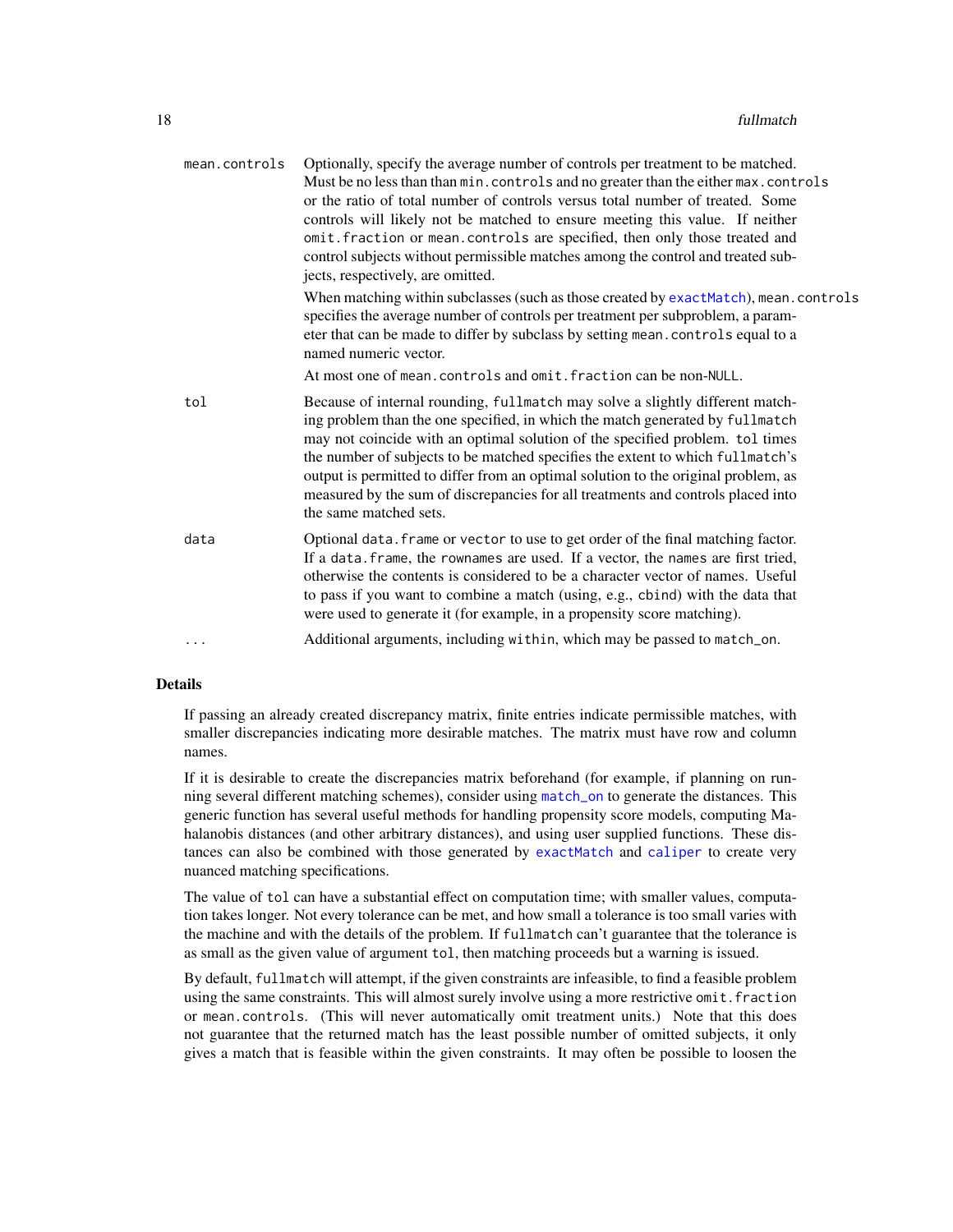#### <span id="page-18-0"></span>fullmatch the contract of the contract of the contract of the contract of the contract of the contract of the contract of the contract of the contract of the contract of the contract of the contract of the contract of the

omit.fraction or mean.controls constraint and still find a feasible match. The auto recovery is controlled by options("fullmatch\_try\_recovery").

In full matching problems permitting many-one matches (min.controls less than 1), the number of controls contributing to matches can exceed what was requested by setting a value of mean.controls or omit.fraction. I.e., in this setting mean.controls sets the minimum ratio of number of controls to number of treatments placed into matched sets.

If the program detects that (what it thinks is) a large problem, a warning is issued. Unless you have an older computer, there's a good chance that you can handle larger problems (at the cost of increased computation time). To check the large problem threshold, use [getMaxProblemSize](#page-19-1); to re-set it, use [setMaxProblemSize](#page-45-1).

#### Value

A [optmatch](#page-35-2) object (factor) indicating matched groups.

#### References

Hansen, B.B. and Klopfer, S.O. (2006), ' Optimal full matching and related designs via network flows', *Journal of Computational and Graphical Statistics*, 15, 609–627.

Hansen, B.B. (2004), 'Full Matching in an Observational Study of Coaching for the SAT', *Journal of the American Statistical Association*, 99, 609–618.

Rosenbaum, P. (1991), 'A Characterization of Optimal Designs for Observational Studies', *Journal of the Royal Statistical Society, Series B*, 53, 597–610.

#### Examples

```
data(nuclearplants)
### Full matching on a Mahalanobis distance.
(m1 < - fullmatch(pr - t1 + t2, data = nuclear plants))summary(fm1)
### Full matching with restrictions.
( \text{fm2} \leq -\text{fullmatch}(pr \leq t1 + t2, min.contribs = .5, max.contribs = 4, data = nuclearplants))
summary(fm2)
### Full matching to half of available controls.
( \text{fm3} \leq \text{fullmatch} (\text{pr} \leq \text{t1} + \text{t2}, omit. fraction = .5, data = nuclearplants) )
summary(fm3)
### Full matching attempts recovery when the initial restrictions are infeasible.
### Limiting max.controls = 1 allows use of only 10 of 22 controls.
( fm4 \leq fullmatch(pr \leq t1 + t2, max.contrib = 1, data=nuclear plants) )
summary(fm4)
### To recover restrictions
optmatch_restrictions(fm4)
### Full matching within a propensity score caliper.
ppty \leq glm(pr \sim . - (pr + cost), family = binomial(), data = nuclearplants)
### Note that units without counterparts within the caliper are automatically dropped.
### For more complicated models, create a distance matrix and pass it to fullmatch.
```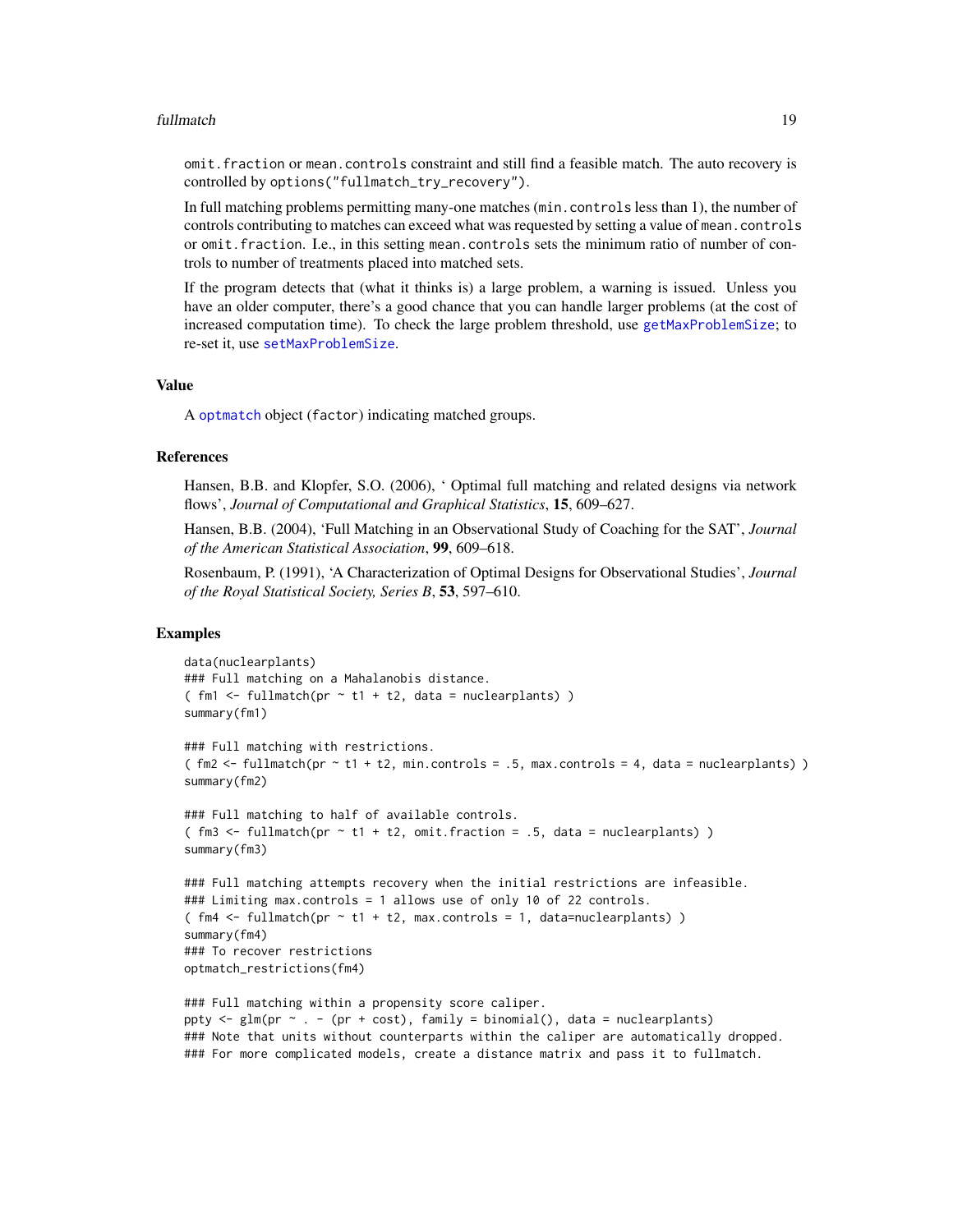```
mhd \le match_on(pr \sim t1 + t2, data = nuclearplants) + caliper(match_on(ppty), width = 1)
( fm5 <- fullmatch(mhd, data = nuclearplants) )
summary(fm5)
### Propensity balance assessment. Requires RItools package.
if (require(RItools)) summary(fm5,ppty)
### The order of the names in the match factor is the same
### as the nuclearplants data.frame since we used the data argument
### when calling fullmatch. The order would be unspecified otherwise.
cbind(nuclearplants, matches = fm5)
### Match in subgroups only. There are a few ways to specify this.
m1 <- fullmatch(pr \sim t1 + t2, data=nuclearplants,
                within=exactMatch(pr \sim pt, data=nuclearplants))
m2 \leq fullmatch(pr \sim t1 + t2 + strata(pt), data=nuclearplants)
### Matching on propensity scores within matching in subgroups only:
m3 <- fullmatch(glm(pr ~ t1 + t2, data=nuclearplants, family=binomial),
                data=nuclearplants,
                within=exactMatch(pr \sim pt, data=nuclearplants))
m4 \leq fullmatch(glm(pr \sim t1 + t2 + pt, data=nuclearplants,
                    family=binomial),
                data=nuclearplants,
                within=exactMatch(pr \sim pt, data=nuclearplants))
m5 < - fullmatch(glm(pr \sim t1 + t2 + strata(pt), data=nuclearplants,
                    family=binomial), data=nuclearplants)
# Including `strata(foo)` inside a glm uses `foo` in the model as
# well, so here m4 and m5 are equivalent. m3 differs in that it does
# not include `pt` in the glm.
```
<span id="page-19-1"></span>getMaxProblemSize *What is the maximum allowed problem size?*

## Description

To prevent users from starting excessively large matching problems, the maximum problem size is limited by options("optmatch\_max\_problem\_size"). This function a quick helper to assist fetching this value as a scalar. If the option isn't set, the function falls back to the default value, hard coded in the optmatch package.

#### Usage

```
getMaxProblemSize()
```
## Value

logical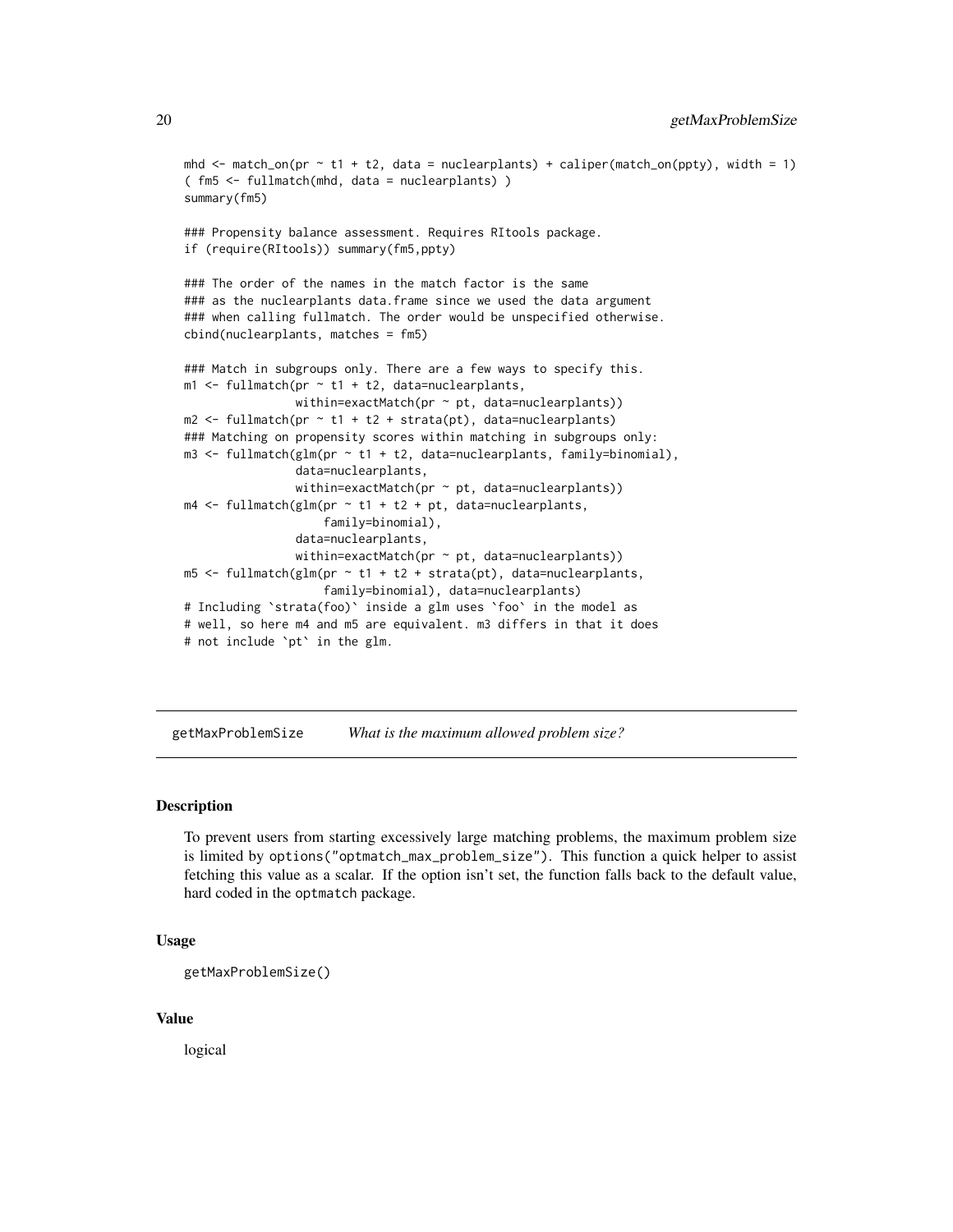## <span id="page-20-0"></span>InfinitySparseMatrix-class 21

## See Also

[options](#page-0-0), [setMaxProblemSize](#page-45-1)

#### Examples

```
optmatch:::getMaxProblemSize() > 1 & optmatch:::getMaxProblemSize() < 1e100
```
InfinitySparseMatrix-class

*Objects for sparse matching problems.*

## Description

InfinitySparseMatrix is a special class of distance specifications. Finite entries indicate possible matches, while infinite entries indicated non-allowed matches. This data type can be more space efficient for sparse matching problems.

## Details

Usually, users will create distance specification using [match\\_on](#page-23-1), [caliper](#page-4-1), or [exactMatch](#page-11-1).

## Author(s)

Mark M. Fredrickson

#### See Also

[match\\_on](#page-23-1), [caliper](#page-4-1), [exactMatch](#page-11-1), [fullmatch](#page-15-1), [pairmatch](#page-38-1)

<span id="page-20-1"></span>matched *Identification of units placed into matched sets*

## <span id="page-20-2"></span>Description

Given a bipartite matching (object of class optmatch), create a logical vector of the same length indicating which units were and were not placed into matched sets.

#### Usage

matched(x)

unmatched()

matchfailed(x)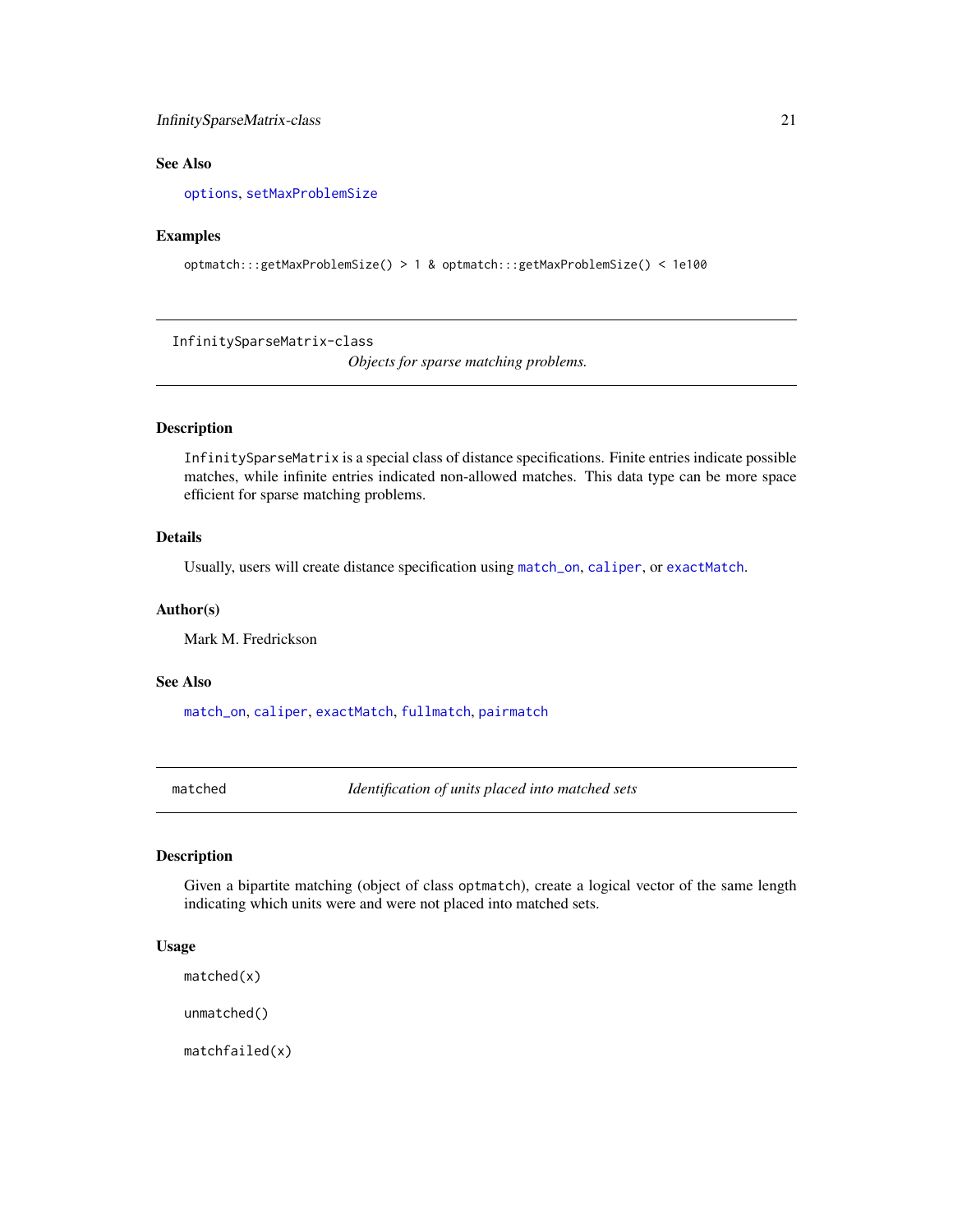#### <span id="page-21-0"></span>Arguments

x Vector of class optmatch (especially as generated by a call to fullmatch).

#### Details

matched and unmatched indicate which elements of x do and do not belong to matched sets, as indicated by their character representations in x.

When fullmatch has been presented with an inconsistent combination of constraints and discrepancies between potential matches, so that there exists no matching (i) with finite total discrepancy within matched sets that (ii) respects the given constraints, then the matching problem is said to be infeasible. TRUEs in the output of matchfailed indicate that this has occurred.

## Value

A logical vector (without names).

#### Note

To understand the output of matchfailed element-wise, note that fullmatch handles a matching problem in three steps. First, if fullmatch has been directed to match within subclasses, then it divides its matching problem into a subproblem for each subclass. Second, fullmatch removes from each subproblem those individual units that lack permissible potential matches (i.e. potential matches from which they are separated by a finite discrepancy). Such "isolated" units are flagged in such a way as to be indicated by unmatched, but not by matchfailed. Third, fullmatch presents each subproblem, with isolated elements removed, to an optimal matching routine. If such a reduced subproblem is found at this stage to be infeasible, then each unit contributing to it is so flagged as to be indicated by matchfailed.

#### Author(s)

Ben Hansen

#### See Also

[fullmatch](#page-15-1)

#### Examples

data(plantdist)

```
mxpl.fm0 <- fullmatch(plantdist) # A feasible matching problem
c(sum(matched(mxpl.fm0)), sum(unmatched(mxpl.fm0)))
sum(matchfailed(mxpl.fm0))
mxpl.fm1 <- fullmatch(plantdist, # An infeasible problem
                      max.controls=3, min.controls=3)
c(sum(matched(mxpl.fm1)), sum(unmatched(mxpl.fm1)))
sum(matchfailed(mxpl.fm1))
mxpl.si <- factor(c('a', 'a', 'c', rep('d',4), 'b', 'c', 'c', rep('d', 16)))
names(mxpl.si) <- LETTERS[1:26]
```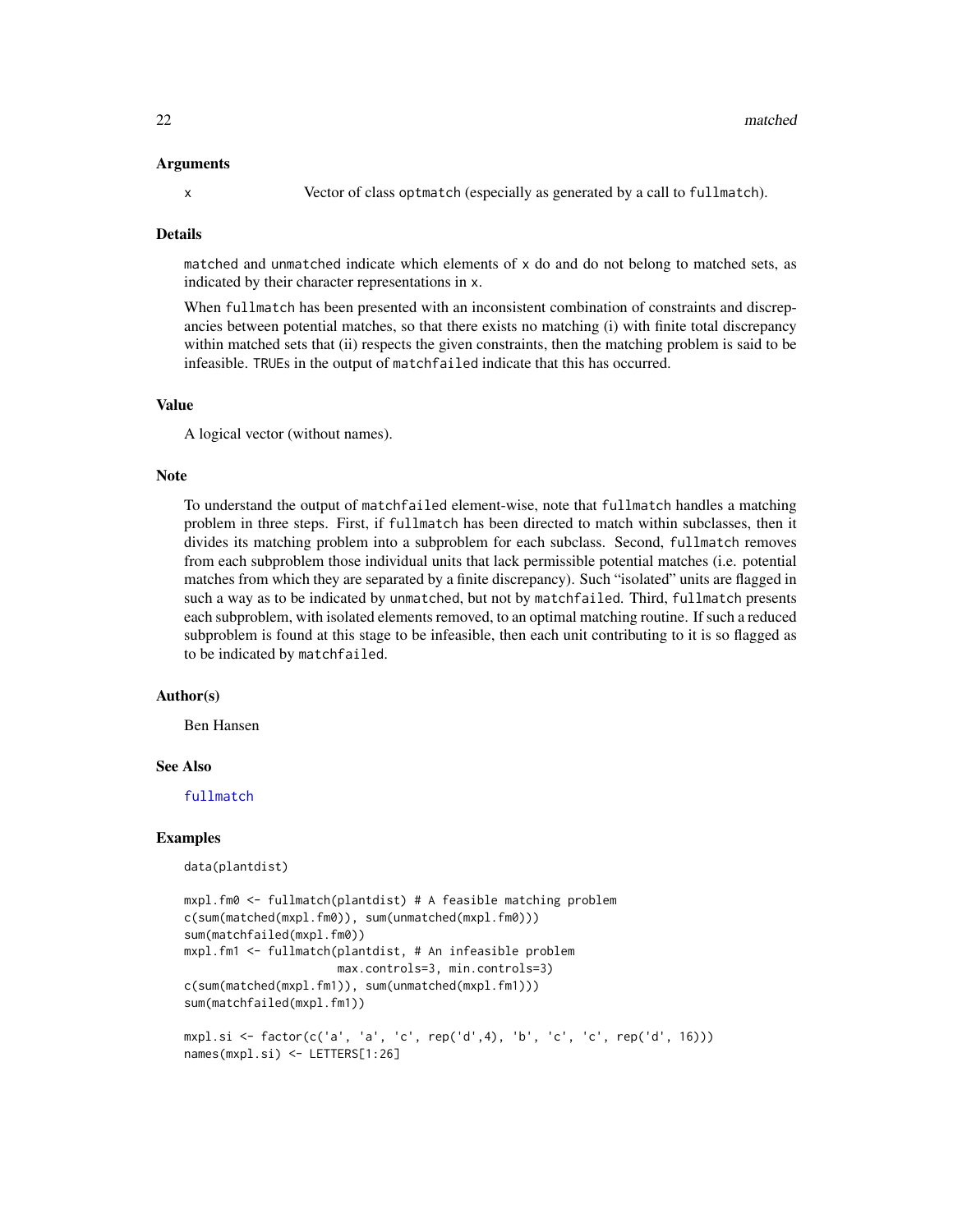```
m xpl.exactmatch <- exactMatch(mxpl.si, c(rep(1, 7), rep(0, 26 - 7)))
# Subclass a contains two treated units but no controls;
# subclass b contains only a control unit;
# subclass c contains one treated and two control units;
# subclass d contains the remaining twenty units.
# only valid subproblems will be used
mcl \leftarrow c(1, Inf)mxpl.fm2 <- fullmatch(plantdist + mxpl.exactmatch,
                      max.controls=mcl)
sum(matched(mxpl.fm2))
table(unmatched(mxpl.fm2), matchfailed(mxpl.fm2))
mxpl.fm2[matchfailed(mxpl.fm2)]
mxpl.fm2[unmatched(mxpl.fm2) & # isolated units return as
         !matchfailed(mxpl.fm2)] # unmatched but not matchfailed
```
matched.distances *Determine distances between matched units*

#### Description

From a match (as produced by pairmatch or fullmatch) and a distance, extract the distances of matched units from their matched counterparts.

## Usage

matched.distances(matchobj, distance, preserve.unit.names = FALSE)

## Arguments

| matchobi            | Value of a call to pairmatch or fullmatch.                                                                                                                                                                    |  |
|---------------------|---------------------------------------------------------------------------------------------------------------------------------------------------------------------------------------------------------------|--|
| distance            | Either a distance matrix or the value of a call to or match_on.                                                                                                                                               |  |
| preserve.unit.names |                                                                                                                                                                                                               |  |
|                     | Logical. If TRUE, for each matched set matched distances returns the sub-<br>matrix of the distance matrix corresponding to it; if FALSE, a vector containing<br>the distances in that submatrix is returned. |  |

## Details

From a match (as produced by pairmatch or fullmatch) and a distance, extract the distances of matched units from their matched counterparts.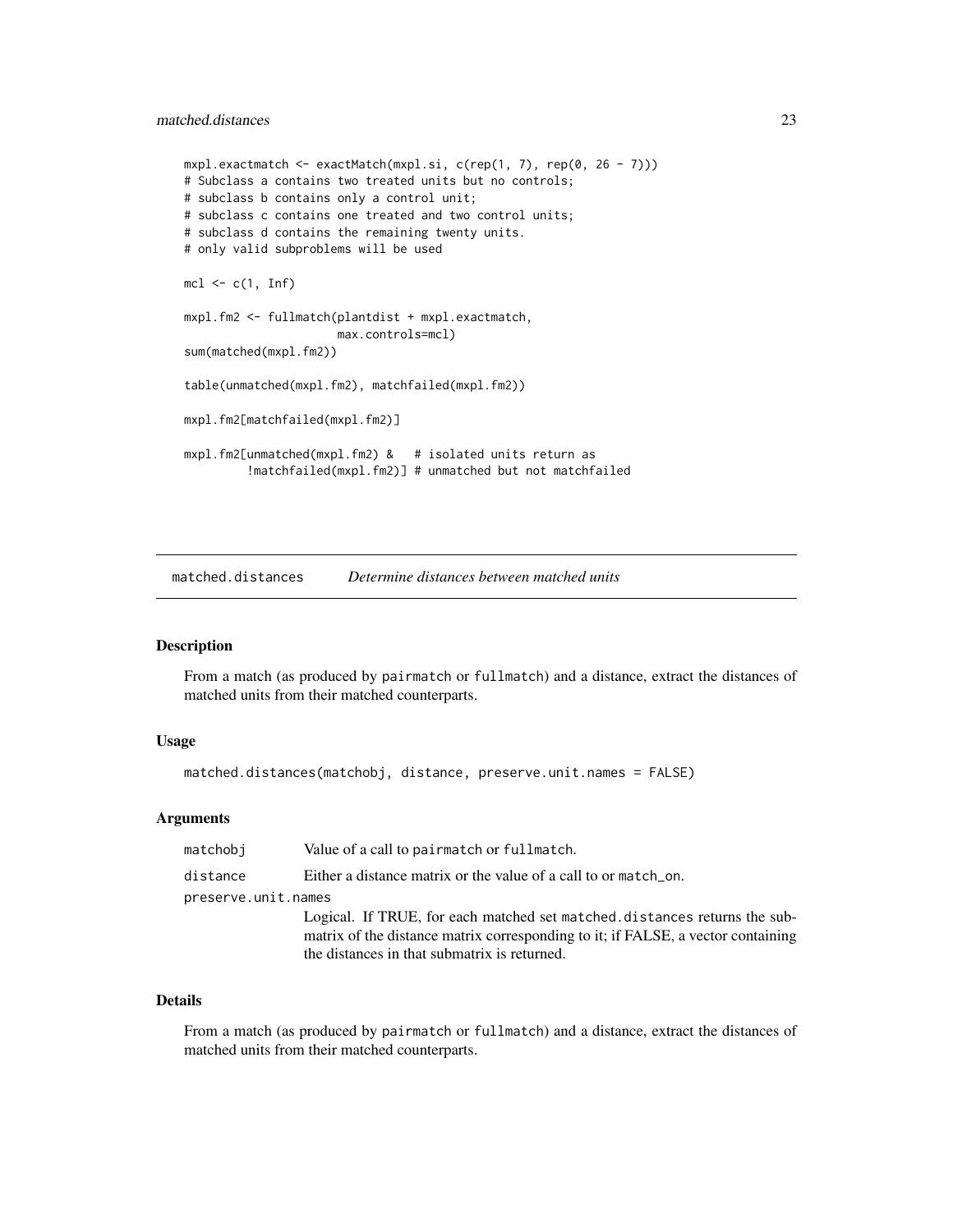#### <span id="page-23-0"></span>Value

A list of numeric vectors (or matrices) of distances, one for each matched set. Note that a matched set with 1 treatment and k controls, or with k treatments and 1 control, has k, not k+1, distances.

### Author(s)

Ben B. Hansen

## Examples

```
data(plantdist)
plantsfm <- fullmatch(plantdist)
(plantsfm.d <- matched.distances(plantsfm,plantdist,pres=TRUE))
unlist(lapply(plantsfm.d, max))
mean(unlist(plantsfm.d))
```
<span id="page-23-1"></span>match\_on *Create treated to control distances for matching problems*

#### Description

A function with which to produce matching distances, for instance Mahalanobis distances, propensity score discrepancies or calipers, or combinations thereof, for [pairmatch](#page-38-1) or [fullmatch](#page-15-1) to subsequently "match on". Conceptually, the result of a call match\_on is a treatment-by-control matrix of distances. Because these matrices can grow quite large, in practice match\_on produces either an ordinary dense matrix or a special sparse matrix structure (that can make use of caliper and exact matching constraints to reduce storage requirements). Methods are supplied for these sparse structures, InfinitySparseMatrixes, so that they can be manipulated and modified in much the same way as dense matrices.

#### Usage

```
match\_on(x, within = NULL, caliper = NULL, data = NULL, ...)## S3 method for class 'glm'
match\_on(x, within = NULL, caliper = NULL, data = NULL,standardization.scale = mad, ...)
## S3 method for class 'bigglm'
match\_on(x, within = NULL, caliper = NULL, data = NULL,standardization.scale = mad, ...)
## S3 method for class 'formula'
match\_on(x, within = NULL, caliper = NULL, data = NULL,subset = NULL, method = "mahalanobis", ...)
```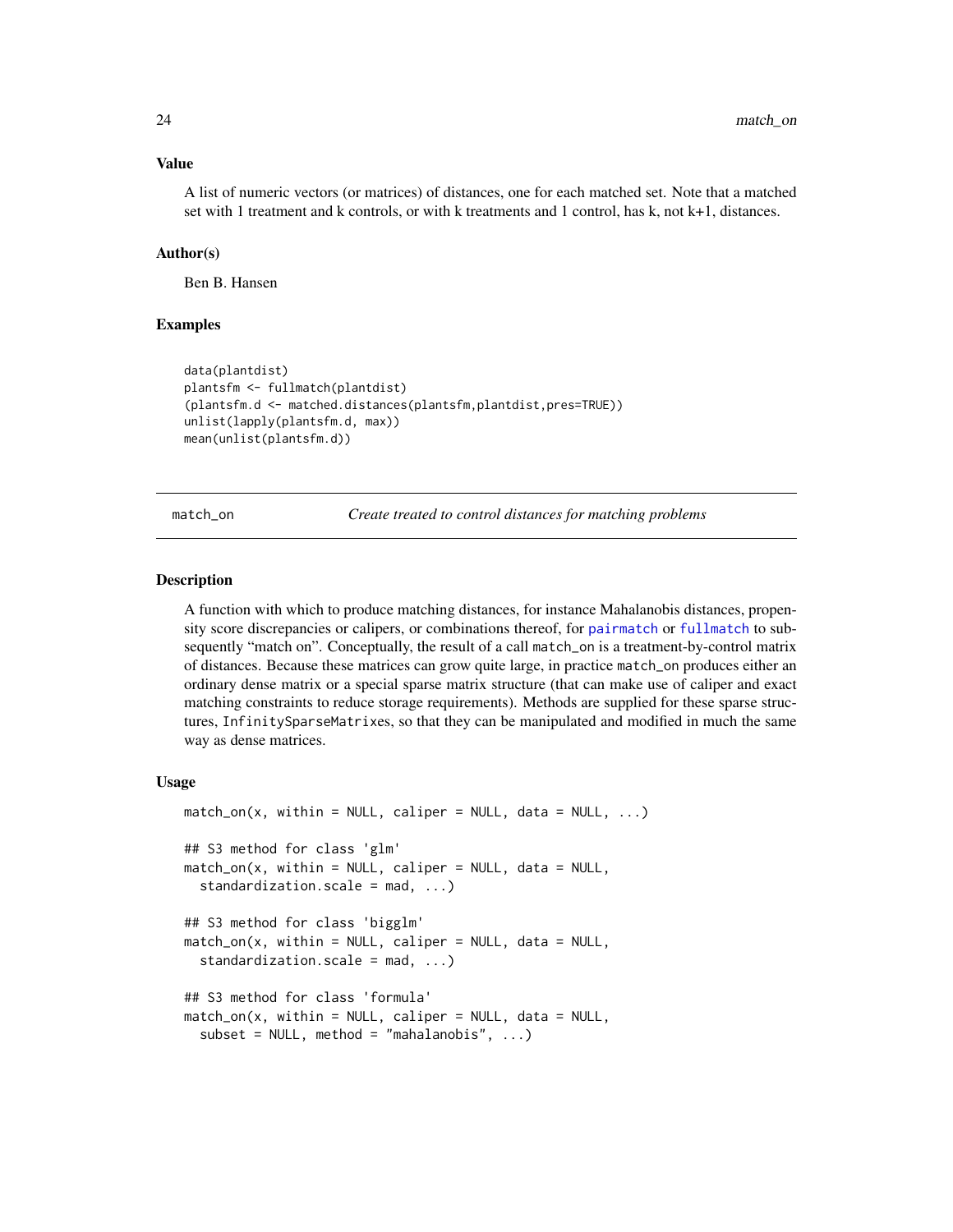#### <span id="page-24-0"></span>match\_on 25

```
## S3 method for class 'function'
match\_on(x, within = NULL, caliper = NULL, data = NULL,z = NULL, ...## S3 method for class 'numeric'
match_on(x, within = NULL, caliper = NULL, data = NULL,
 z, ...)
## S3 method for class 'InfinitySparseMatrix'
match\_on(x, within = NULL, caliper = NULL,data = NULL, ...)## S3 method for class 'matrix'
match\_on(x, within = NULL, caliper = NULL, data = NULL,...)
```
## Arguments

| X                     | An object defining how to create the distances. All methods require some form<br>of names (e.g. names for vectors or rownames for matrix like objects)                                                                                                                                                                                                |  |
|-----------------------|-------------------------------------------------------------------------------------------------------------------------------------------------------------------------------------------------------------------------------------------------------------------------------------------------------------------------------------------------------|--|
| within                | A valid distance specification, such as the result of exactMatch or caliper.<br>Finite entries indicate which distances to create. Including this argument can<br>significantly speed up computation for sparse matching problems. Specify this<br>filter either via within or via strata elements of a formula; mixing these meth-<br>ods will fail. |  |
| caliper               | The width of a caliper to use to exclude treated-control pairs with values greater<br>than the width. For some methods, there may be a speed advantage to passing a<br>width rather than using the caliper function on an existing distance specifica-<br>tion.                                                                                       |  |
| data                  | An optional data frame.                                                                                                                                                                                                                                                                                                                               |  |
|                       | Other arguments for methods.                                                                                                                                                                                                                                                                                                                          |  |
| standardization.scale |                                                                                                                                                                                                                                                                                                                                                       |  |
|                       | Function for rescaling of $scores(x)$ , or NULL; defaults to mad. (See Details.)                                                                                                                                                                                                                                                                      |  |
| subset                | A subset of the data to use in creating the distance specification.                                                                                                                                                                                                                                                                                   |  |
| method                | A string indicating which method to use in computing the distances from the<br>data. The current possibilities are "mahalanobis", "euclidean", "rank_mahalanobis",<br>or pass a user created distance function.                                                                                                                                       |  |
| z                     | A logical or binary vector indicating treatment and control for each unit in the<br>study. TRUE or 1 represents a treatment unit, FALSE of 0 represents a control<br>unit. Any unit with NA treatment status will be excluded from the distance<br>matrix.                                                                                            |  |

## Details

match\_on is generic. There are several supplied methods, all providing the same basic output: a matrix (or similar) object with treated units on the rows and control units on the columns. Each cell [i,j] then indicates the distance from a treated unit i to control unit j. Entries that are Inf are said to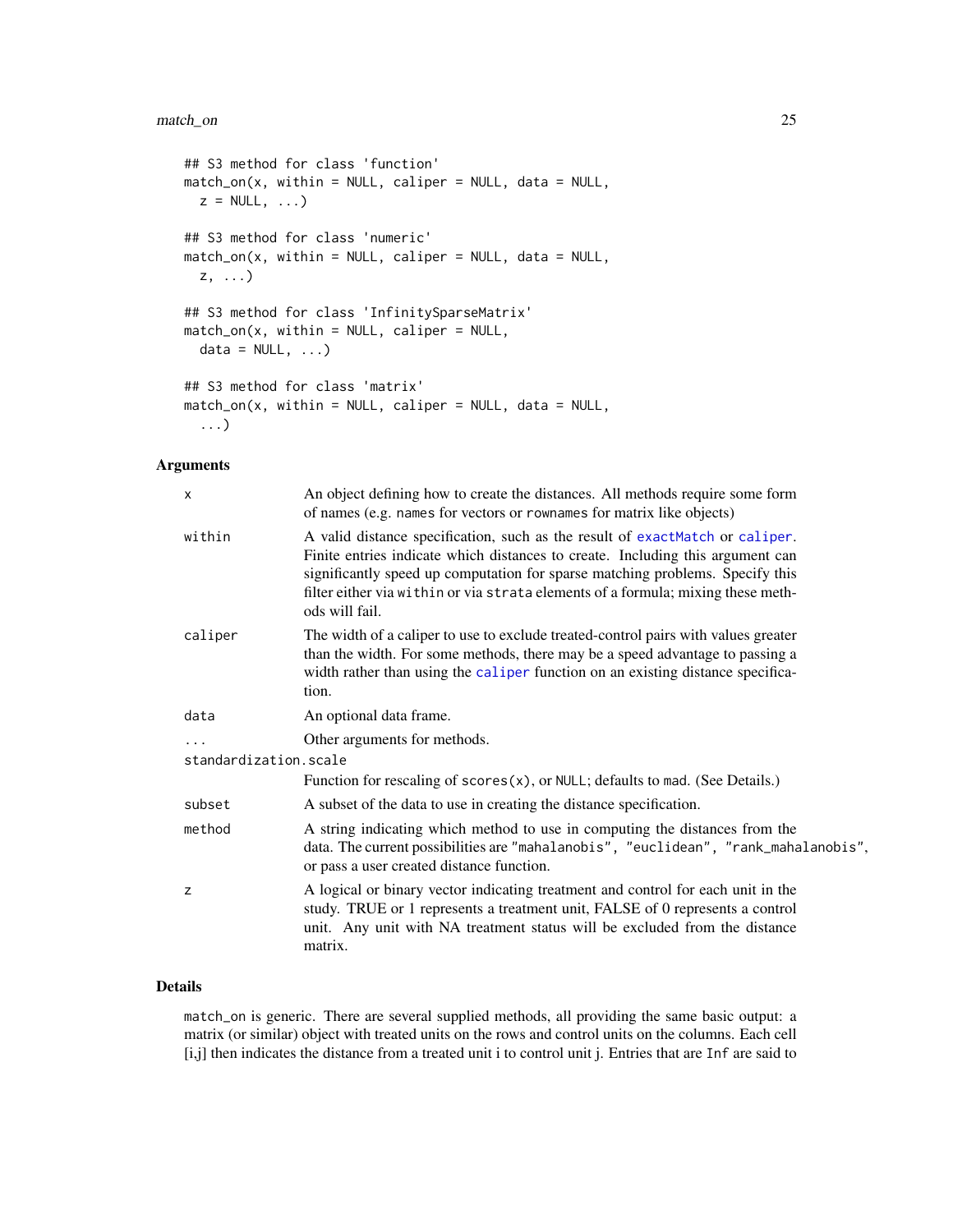<span id="page-25-0"></span>be unmatchable. Such units are guaranteed to never be in a matched set. For problems with many Inf entries, so called sparse matching problems, match\_on uses a special data type that is more space efficient than a standard R matrix. When problems are not sparse (i.e. dense), match\_on uses the standard matrix type.

match\_on methods differ on the types of arguments they take, making the function a one-stop location of many different ways of specifying matches: using functions, formulas, models, and even simple scores. Many of the methods require additional arguments, detailed below. All methods take a within argument, a distance specification made using [exactMatch](#page-11-1) or [caliper](#page-4-1) (or some additive combination of these or other distance creating functions). All match\_on methods will use the finite entries in the within argument as a guide for producing the new distance. Any entry that is Inf in within will be Inf in the distance matrix returned by match\_on. This argument can reduce the processing time needed to compute sparse distance matrices.

The match\_on function is similar to the older, but still supplied, [mdist](#page-30-1) function. Future development will concentrate on match\_on, but mdist is still supplied for users familiar with the interface. For the most part, the two functions can be used interchangeably by users.

The glm method assumes its first argument to be a fitted propensity model. From this it extracts distances on the *linear* propensity score: fitted values of the linear predictor, the link function applied to the estimated conditional probabilities, as opposed to the estimated conditional probabilities themselves (Rosenbaum \& Rubin, 1985). For example, a logistic model (g1m with family=binomial()) has the logit function as its link, so from such models match\_on computes distances in terms of logits of the estimated conditional probabilities, i.e. the estimated log odds.

Optionally these distances are also rescaled. The default is to rescale, by the reciprocal of an outlier-resistant variant of the pooled s.d. of propensity scores. (Outlier resistance is obtained by the application of mad, as opposed to sd, to linear propensity scores in the treatment; this can be changed to the actual pooled s.d., or rescaling can be skipped entirely, by setting argument standardization.scale to sd or NULL, respectively.) The overall result records absolute differences between treated and control units on linear, possibly rescaled, propensity scores.

In addition, one can impose a caliper in terms of these distances by providing a scalar as a caliper argument, forbidding matches between treatment and control units differing in the calculated propensity score by more than the specified caliper. For example, Rosenbaum and Rubin's (1985) caliper of one-fifth of a pooled propensity score s.d. would be imposed by specifying caliper=.2, in tandem either with the default rescaling or, to follow their example even more closely, with the additional specification standardization.scale=sd. Propensity calipers are beneficial computationally as well as statistically, for reasons indicated in the below discussion of the numeric method.

One can also specify exactMatching criteria by using strata(foo) inside the formula to build the glm. For example, passing glm(y  $\sim x + \text{strata}(s)$ ) to match\_on is equivalent to passing within=exactMatch(y  $\sim$  strata(s)). Note that when combining with the caliper argument, the standard deviation used for the caliper will be computed across all strata, not within each strata.

The bigglm method works analogously to the glm method, but with bigglm objects, created by the bigglm function from package 'biglm', which can handle bigger data sets than the ordinary glm function can.

The formula method produces, by default, a Mahalanobis distance specification based on the formula  $Z \sim X1 + X2 + ...$ , where Z is the treatment indicator. The Mahalanobis distance is calculated as the square root of d'Cd, where d is the vector of X-differences on a pair of observations and C is an inverse (generalized inverse) of the pooled covariance of Xes. (The pooling is of the covariance of X within the subset defined by  $Z == 0$  and within the complement of that subset.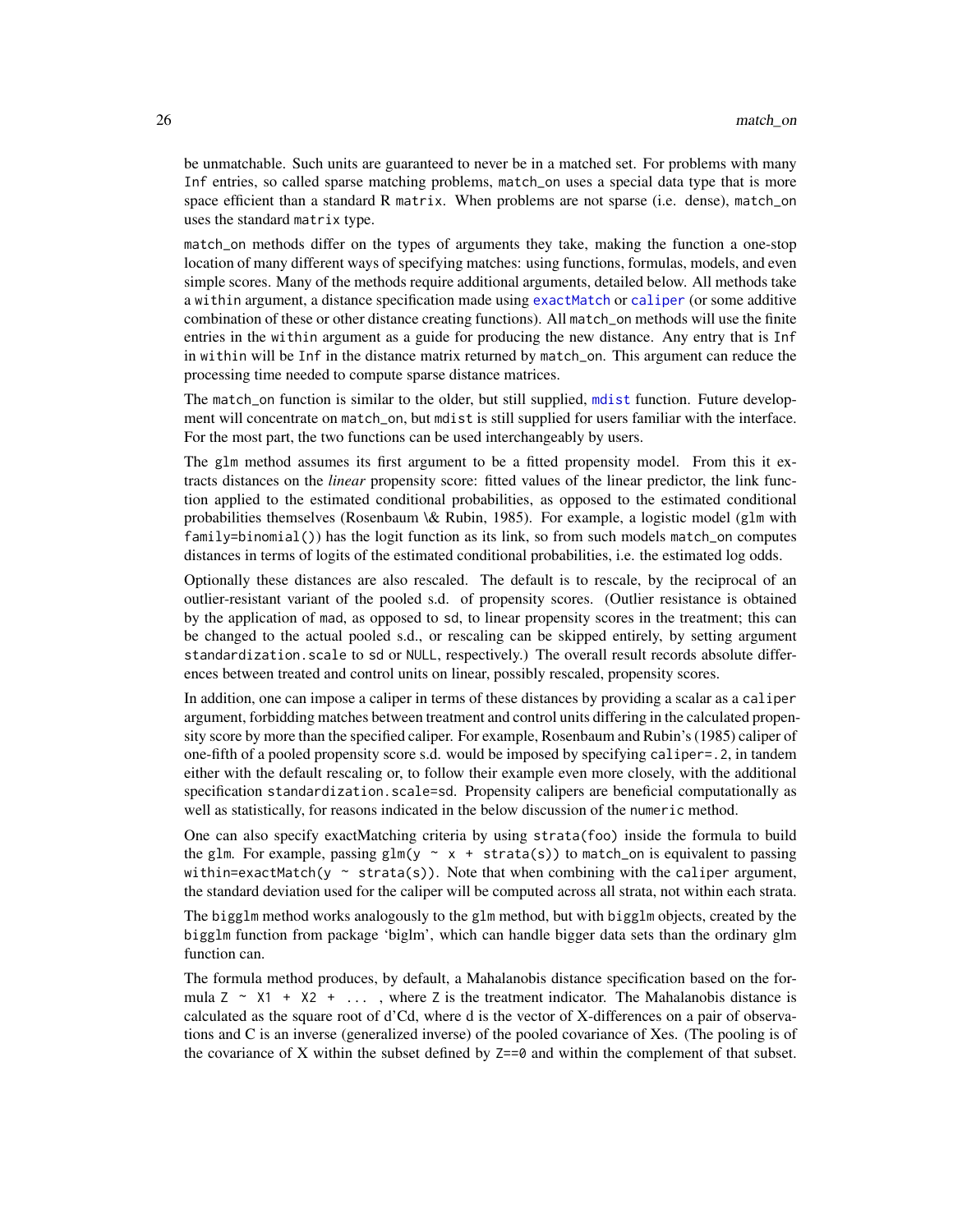#### <span id="page-26-0"></span>match\_on 27

This is similar to a Euclidean distance calculated after reexpressing the Xes in standard units, such that the reexpressed variables all have pooled SDs of 1; except that it addresses redundancies among the variables by scaling down variables contributions in proportion to their correlations with other included variables.)

Euclidean distance is also available, via method="euclidean", and ranked, Mahalanobis distance, via method="rank\_mahalanobis".

The treatment indicator Z as noted above must either be numeric (1 representing treated units and 0 control units) or logical (TRUE for treated, FALSE for controls). (Earlier versions of the software accepted factor variables and other types of numeric variable; you may have to update existing scripts to get them to run.) A unit with NA treatment status is ignored and will not be included in the distance output.

As an alternative to specifying a within argument, when x is a formula, the strata command can be used inside the formula to specify exact matching. For example, rather than using within=exactMatch(y  $\sim$ z, data=data), you may update your formula as  $y \sim x + \text{strata}(z)$ . Do not use both methods (within and strata simultaneously. Note that when combining with the caliper argument, the standard deviation used for the caliper will be computed across all strata, not within each strata.

The function method takes as its x argument a function of three arguments: index, data, and z. The data and z arguments will be the same as those passed directly to match\_on. The index argument is a matrix of two columns, representing the pairs of treated and control units that are valid comparisons (given any within arguments). The first column is the row name or id of the treated unit in the data object. The second column is the id for the control unit, again in the data object. For each of these pairs, the function should return the distance between the treated unit and control unit. This may sound complicated, but is simple to use. For example, a function that returned the absolute difference between two units using a vector of data would be f <- function(index, data, z) { abs(apply(index, 1, function(pair) {  $data[pair[1]] - data[pair[2]]$  }) }. (Note: This simple case is precisely handled by the numeric method.)

The numeric method returns absolute differences between treated and control units' values of x. If a caliper is specified, pairings with x-differences greater than it are forbidden. Conceptually, those distances are set to Inf; computationally, if either of caliper and within has been specified then only information about permissible pairings will be stored, so the forbidden pairings are simply omitted. Providing a caliper argument here, as opposed to omitting it and afterward applying the [caliper](#page-4-1) function, reduces storage requirements and may otherwise improve performance, particularly in larger problems.

For the numeric method, x must have names.

The matrix and InfinitySparseMatrix just return their arguments as these objects are already valid distance specifications.

### Value

A distance specification (a matrix or similar object) which is suitable to be given as the distance argument to [fullmatch](#page-15-1) or [pairmatch](#page-38-1).

## References

P.~R. Rosenbaum and D.~B. Rubin (1985), 'Constructing a control group using multivariate matched sampling methods that incorporate the propensity score', *The American Statistician*, 39 33–38.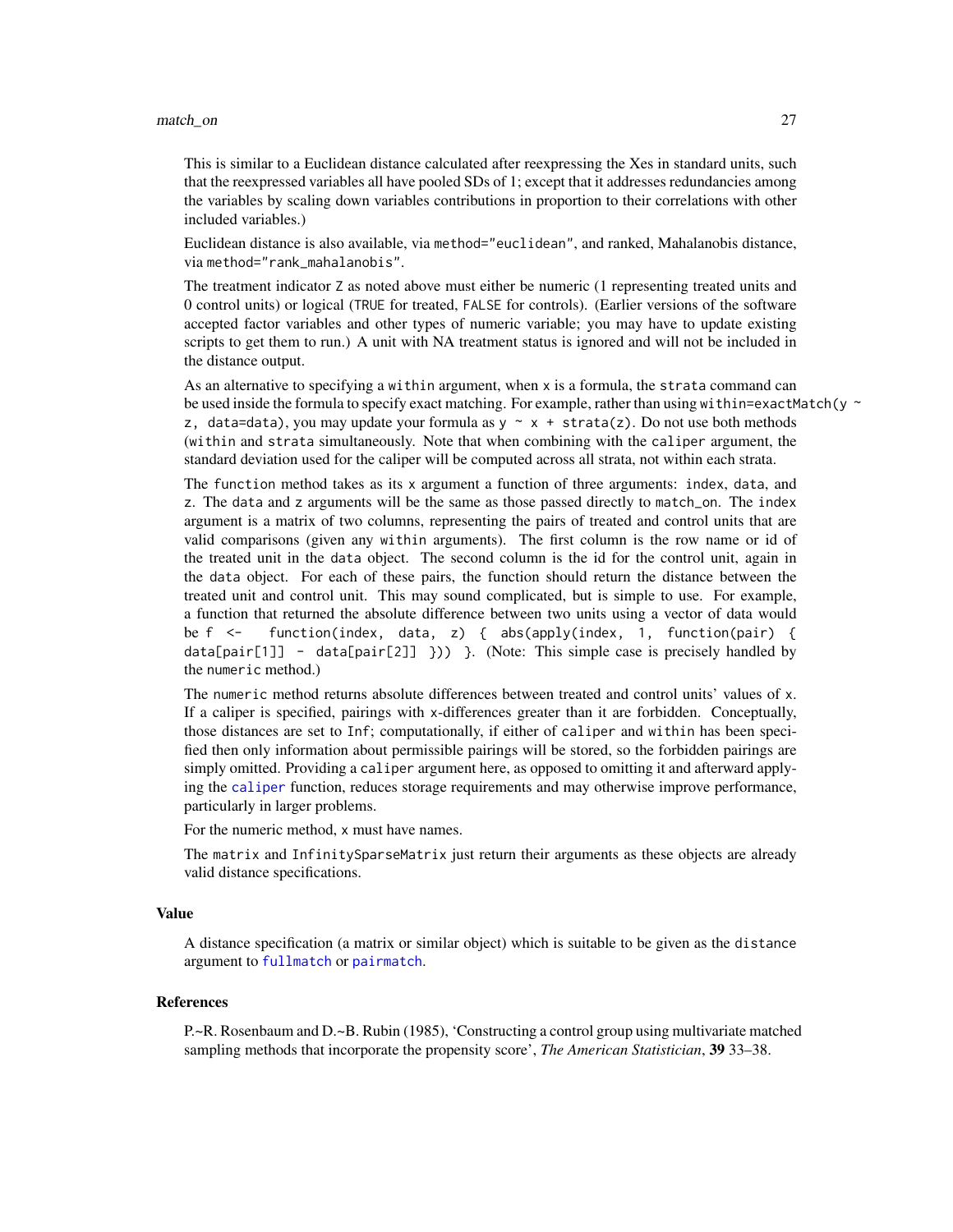## <span id="page-27-0"></span>See Also

[fullmatch](#page-15-1), [pairmatch](#page-38-1), [exactMatch](#page-11-1), [caliper](#page-4-1)

```
scores
```
#### Examples

```
data(nuclearplants)
match_on.examples <- list()
### Propensity score distances.
### Recommended approach:
(aGlm <- glm(pr~.-(pr+cost), family=binomial(), data=nuclearplants))
match_on.examples$ps1 <- match_on(aGlm)
### A second approach: first extract propensity scores, then separately
### create a distance from them. (Useful when importing propensity
### scores from an external program.)
plantsPS <- predict(aGlm)
match_on.examples$ps2 <- match_on(pr~plantsPS, data=nuclearplants)
### Full matching on the propensity score.
fm1 <- fullmatch(match_on.examples$ps1, data = nuclearplants)
fm2 <- fullmatch(match_on.examples$ps2, data = nuclearplants)
### Because match_on.glm uses robust estimates of spread,
### the results differ in detail -- but they are close enough
### to yield similar optimal matches.
all(fm1 == fm2) # The same
### Mahalanobis distance:
match_on.examples$mh1 <- match_on(pr \sim t1 + t2, data = nuclearplants)
### Absolute differences on a scalar:
tmp <- nuclearplants$t1
names(tmp) <- rownames(nuclearplants)
(absdist <- match_on(tmp, z = nuclearplants$pr,
                  within = exactMatch(pr \sim pt, nuclearplants)))
### Pair matching on the variable `t1`:
pairmatch(absdist, data = nuclearplants)
### Propensity score matching within subgroups:
match_on.examples$ps3 <- match_on(aGlm, exactMatch(pr ~ pt, nuclearplants))
fullmatch(match_on.examples$ps3, data = nuclearplants)
### Propensity score matching with a propensity score caliper:
match_on.examples$pscal <- match_on.examples$ps1 + caliper(match_on.examples$ps1, 1)
fullmatch(match_on.examples$pscal, data = nuclearplants) # Note that the caliper excludes some units
### A Mahalanobis distance for matching within subgroups:
match\_on. examples$mh2 <- match_on(pr \sim t1 + t2, data = nuclearplants,
                            within = exactMatch(pr \sim pt, nuclearplants))
```
### Mahalanobis matching within subgroups, with a propensity score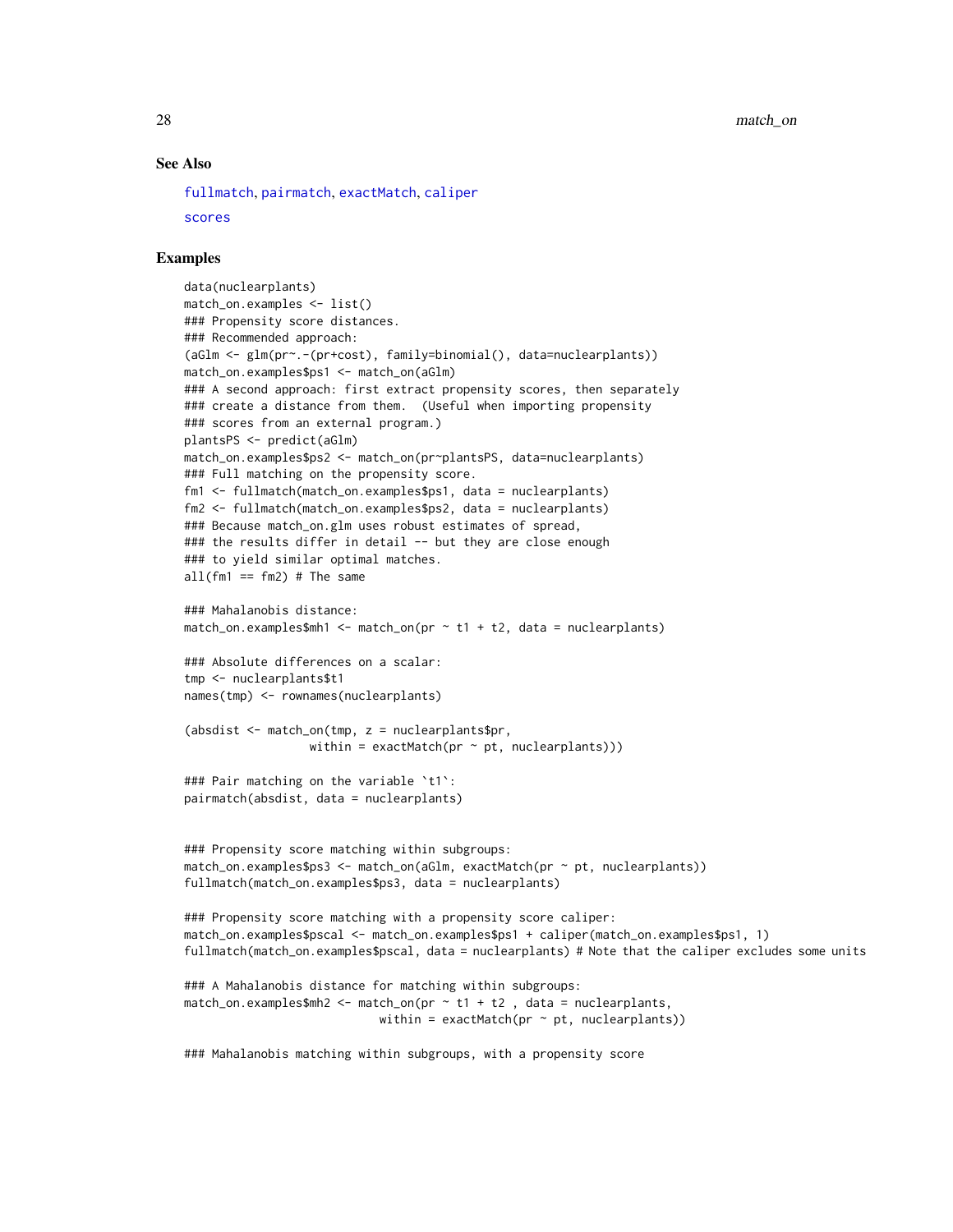## <span id="page-28-0"></span>maxCaliper 29

```
### caliper:
fullmatch(match_on.examples$mh2 + caliper(match_on.examples$ps3, 1), data = nuclearplants)
### Alternative methods to matching without groups (exact matching)
m1 < - match_on(pr \sim t1 + t2, data=nuclearplants, within=exactMatch(pr \sim pt, nuclearplants))
m2 \le - match_on(pr \sim t1 + t2 + strata(pt), data=nuclearplants)
# m1 and m2 are identical
m3 \le match_on(glm(pr \sim t1 + t2 + cost, data=nuclearplants,
                   family=binomial),
               data=nuclearplants,
               within=exactMatch(pr ~ pt, data=nuclearplants))
m4 \leq match\_on(glm(pr \sim t1 + t2 + cost + pt, data=nuclean plants,family=binomial),
               data=nuclearplants,
               within=exactMatch(pr \sim pt, data=nuclearplants))
m5 <- match_on(glm(pr \sim t1 + t2 + cost + strata(pt), data=nuclearplants,
                    family=binomial), data=nuclearplants)
# Including `strata(foo)` inside a glm uses `foo` in the model as
# well, so here m4 and m5 are equivalent. m3 differs in that it does
# not include `pt` in the glm.
```
maxCaliper *Find the maximum caliper width that will create a feasible problem.*

## **Description**

Larger calipers permit more possible matches between treated and control groups, which can be better for creating matches with larger effective sample sizes. The downside is that wide calipers may make the matching problem too big for processor or memory constraints. maxCaliper attempts to find a caliper value, for a given vector of scores and a treatment indicator, that will be possible given the maximum problem size constraints imposed by [fullmatch](#page-15-1) and [pairmatch](#page-38-1).

#### Usage

```
maxCaliper(scores, z, widths, structure = NULL, exact = TRUE)
```
#### Arguments

| scores    | A numeric vector of scores providing 1-D position of units                                                                                                                                                                                                                                               |  |
|-----------|----------------------------------------------------------------------------------------------------------------------------------------------------------------------------------------------------------------------------------------------------------------------------------------------------------|--|
| z         | Treatment indicator vector                                                                                                                                                                                                                                                                               |  |
| widths    | A vector of caliper widths to try, will be sorted largest to smallest.                                                                                                                                                                                                                                   |  |
| structure | Optional factor variable that groups the scores, as would be used by exact Match.<br>Including structure allows for wider calipers.                                                                                                                                                                      |  |
| exact     | A logical indicating if the exact problem size should be computed (exact $=$ TRUE)<br>or if a more computationally efficient upper bound should be used instead (exact = FALSE).<br>The upper bound may lead to narrower calipers, even if wider calipers would<br>have sufficed using the exact method. |  |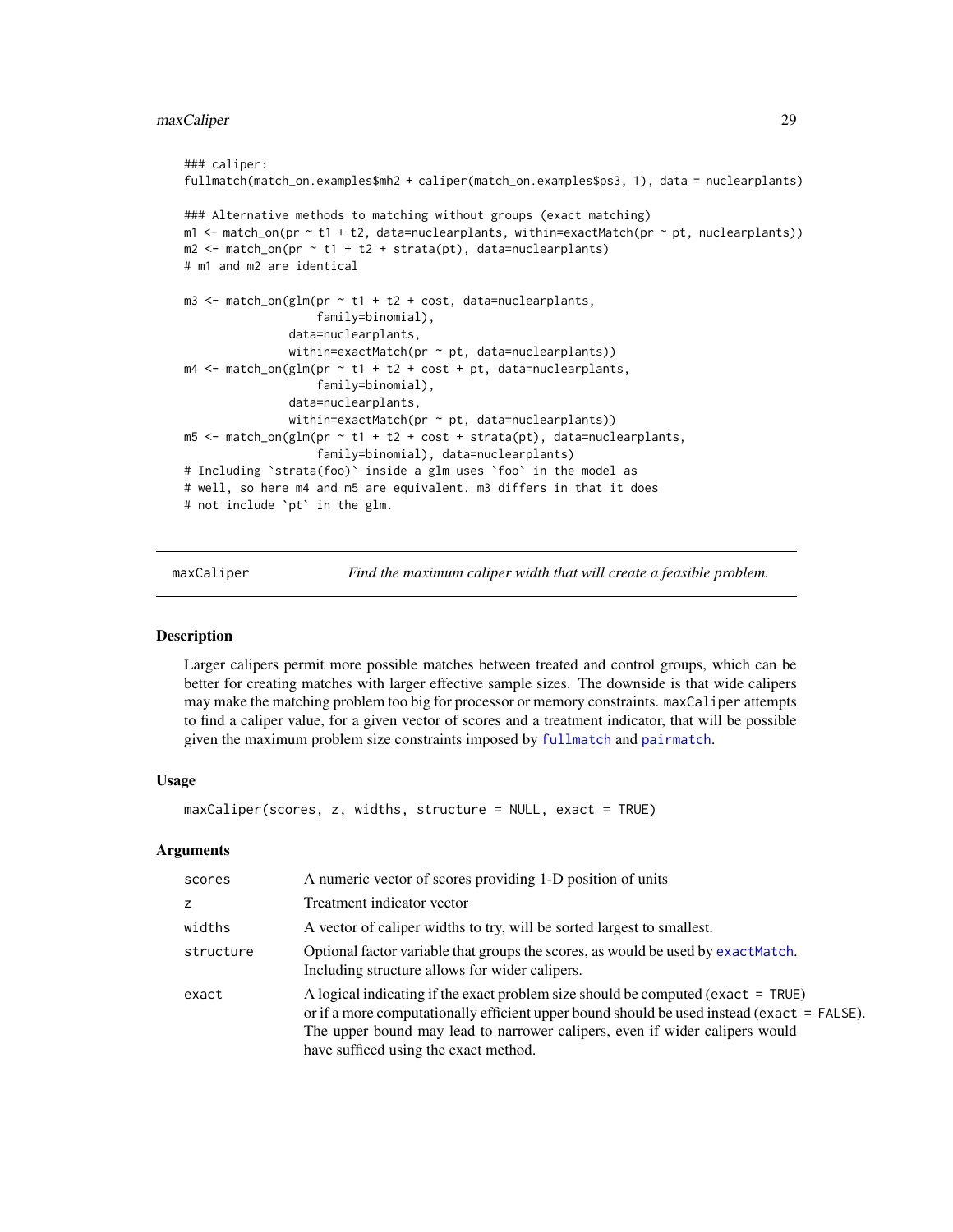## <span id="page-29-0"></span>Value

numeric The value of the largest caliper that creates a feasible problem. If no such caliper exists in widths, an error will be generated.

maxControlsCap *Set thinning and thickening caps for full matching*

#### Description

Functions to find the largest value of min.controls, or the smallest value of max.controls, for which a full matching problem is feasible. These are determined by constraints embedded in the matching problem's distance matrix.

### Usage

```
maxControlsCap(distance, min.controls = NULL)
```

```
minControlsCap(distance, max.controls = NULL)
```
#### Arguments

| distance     | Either a matrix of non-negative, numeric discrepancies, or a list of such matrices.<br>(See fullmatch for details.) |
|--------------|---------------------------------------------------------------------------------------------------------------------|
| min.controls | Optionally, set limits on the minimum number of controls per matched set.<br>(Only makes sense for maxControlsCap.) |
| max.controls | Optionally, set limits on the maximum number of controls per matched set.<br>(Only makes sense for minControlsCap.) |

## Details

The function works by repeated application of full matching, so on large problems it can be timeconsuming.

## Value

For minControlsCap, strictest.feasible.min.controls and given.max.controls. For maxControlsCap, given.min.controls and strictest.feasible.max.controls.

strictest.feasible.min.controls

The largest values of the [fullmatch](#page-15-1) argument min.controls that yield a full match;

given.max.controls

The max.controls argument given to minControlsCap or, if none was given, a vector of Infs.

given.min.controls

The min.controls argument given to maxControlsCap or, if none was given, a vector of 0s;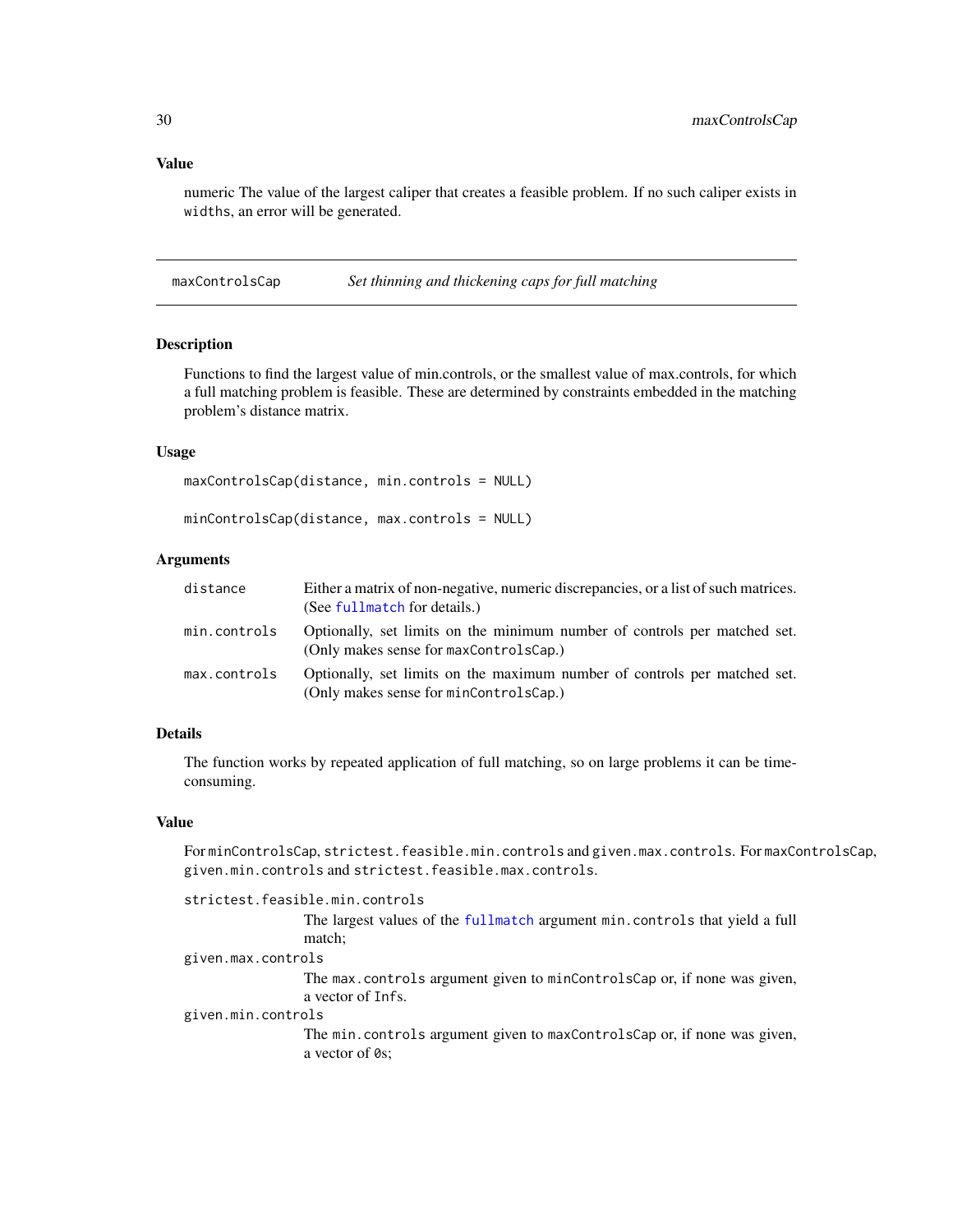#### <span id="page-30-0"></span>mdist 31

```
strictest.feasible.max.controls
```
The smallest values of the [fullmatch](#page-15-1) argument max.controls that yield a full match.

## Note

Essentially this is just a line search. I've done several things to speed it up, but not everything that might be done. At present, not very thoroughly tested either: you might check the final results to make sure that [fullmatch](#page-15-1) works with the values of min.controls (or max.controls) suggested by these functions, and that it ceases to work if you increase (decrease) those values. Comments appreciated.

## Author(s)

Ben B. Hansen

## References

Hansen, B.B. and S. Olsen Klopfer (2006), 'Optimal full matching and related designs via network flows', *Journal of Computational and Graphical Statistics* 15, 609–627.

#### See Also

[fullmatch](#page-15-1)

<span id="page-30-1"></span>mdist *(Deprecated, in favor of* [match\\_on](#page-23-1)*) Create matching distances*

#### Description

Deprecated in favor of [match\\_on](#page-23-1)

#### Usage

```
mdist(x, structure.fmla = NULL, ...)## S3 method for class 'optmatch.dlist'
mdist(x, structure.fmla = NULL, ...)## S3 method for class 'function'
mdist(x, structure.fmla = NULL, data = NULL, ...)## S3 method for class 'formula'
mdist(x, structure.fmla = NULL, data = NULL,subset = NULL, ...## S3 method for class 'glm'
mdist(x, structure.fmla = NULL, standardization.scale = mad,
```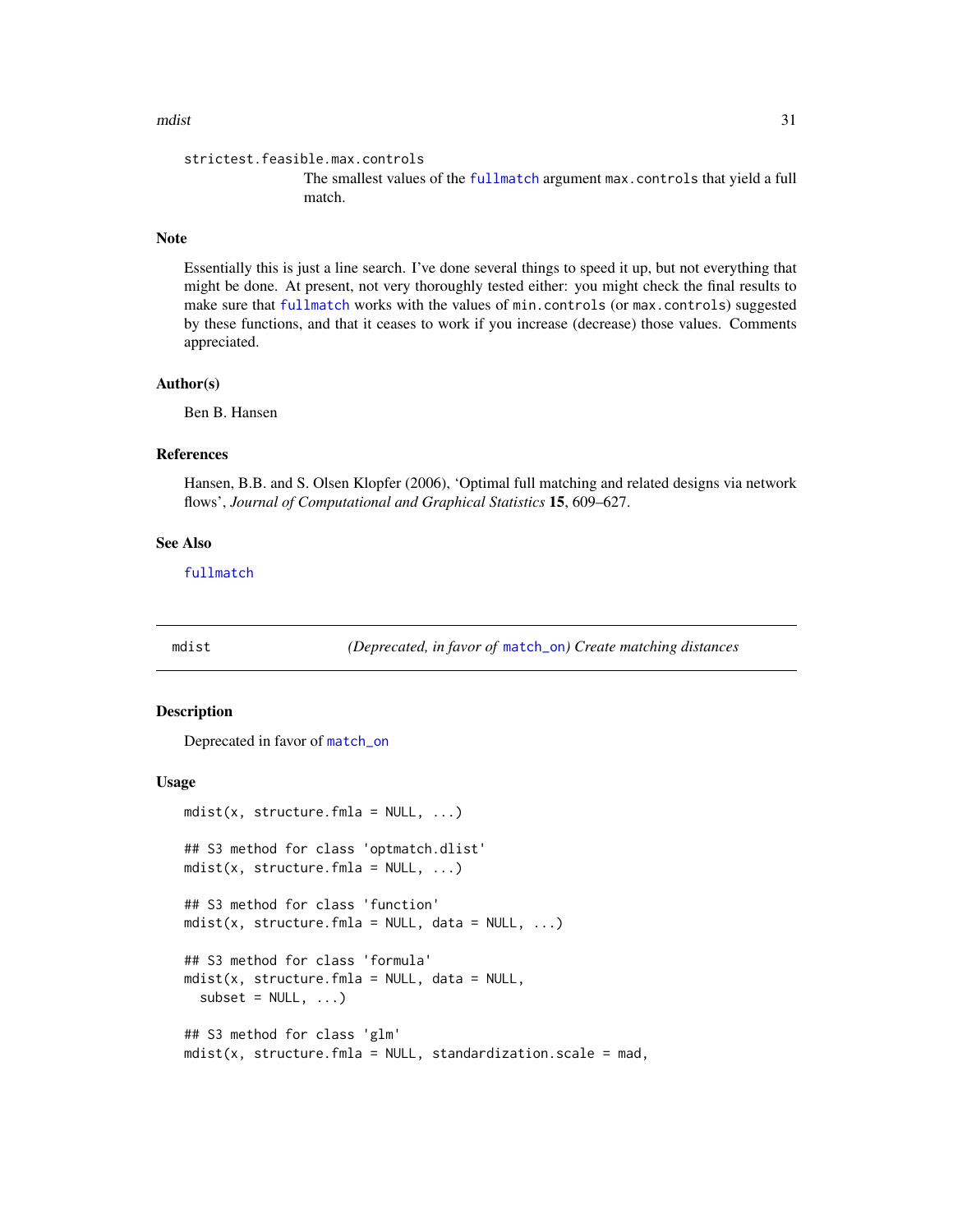```
...)
## S3 method for class 'bigglm'
mdist(x, structure.fmla = NULL, data = NULL,standardization.scale = mod, ...## S3 method for class 'numeric'
mdist(x, structure.fmla = NULL, trtgrp = NULL, ...)
```
## Arguments

| x                     | The object to use as the basis for forming the modest. Methods exist for formulas,<br>functions, and generalized linear models.                                                                                                                                                                                                                   |  |
|-----------------------|---------------------------------------------------------------------------------------------------------------------------------------------------------------------------------------------------------------------------------------------------------------------------------------------------------------------------------------------------|--|
|                       | structure. Fmla A formula denoting the treatment variable on the left hand side and an optional<br>grouping expression on the right hand side. For example, $z \sim 1$ indicates no<br>grouping. $z \sim s$ subsets the data only computing distances within the subsets<br>formed by s. See method notes, below, for additional formula options. |  |
| $\ddots$ .            | Additional method arguments. Most methods require a 'data' argument.                                                                                                                                                                                                                                                                              |  |
| data                  | Data where the variables references in 'x' live.                                                                                                                                                                                                                                                                                                  |  |
| subset                | If non-NULL, the subset of 'data' to be used.                                                                                                                                                                                                                                                                                                     |  |
| standardization.scale |                                                                                                                                                                                                                                                                                                                                                   |  |
|                       | A function to scale the distances; by default uses 'mad'.                                                                                                                                                                                                                                                                                         |  |
| trtgrp                | Dummy variable for treatment group membership.                                                                                                                                                                                                                                                                                                    |  |
|                       |                                                                                                                                                                                                                                                                                                                                                   |  |

## Details

The mdist method provides three ways to construct a matching distance (i.e., a distance matrix or suitably organized list of such matrices): guided by a function, by a fitted model, or by a formula. The class of the first argument given to mdist determines which of these methods is invoked.

The mdist.function method takes a function of two arguments. When called, this function will receive the treatment observations as the first argument and the control observations as the second argument. As an example, the following computes the raw differences between values of t1 for treatment units (here, nuclear plants with pr==1) and controls (here, plants with pr==0), returning the result as a distance matrix:

```
sdiffs <- function(treatments, controls) { abs(outer(treatments$t1, controls$t1, `-`))
}
```
The mdist.function method does similar things as the earlier optmatch function makedist, although the interface is a bit different.

The mdist.formula method computes the squared Mahalanobis distance between observations, with the right-hand side of the formula determining which variables contribute to the Mahalanobis distance. If matching is to be done within strata, the stratification can be communicated using either the structure. fmla argument (e.g.  $\sim$  grp) or as part of the main formula (e.g.  $z \sim x1 + x2$  | grp).

An mdist.glm method takes an argument of class glm as first argument. It assumes that this object is a fitted propensity model, extracting distances on the linear propensity score (logits of the estimated conditional probabilities) and, by default, rescaling the distances by the reciprocal of the pooled s.d. of treatment- and control-group propensity scores. (The scaling uses mad, for resistance to outliers,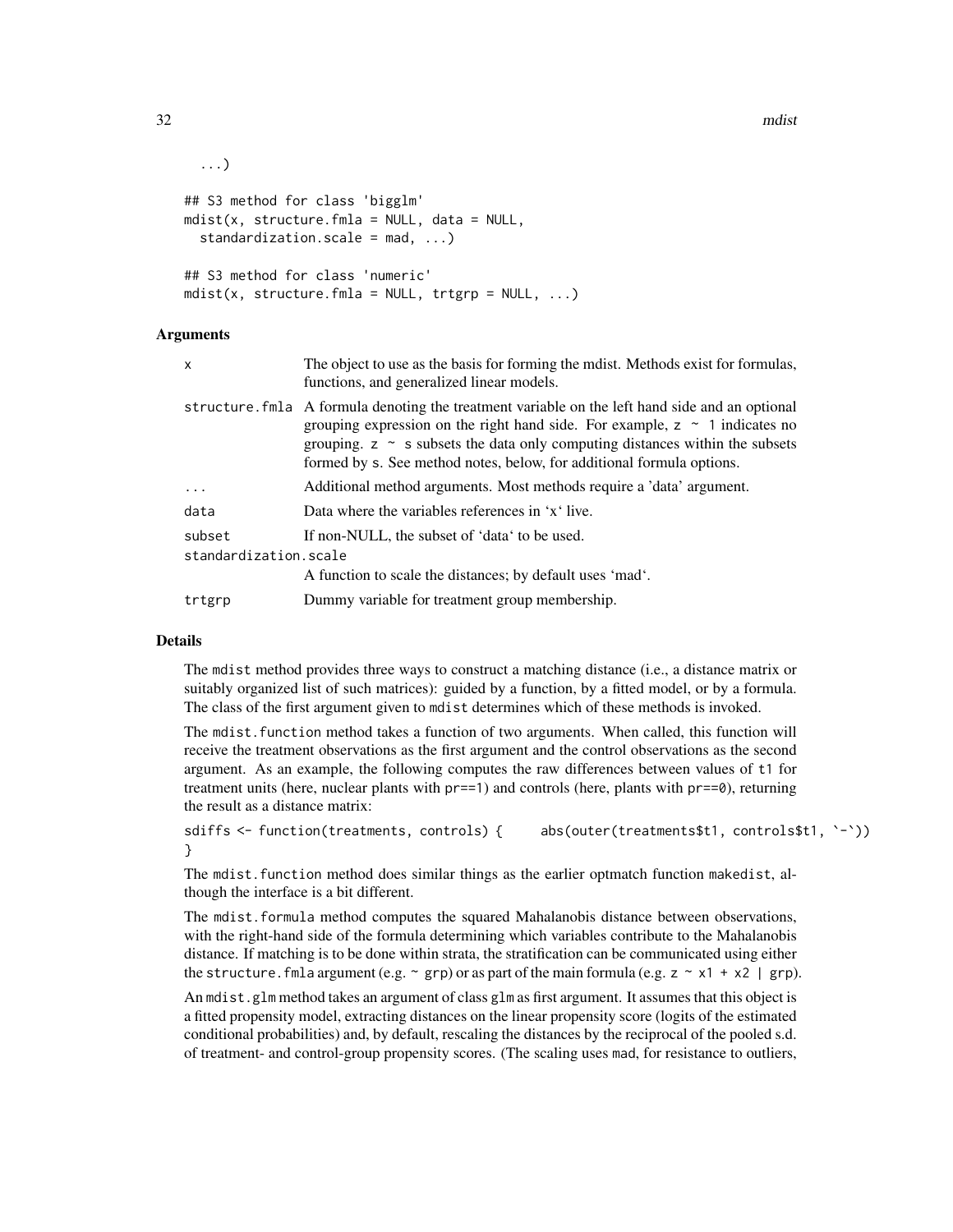## <span id="page-32-0"></span>minExactMatch 33

by default; this can be changed to the actual s.d., or rescaling can be skipped entirely, by setting argument standardization.scale to sd or NULL, respectively.) A mdist.bigglm method works analogously with bigglm objects, created by the bigglm function from package 'biglm', which can handle bigger data sets than the ordinary glm function can. In contrast with mdist.glm it requires additional data and structure.fmla arguments. (If you have enough data to have to use bigglm, then you'll probably have to subgroup before matching to avoid memory problems. So you'll have to use the structure.fmla argument anyway.)

#### Value

Object of class optmatch.dlist, which is suitable to be given as distance argument to [fullmatch](#page-15-1) or [pairmatch](#page-38-1).

#### Author(s)

Mark M. Fredrickson

## References

P.~R. Rosenbaum and D.~B. Rubin (1985), 'Constructing a control group using multivariate matched sampling methods that incorporate the propensity score', *The American Statistician*, 39 33–38.

## See Also

[fullmatch](#page-15-1), [pairmatch](#page-38-1), [match\\_on](#page-23-1)

| minExactMatch | Find the minimal exact match factors that will be feasible for a given |
|---------------|------------------------------------------------------------------------|
|               | maximum problem size.                                                  |

#### Description

The [exactMatch](#page-11-1) function creates a smaller matching problem by stratifying observations into smaller groups. For a problem that is larger than maximum allowed size, minExactMatch provides a way to find the smallest exact matching problem that will allow for matching.

#### Usage

```
minExactMatch(x, scores = NULL, width = NULL, maxarcs = 1e+07, ...)
```
#### Arguments

| The object for dispatching.<br>X                                                  |  |
|-----------------------------------------------------------------------------------|--|
| Optional vector of scores that will be checked against a caliper width.<br>scores |  |
| width<br>Optional width of a caliper to place on the scores.                      |  |
| The maximum problem size to attempt to fit.<br>maxarcs                            |  |
| Additional arguments for methods.<br>$\ddotsc$                                    |  |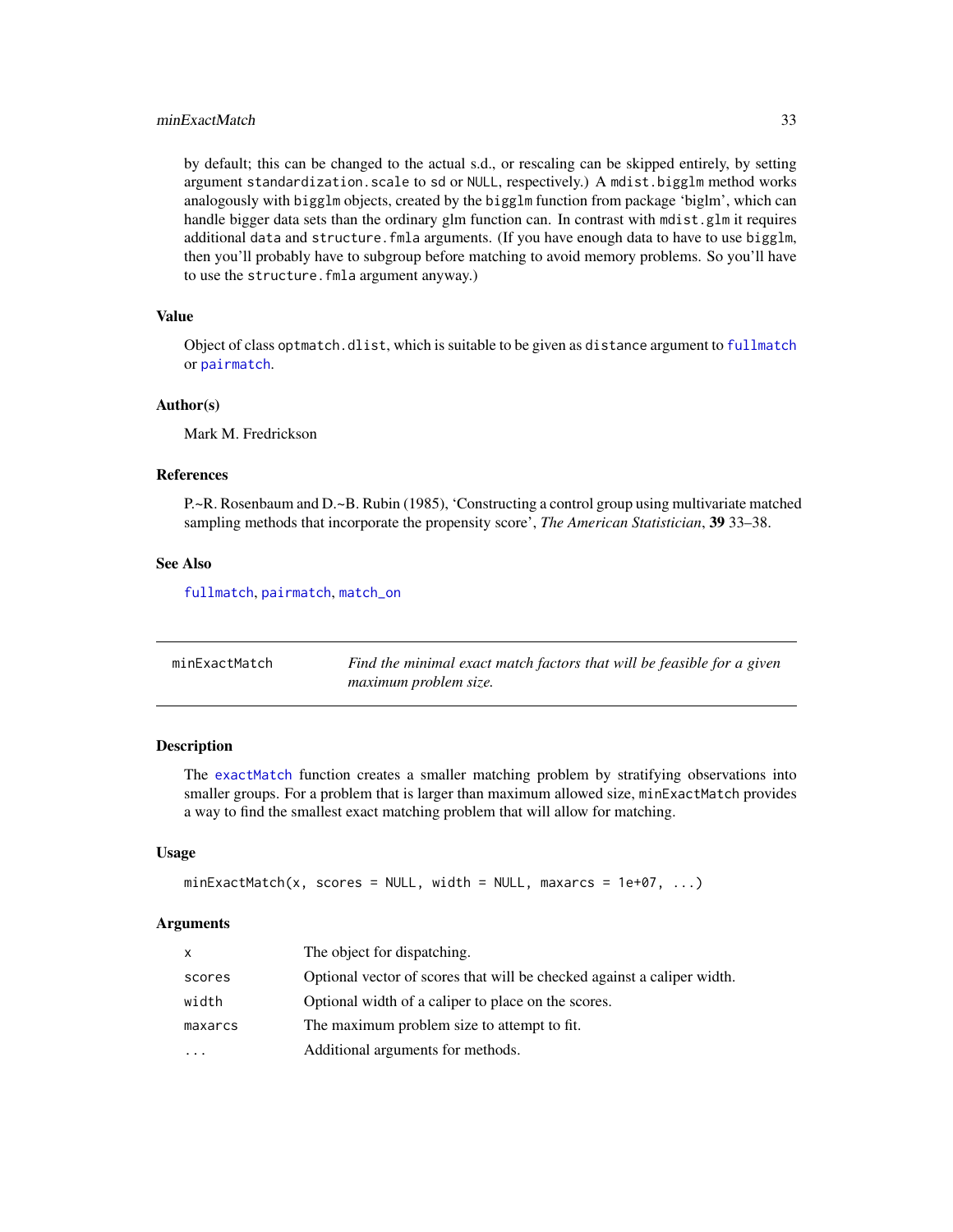#### <span id="page-33-0"></span>Details

x is a formula of the form  $Z \sim X1 + X2$ , where Z is indicates treatment or control status, and X1 and X2 are variables can be converted to factors. Any additional arguments are passed to [model.frame](#page-0-0) (e.g., a data argument containing Z, X1, and X2).

The the arguments scores and width must be passed together. The function will apply the caliper implied by the scores and the width while also adding in blocking factors.

#### Value

A factor grouping units, suitable for [exactMatch](#page-11-1).

nuclearplants *Nuclear Power Station Construction Data*

#### Description

The data relate to the construction of 32 light water reactor (LWR) plants constructed in the U.S.A in the late 1960's and early 1970's. The data was collected with the aim of predicting the cost of construction of further LWR plants. 6 of the power plants had partial turnkey guarantees and it is possible that, for these plants, some manufacturers' subsidies may be hidden in the quoted capital costs.

#### Usage

nuclearplants

## Format

A data frame with 32 rows and 11 columns

- cost: The capital cost of construction in millions of dollars adjusted to 1976 base.
- date: The date on which the construction permit was issued. The data are measured in years since January 1 1990 to the nearest month.
- t1: The time between application for and issue of the construction permit.
- t2: The time between issue of operating license and construction permit.
- cap: The net capacity of the power plant (MWe).
- pr: A binary variable where 1 indicates the prior existence of a LWR plant at the same site.
- ne: A binary variable where 1 indicates that the plant was constructed in the north-east region of the U.S.A.
- ct: A binary variable where 1 indicates the use of a cooling tower in the plant.
- bw: A binary variable where 1 indicates that the nuclear steam supply system was manufactured by Babcock-Wilcox.
- cum.n: The cumulative number of power plants constructed by each architect-engineer.
- pt: A binary variable where 1 indicates those plants with partial turnkey guarantees.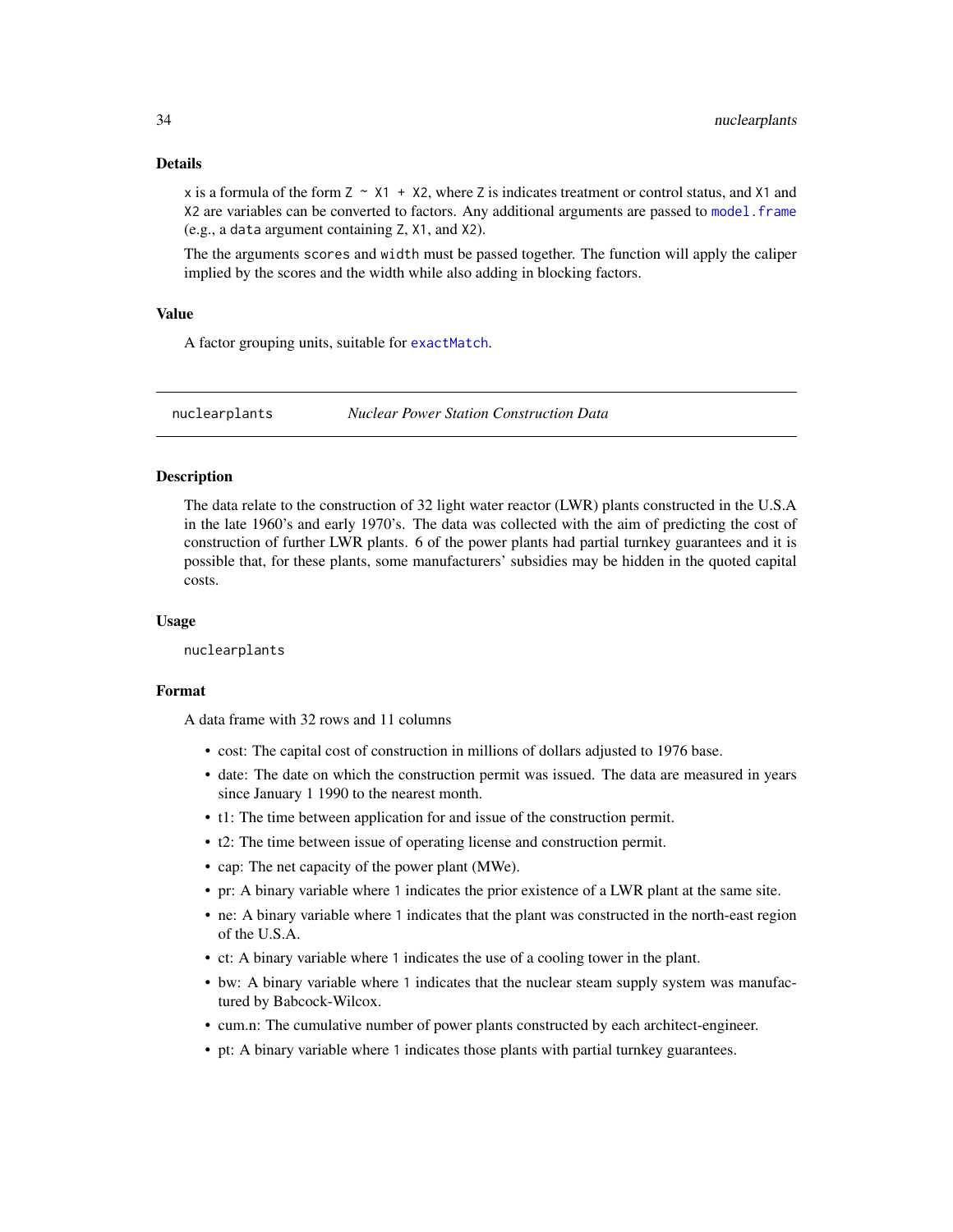#### <span id="page-34-0"></span>Source

The data were obtained from the boot package, for which they were in turn taken from Cox and Snell (1981). Although the data themselves are the same as those in the nuclear data frame in the boot package, the row names of the data frame have been changed. (The new row names were selected to ease certain demonstrations in optmatch.)

This documentation page is also adapted from the boot package, written by Angelo Canty and ported to R by Brian Ripley.

#### References

Cox, D.R. and Snell, E.J. (1981) *Applied Statistics: Principles and Examples*. Chapman and Hall.

num\_eligible\_matches *Returns the number of eligible matches for the distance.*

## Description

This will return a list of the number of finite entries in a distance matrix. If the distance has no subgroups, it will be a list of length 1. If the distance has subgroups (i.e. x is an BlockedInfinitySparseMatrix, it will be a named list.)

#### Usage

```
num_eligible_matches(x)
```
## S3 method for class 'optmatch.dlist' num\_eligible\_matches(x)

## S3 method for class 'matrix' num\_eligible\_matches(x)

## S3 method for class 'InfinitySparseMatrix' num\_eligible\_matches(x)

## S3 method for class 'BlockedInfinitySparseMatrix' num\_eligible\_matches(x)

## Arguments

x Any distance object.

## Value

A list counting the number of eligible matches in the distance.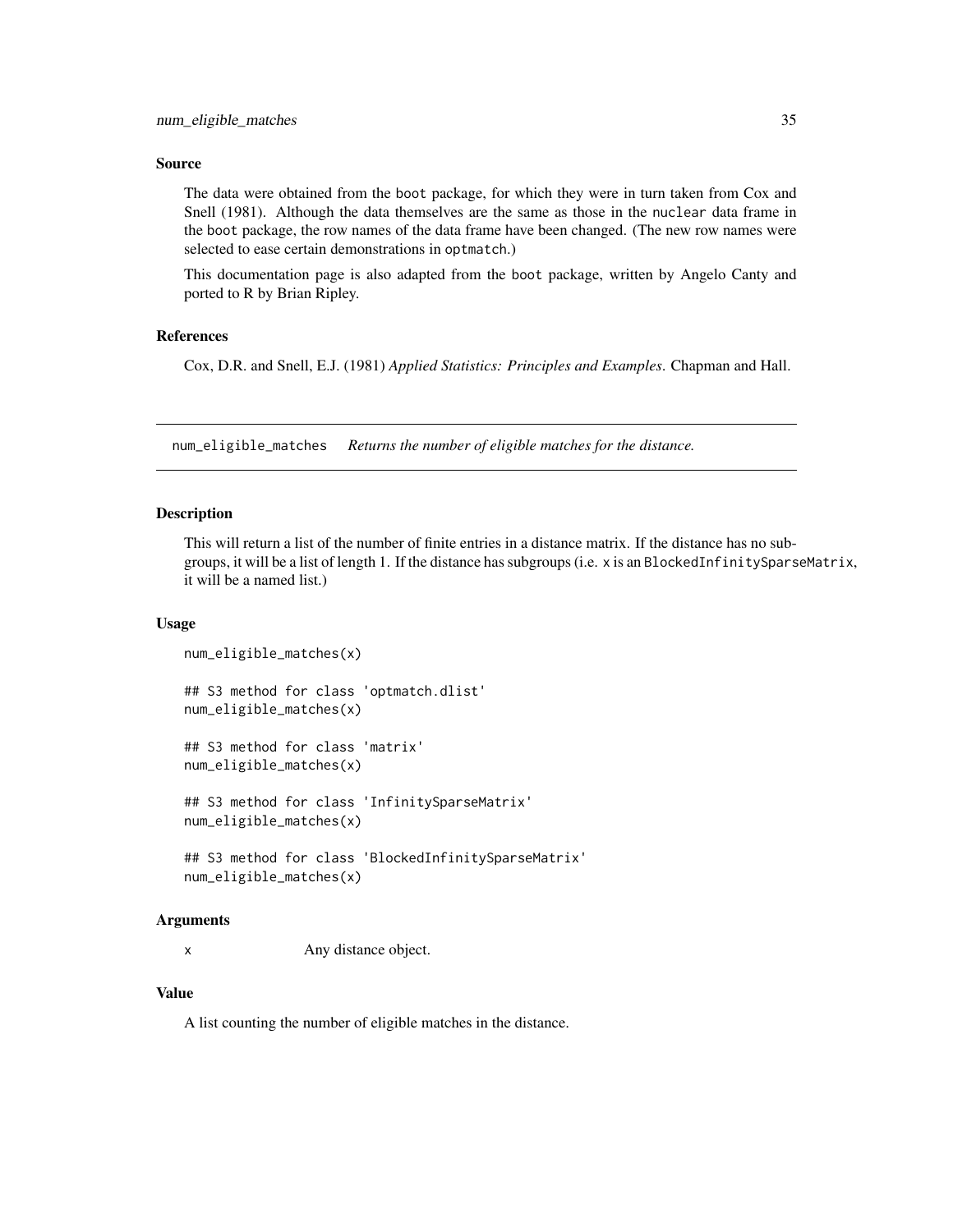<span id="page-35-2"></span><span id="page-35-0"></span>

## <span id="page-35-1"></span>Description

The optmatch class describes the results of an optimal full matching (using either [fullmatch](#page-15-1) or [pairmatch](#page-38-1)). For the most part, these objects can be treated as factors.

The summary function quantifies optmatch objects on the effective sample size, the distribution of distances between matched units, and how well the match reduces average differences.

#### Usage

```
## S3 method for class 'optmatch'
summary(object, propensity.model = NULL, ...,
 min.controls = 0.2, max.controls = 5, quantiles = c(0, 0.5, 0.95, 1))
```
#### Arguments

| object           | The optmatch object to summarize.                                                                                                                                                                                                                                                                                                                             |
|------------------|---------------------------------------------------------------------------------------------------------------------------------------------------------------------------------------------------------------------------------------------------------------------------------------------------------------------------------------------------------------|
| propensity.model |                                                                                                                                                                                                                                                                                                                                                               |
|                  | An optional propensity model (the result of a call to glm) to use when summa-<br>rizing the match. Using the RI tools package, an additional chi-squared test<br>will be performed on the average differences between treated and control units<br>on each variable used in the model. See the xBalance function in the RI tools<br>package for more details. |
| .                | Additional arguments to pass to xBalance when also passing a propensity model.                                                                                                                                                                                                                                                                                |
| min.controls     | To minimize the the display of a groups with many treated and few controls, all<br>groups with more than 5 treated units will be summarized as "5+". This is the<br>reciprocal of the default value $(1/5 = 0.2)$ . Lower this value to see more groups.                                                                                                      |
| max.controls     | Like min.controls sets maximum group sized displayed with respect to the<br>number of controls. Raise this value to see more groups.                                                                                                                                                                                                                          |
| quantiles        | A points in the ECDF at which the distances between units will be displayed.                                                                                                                                                                                                                                                                                  |

#### Details

optmatch objects descend from factor. Elements of this vector correspond to members of the treatment and control groups in reference to which the matching problem was posed, and are named accordingly; the names are taken from the row and column names of distance. Each element of the vector is either NA, indicating unavailability of any suitable matches for that element, or the concatenation of: (i) a character abbreviation of the name of the subclass (as encoded using [exactMatch](#page-11-1)) (ii) the string .; and (iii) a non-negative integer. In this last place, positive whole numbers indicate placement of the unit into a matched set and NA indicates that all or part of the matching problem given to fullmatch was found to be infeasible. The functions [matched](#page-20-1), [unmatched](#page-20-2), and [matchfailed](#page-20-2) distinguish these scenarios.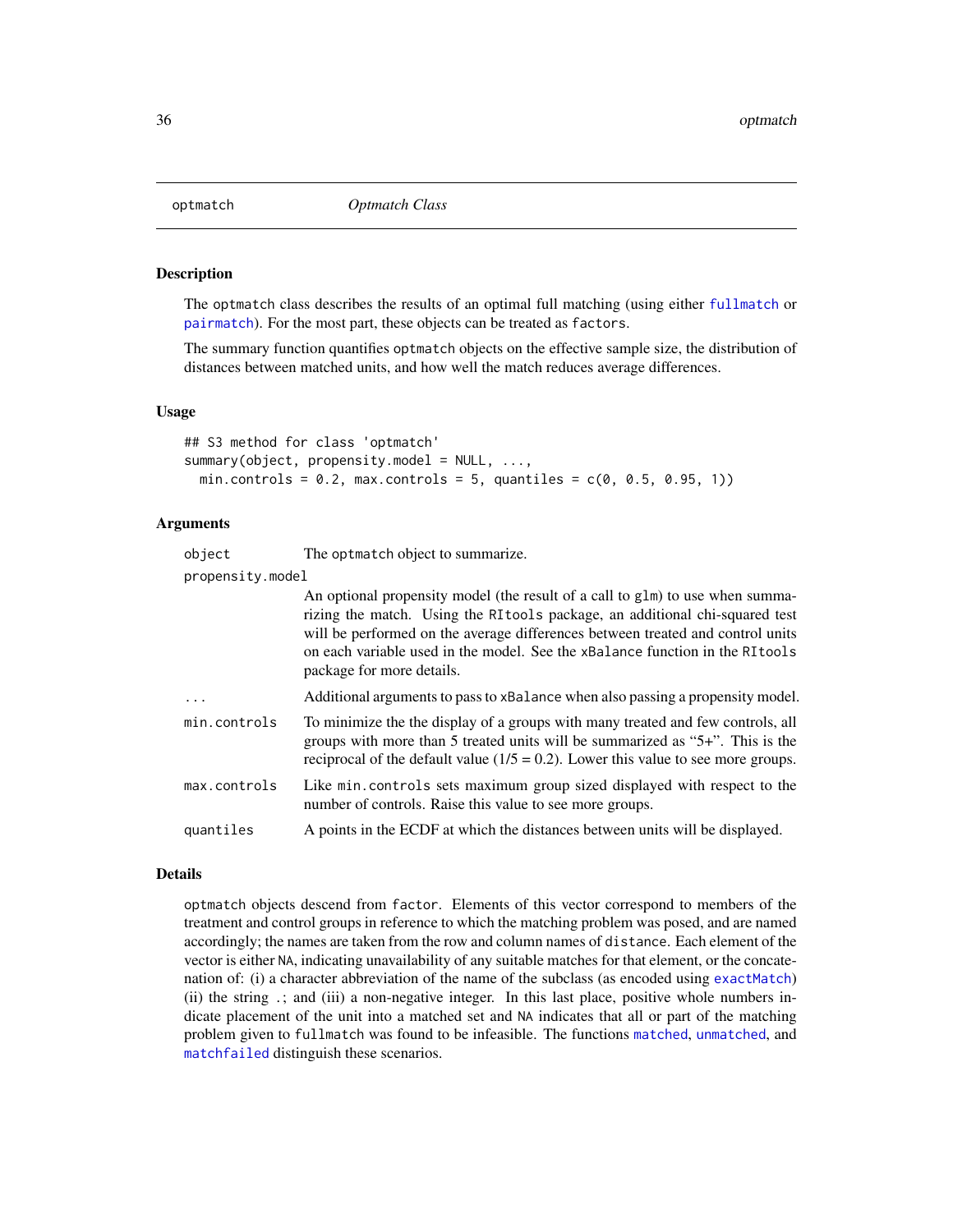## <span id="page-36-0"></span>optmatch-defunct 37

Secondarily, fullmatch returns various data about the matching process and its result, stored as attributes of the named vector which is its primary output. In particular, the exceedances attribute gives upper bounds, not necessarily sharp, for the amount by which the sum of distances between matched units in the result of fullmatch exceeds the least possible sum of distances between matched units in a feasible solution to the matching problem given to fullmatch. (Such a bound is also printed by print.optmatch and summary.optmatch.)

#### Value

optmatch.summary

## See Also

[print.optmatch](#page-42-1)

optmatch-defunct *Functions deprecated or removed from optmatch*

#### Description

Over the course of time, several functions in optmatch have been removed in favor of new interfaces and functions.

All functionality of the pscore.dist function has been moved into to the [mdist](#page-30-1) function. Additionally, this function will also act on other objects, such as formulas. The [match\\_on](#page-23-1) function also provides similar functionality, though with a different syntax.

All functionality of the mahal.dist function has been moved into to the [mdist](#page-30-1) function. Additionally, this function will also act on other objects, such as glm objects. The [match\\_on](#page-23-1) function also provides similar functionality, though with a different syntax.

## Usage

pscore.dist(...)

mahal.dist(...)

#### Arguments

... All arguments ignored.

#### See Also

[mdist](#page-30-1), [match\\_on](#page-23-1)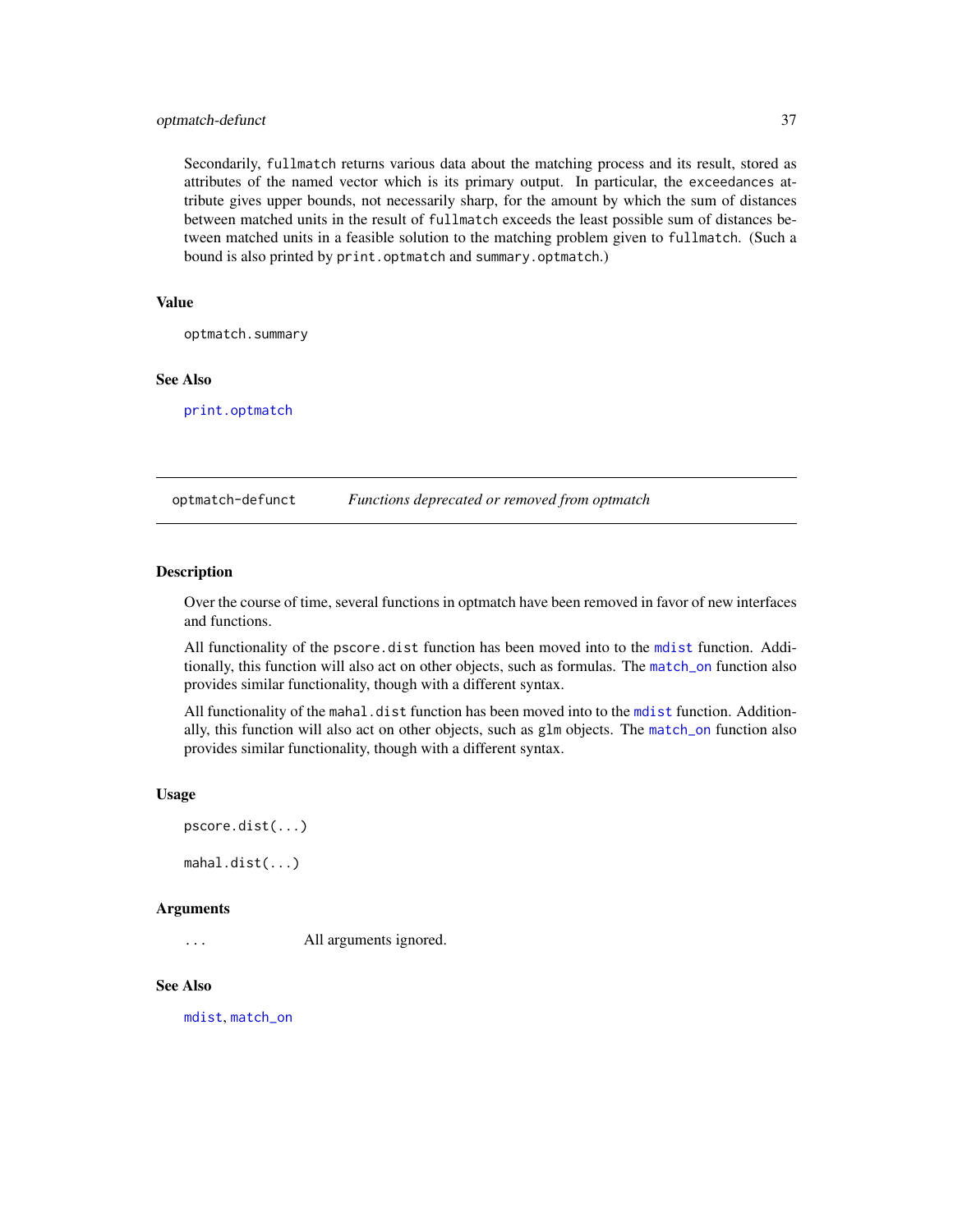<span id="page-37-0"></span>optmatch\_restrictions *optmatch\_restrictions*

#### Description

Returns the restrictions which were used to generate the match.

## Usage

```
optmatch_restrictions(obj)
```
#### Arguments

obj An optmatch object

## Details

If mean.controls was explicitly specified in the creation of the optmatch object, it is returned; otherwise omit.fraction is given.

Note that if the matching algorithm attempted to recover from initial infeasible restrictions, the output from this function may not be the same as the original function call.

#### Value

A list of min.controls, max.controls and either omit.fraction or mean.controls.

optmatch\_same\_distance

*Checks if the distance* newdist *is identical to the distance used to generate the optmatch object* obj*.*

## Description

To save space, optmatch objects merely store a hash of the distance matrix instead of the original object. This checks if the hash of newdist is identical to the hash currently saved in obj.

#### Usage

optmatch\_same\_distance(obj, newdist)

#### Arguments

| obi     | An optmatch object. |
|---------|---------------------|
| newdist | A distance          |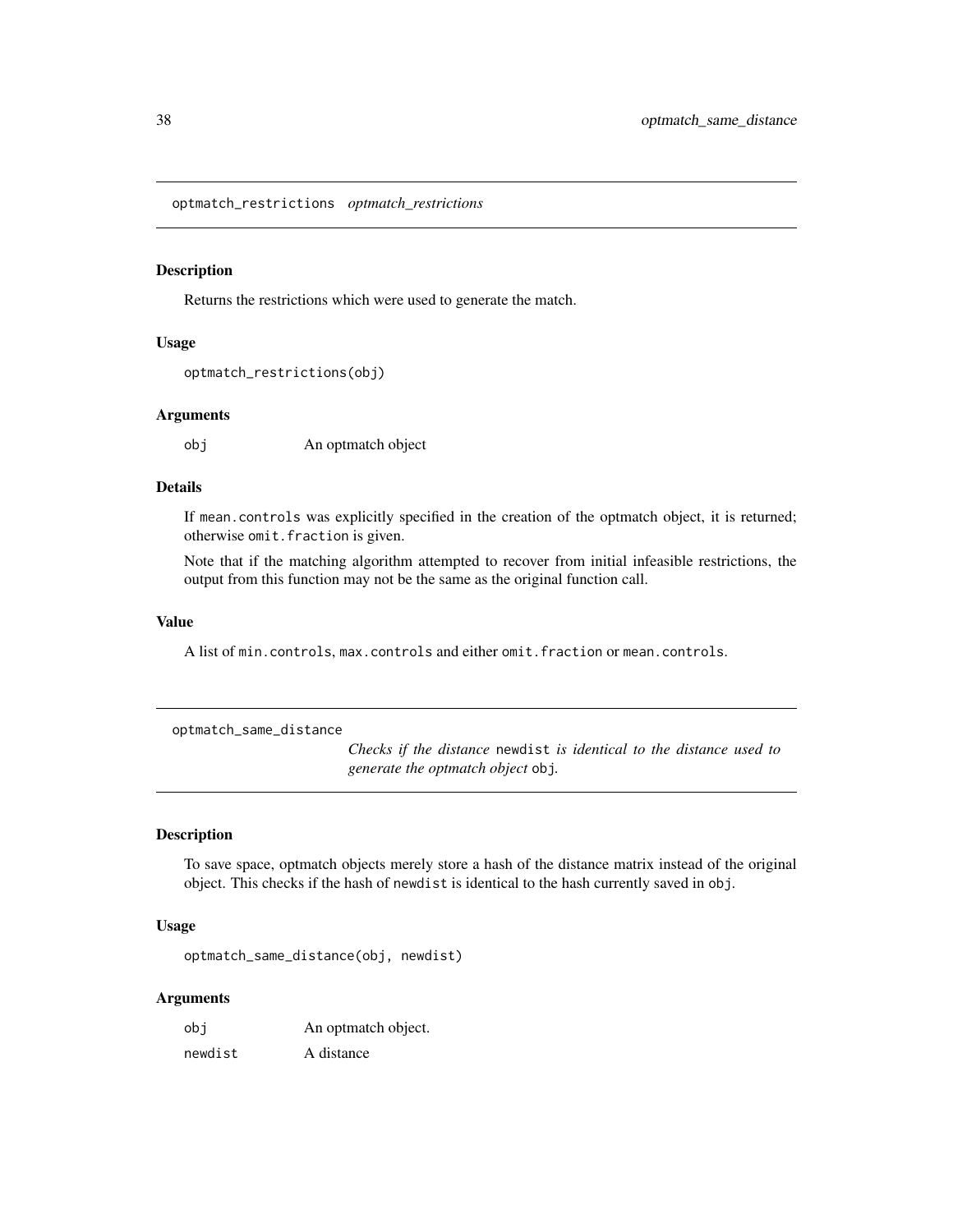#### <span id="page-38-0"></span>pairmatch 39

## Details

Note that the distance is hashed with its call set to NULL. (This avoids issues where, for example, match\_on(Z~X,data=d, caliper=NULL) and match\_on(Z~X, data=d) produce identical matches (since the default argument to caliper is NULL) but distinct calls.)

#### Value

Boolean whether the two distance specifications are identical.

<span id="page-38-1"></span>pairmatch *Optimal 1:1 and 1:k matching*

## Description

Given a treatment group, a larger control reservoir, and a method for creating discrepancies between each treatment and control unit (or optionally an already created such discrepancy matrix), finds a pairing of treatment units to controls that minimizes the sum of discrepancies.

## Usage

```
pairmatch(x, controls = 1, data = NULL, remove.ummatchables = FALSE, ...)pair(x, controls = 1, data = NULL, remove. unmatches = FALSE, ...)
```
#### Arguments

| $\mathsf{x}$        | Any valid input to match_on. If x is a numeric vector, there must also be passed<br>a vector z indicating grouping. Both vectors must be named.                                    |  |
|---------------------|------------------------------------------------------------------------------------------------------------------------------------------------------------------------------------|--|
|                     | Alternatively, a precomputed distance may be entered.                                                                                                                              |  |
| controls            | The number of controls to be matched to each treatment                                                                                                                             |  |
| data                | Optional data set.                                                                                                                                                                 |  |
| remove.unmatchables |                                                                                                                                                                                    |  |
|                     | Should treatment group members for which there are no eligible controls be<br>removed prior to matching?                                                                           |  |
| $\cdot$             | Additional arguments to pass to match_on or fullmatch. It is an error to pass<br>min.controls, max.controls, mean.controls or omit.fraction as pairmatch<br>must set these values. |  |

#### Details

This is a wrapper to [fullmatch](#page-15-1); see its documentation for more information, especially on additional arguments to pass, additional discussion of valid input for parameter x, and feasibility recovery.

If remove.unmatchables is FALSE, then if there are unmatchable treated units then the matching as a whole will fail and no units will be matched. If TRUE, then this unit will be removed and the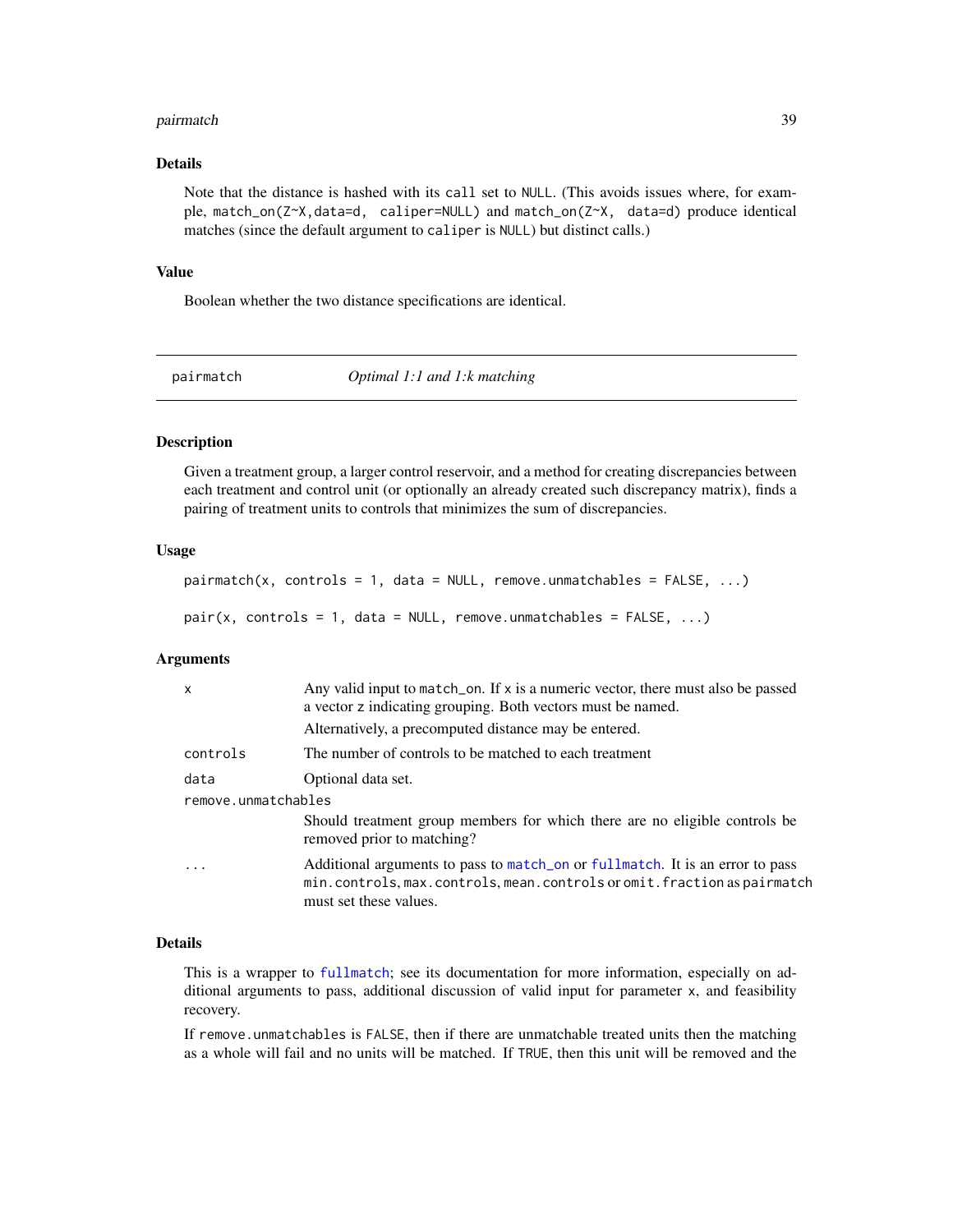function will attempt to match each of the other treatment units. As of version 0.9-8, if there are fewer matchable treated units than matchable controls then pairmatch will attempt to place each into a matched pair each of the matchable controls and a strict subset of the matchable treated units. (Previously matching would have failed for subclasses of this structure.)

Matching can still fail, even with remove. unmatchables set to TRUE, if there is too much competition for certain controls; if you find yourself in that situation you should consider full matching, which necessarily finds a match for everyone with an eligible match somewhere.

The units of the optmatch object returned correspond to members of the treatment and control groups in reference to which the matching problem was posed, and are named accordingly; the names are taken from the row and column names of distance (with possible additions from the optional data argument). Each element of the vector is the concatenation of: (i) a character abbreviation of subclass.indices, if that argument was given, or the string 'm' if it was not; (ii) the string .; and (iii) a non-negative integer. Unmatched units have NA entries. Secondarily, fullmatch returns various data about the matching process and its result, stored as attributes of the named vector which is its primary output. In particular, the exceedances attribute gives upper bounds, not necessarily sharp, for the amount by which the sum of distances between matched units in the result of fullmatch exceeds the least possible sum of distances between matched units in a feasible solution to the matching problem given to fullmatch. (Such a bound is also printed by print.optmatch and by summary.optmatch.)

#### Value

A [optmatch](#page-35-2) object (factor) indicating matched groups.

## References

Hansen, B.B. and Klopfer, S.O. (2006), 'Optimal full matching and related designs via network flows', *Journal of Computational and Graphical Statistics*, 15, 609–627.

#### See Also

[matched](#page-20-1), [caliper](#page-4-1), [fullmatch](#page-15-1)

#### Examples

data(nuclearplants)

```
### Pair matching on a Mahalanobis distance
( pm1 <- pairmatch(pr \sim t1 + t2, data = nuclear plants) )
summary(pm1)
```

```
### Pair matching within a propensity score caliper.
ppty \leq glm(pr \sim . - (pr + cost), family = binomial(), data = nuclearplants)
### For more complicated models, create a distance matrix and pass it to fullmatch.
mhd \leq match_on(pr \sim t1 + t2, data = nuclearplants) + caliper(match_on(ppty), 2)
( pm2 <- pairmatch(mhd, data = nuclearplants) )
summary(pm2)
```

```
### Propensity balance assessment. Requires RItools package.
if(require(RItools)) summary(pm2, ppty)
```
<span id="page-39-0"></span>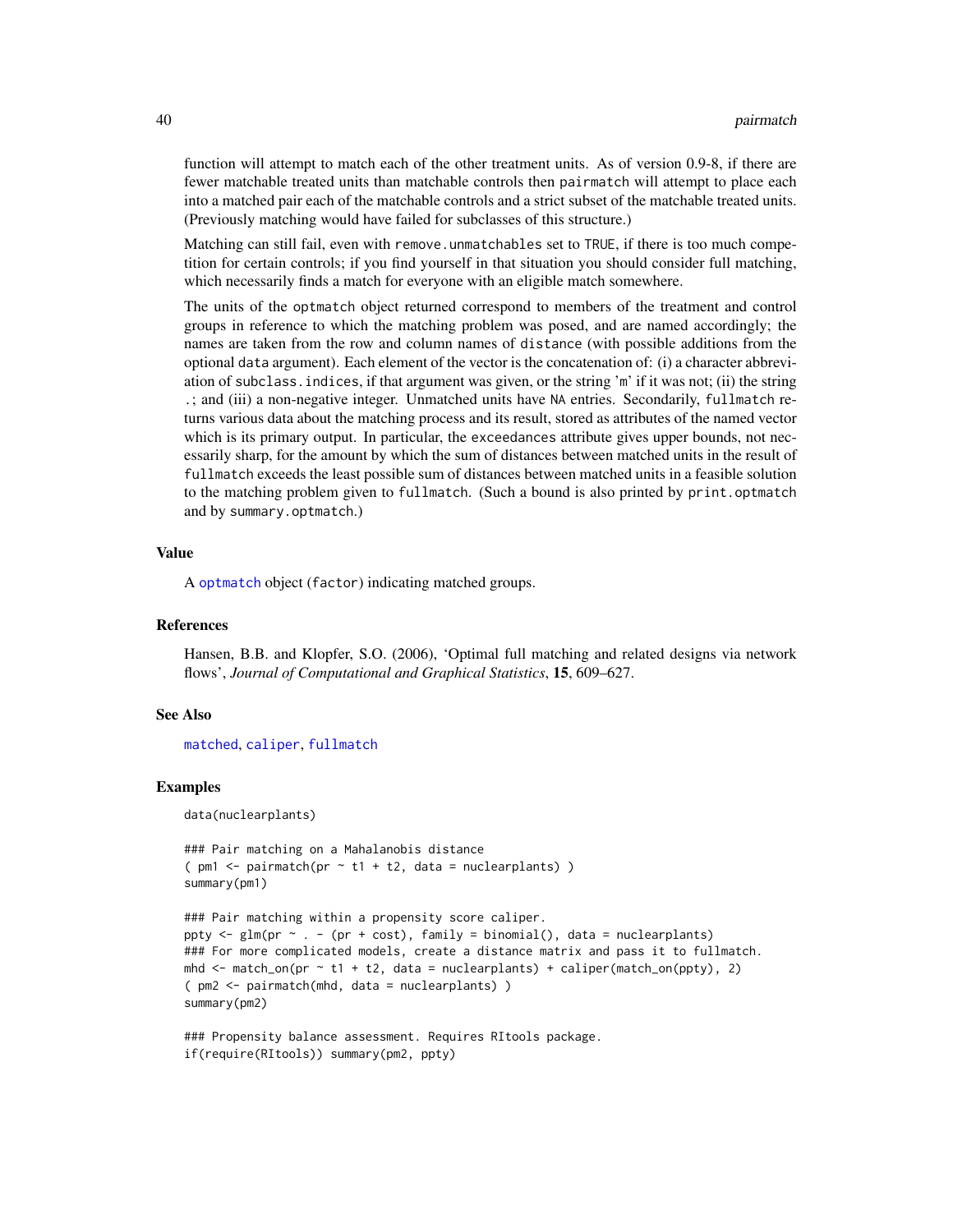#### <span id="page-40-0"></span>plantdist 41

```
### 1:2 matched triples
( tm < pairmatch(pr \sim t1 + t2, controls = 2, data = nuclearplants) )
summary(tm)
### Creating a data frame with the matched sets attached.
### match_on(), caliper() and the like cooperate with pairmatch()
### to make sure observations are in the proper order:
all.equal(names(tm), row.names(nuclearplants))
### So our data frame including the matched sets is just
cbind(nuclearplants, matches=tm)
### In contrast, if your matching distance is an ordinary matrix
### (as earlier versions of optmatch required), you'll
### have to align it by observation name with your data set.
cbind(nuclearplants, matches = tm[row.names(nuclearplants)])
### Match in subgroups only. There are a few ways to specify this.
m1 <- pairmatch(pr \sim t1 + t2, data=nuclearplants,
                within=exactMatch(pr \sim pt, data=nuclearplants))
m2 \le- pairmatch(pr \sim t1 + t2 + strata(pt), data=nuclearplants)
### Matching on propensity scores within matching in subgroups only:
m3 <- pairmatch(glm(pr ~ t1 + t2, data=nuclearplants, family=binomial),
                data=nuclearplants,
                within=exactMatch(pr ~ pt, data=nuclearplants))
m4 \leq pairmatch(glm(pr \sim t1 + t2 + pt, data=nuclearplants,
                    family=binomial),
                data=nuclearplants,
                within=exactMatch(pr \sim pt, data=nuclearplants))
m5 < - pairmatch(glm(pr \sim t1 + t2 + strata(pt), data=nuclearplants,
                    family=binomial), data=nuclearplants)
# Including `strata(foo)` inside a glm uses `foo` in the model as
# well, so here m4 and m5 are equivalent. m3 differs in that it does
# not include `pt` in the glm.
```
plantdist *Dissimilarities of Some U.S. Nuclear Plants*

#### Description

This matrix gives discrepancies between light water nuclear power plants of two types, seven built on the site of an existing plant and 19 built on new sites. The discrepancies summarize differences in two covariates that are predictive of the cost of building a plant.

#### Usage

plantdist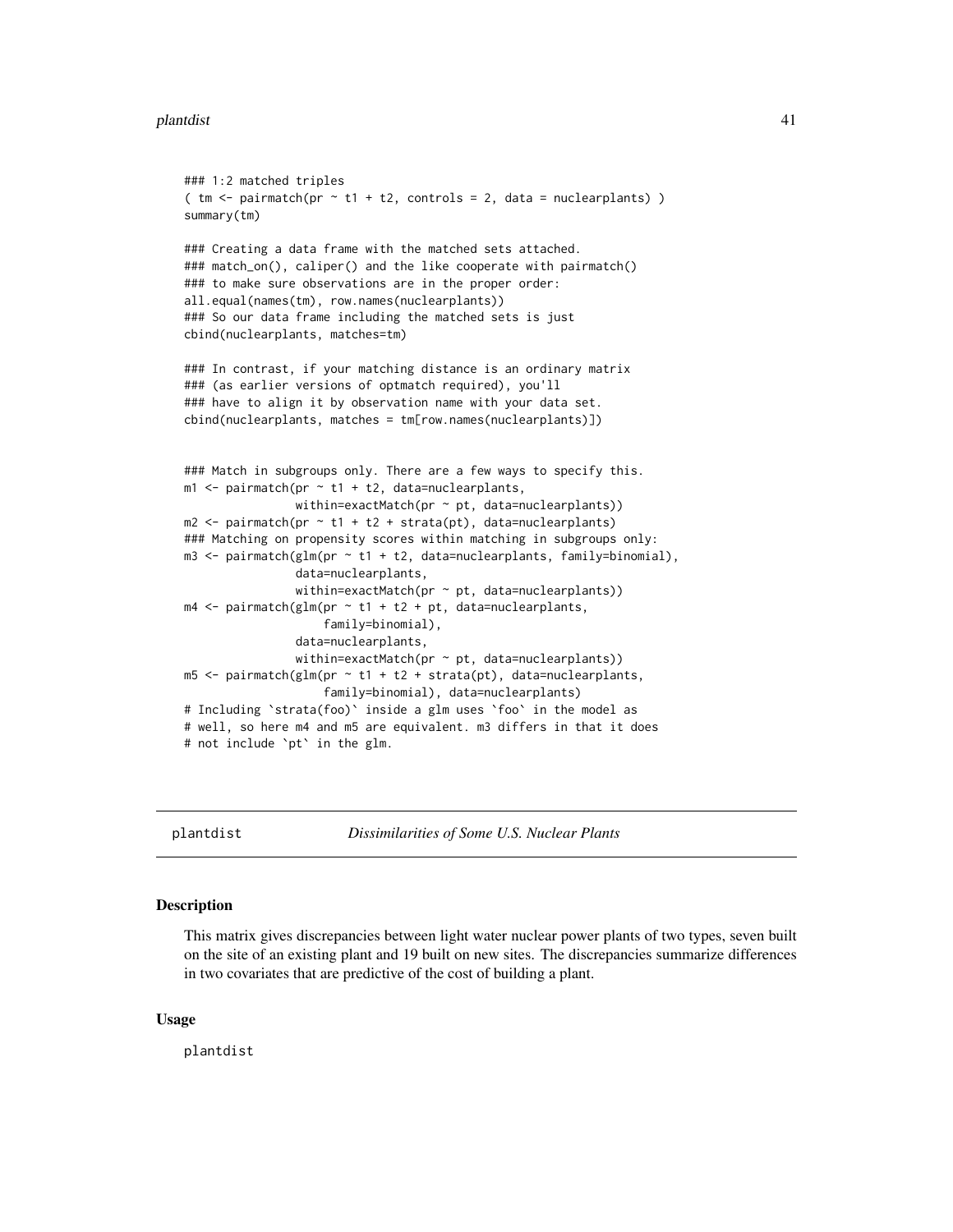## <span id="page-41-0"></span>Format

A matrix with 7 rows and 19 columns

## Source

The data appear in Cox, D.R. and Snell, E.J. (1981), *Applied Statistics: Principles and Examples*, p.82 (Chapman and Hall), and are due to W.E. Mooz.

#### References

Rosenbaum, P.R. (2002), *Observational Studies*, Second Edition, p.307 (Springer).

predict.CBPS *(Internal) Predict for CBPS objects*

## Description

The CBPS package fits 'covariate balancing propensity score' for use in propensity score weighting. In the binary treatment case they can also be used for matching. This method helps to implement that process in a manner consistent with use of propensity scores elsewhere in optmatch; see [scores](#page-43-1) documentation.

## Usage

```
## S3 method for class 'CBPS'
predict(x, newdata = NULL, type = c("link", "response"), ...)
```
## Arguments

| X        | A CBPS object                                                                    |
|----------|----------------------------------------------------------------------------------|
| newdata  | Unused.                                                                          |
| type     | Return inverse logits of fitted values (the default) or fitted values themselves |
| $\cdots$ | Unused.                                                                          |

## Value

Inverse logit of the fitted values.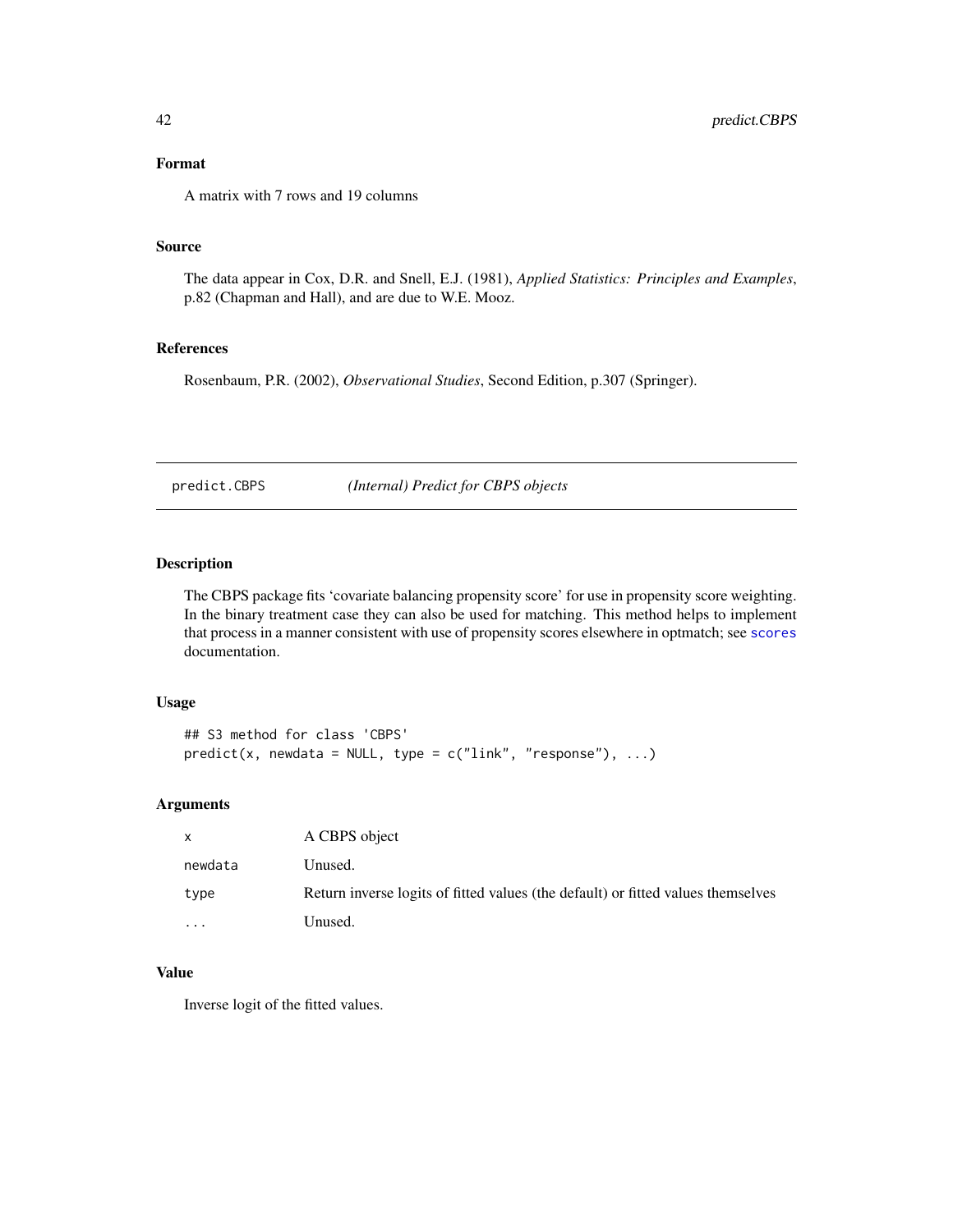<span id="page-42-1"></span><span id="page-42-0"></span>print.optmatch *Printing* optmatch *objects.*

## Description

Printing optmatch objects.

## Usage

```
## S3 method for class 'optmatch'
print(x, quote = FALSE, grouped = FALSE, ...)
```
## Arguments

| X        | The optmatch object, as returned by fullmatch or pairmatch.                                                                                             |
|----------|---------------------------------------------------------------------------------------------------------------------------------------------------------|
| quote    | A boolean indicating if the matched group names should be quoted or not (de-<br>fault is not to quote).                                                 |
| grouped  | A logical indicating if the object should printed in the style of a named factor<br>object (grouped $=$ TRUE) or as a table of group names and members. |
| $\cdots$ | Arguments passed to print. default.                                                                                                                     |

## See Also

[fullmatch](#page-15-1), [pairmatch](#page-38-1), [print](#page-0-0), [summary.optmatch](#page-35-1)

## Examples

```
data(nuclearplants)
fm \leftarrow fullmatch(pr \sim t1 + t2, data = nuclearplants)
print(fm)
print(fm, grouped = TRUE)
```

| relaxinfo | Display license information about embedded code |
|-----------|-------------------------------------------------|
|-----------|-------------------------------------------------|

## Description

Function to display license information regarding code embedded in optmatch.

## Usage

relaxinfo()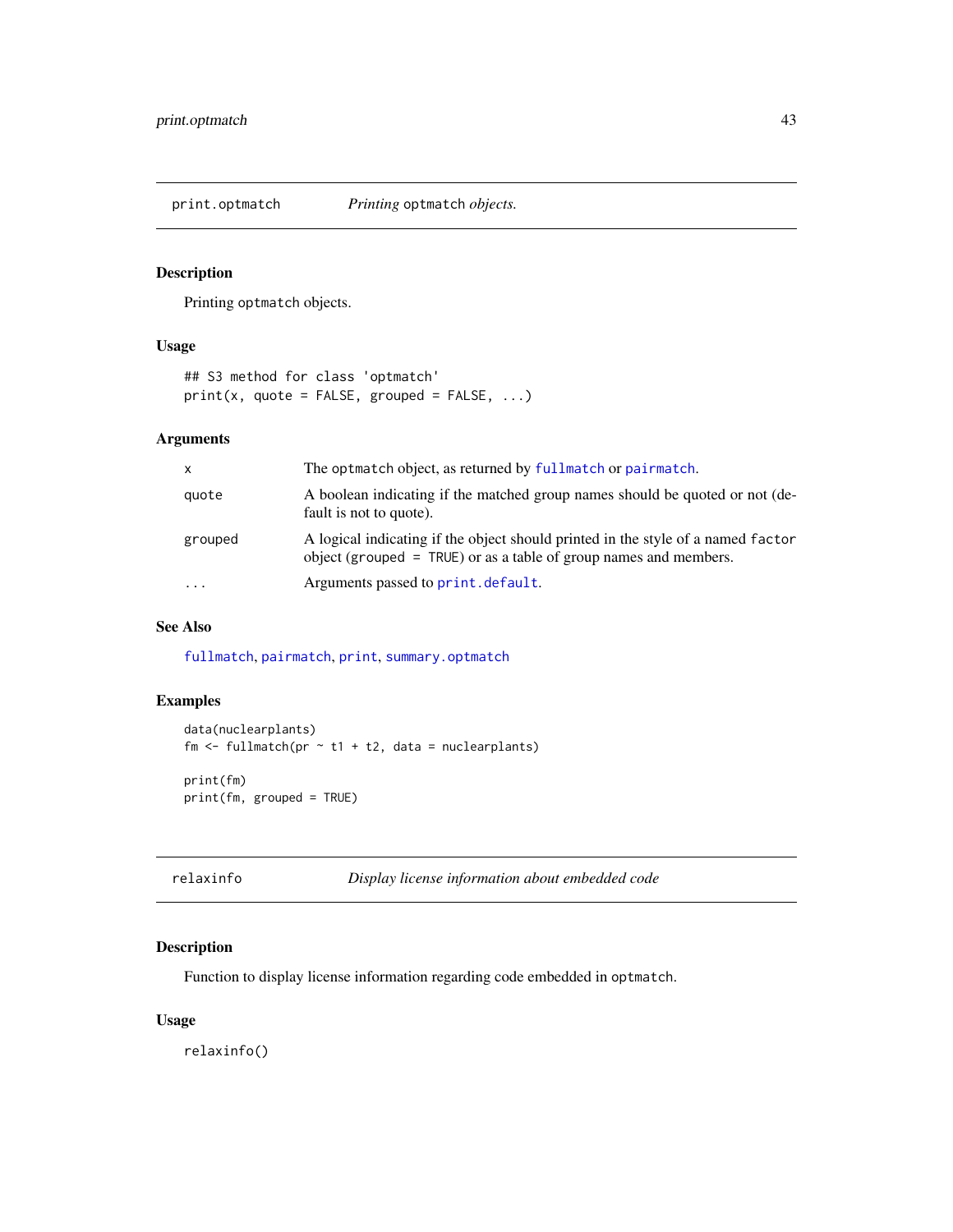## Value

Some information about licenses of code and algorithms on which fullmatch depends.

#### Author(s)

Ben B. Hansen

| scoreCaliper | (Internal) Helper function to create an Infinity Sparse Matrix from a set |
|--------------|---------------------------------------------------------------------------|
|              | of scores, a treatment indicator, and a caliper width.                    |

## Description

(Internal) Helper function to create an InfinitySparseMatrix from a set of scores, a treatment indicator, and a caliper width.

#### Usage

scoreCaliper(x, z, caliper)

## Arguments

|         | The scores, a vector indicating the 1-D location of each unit. |
|---------|----------------------------------------------------------------|
|         | The treatment assignment vector (same length as x)             |
| caliper | The width of the caliper with respect to the scores x.         |

## Value

An InfinitySparseMatrix object, suitable to be passed to [match\\_on](#page-23-1) as an within argument.

<span id="page-43-1"></span>

scores *Extract scores (propensity, prognostic,...) from a fitted model*

## Description

This is a wrapper for predict, adapted for use in matching. Given a fitted model but no explicit newdata to 'predict' from, it constructs its own newdata in a manner that's generally better suited for matching.

## Usage

```
scores(object, newdata = NULL, ...)
```
<span id="page-43-0"></span>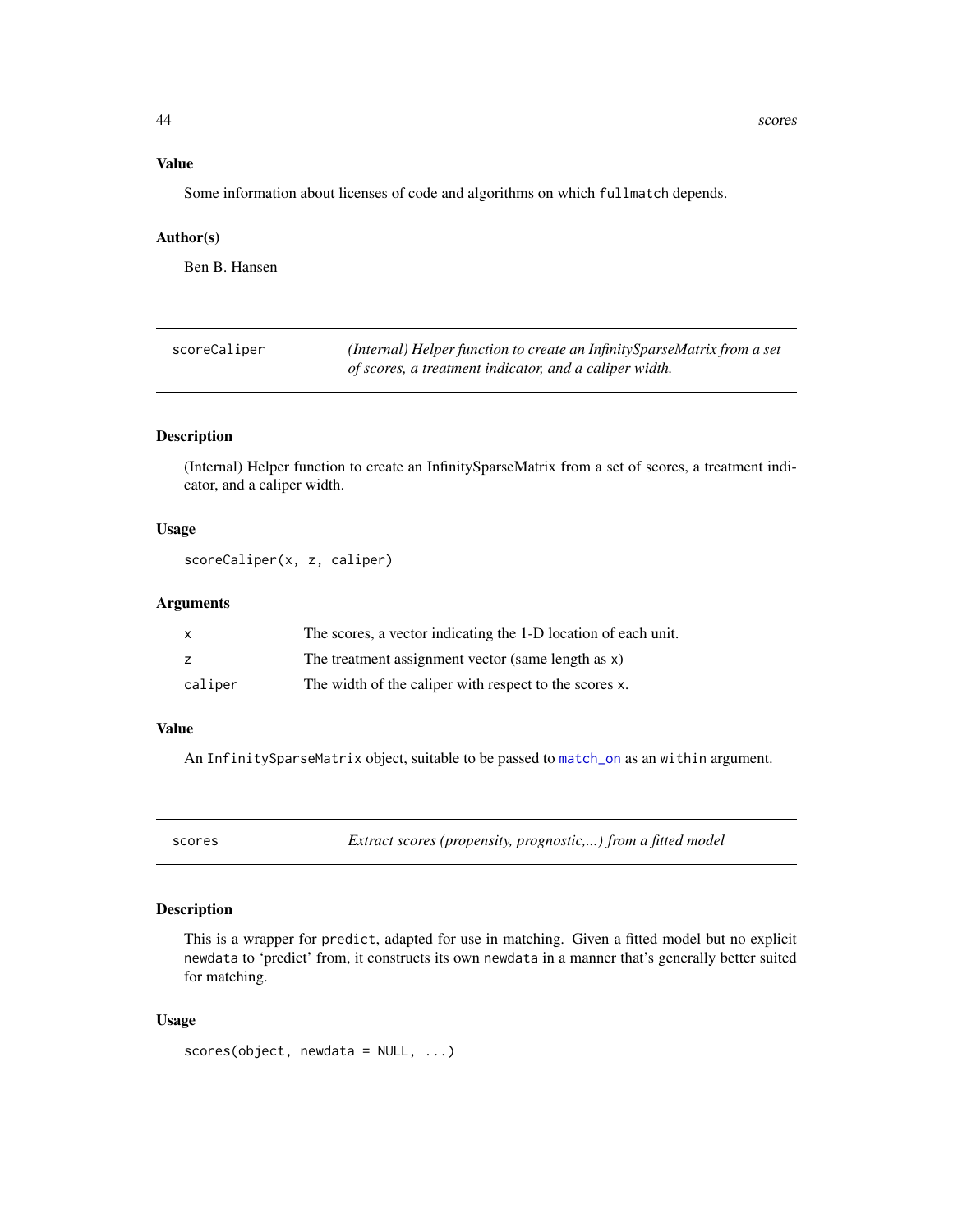#### <span id="page-44-0"></span>scores and the second second second second second second second second second second second second second second second second second second second second second second second second second second second second second seco

#### Arguments

| object  | fitted model object determining scores to be generated.                    |
|---------|----------------------------------------------------------------------------|
| newdata | (optional) data frame containing variables with which scores are produced. |
| $\cdot$ | additional arguments passed to predict.                                    |

## Details

Like predict, its default predictions from a glm are on the scale of the linear predictor, not the scale of the response; see Rosenbaum \& Rubin (1985). (This default can be overridden by specifying type="response".) In contrast to predict, if scores isn't given an explicit newdata argument then it attempts to reconstruct one from the context in which it is called, rather than from its first argument. For example, if it's called within the formula argument of a call to glm, its newdata is the same data frame that glm evaluates that formula in, as opposed to the model frame associated with object. See Examples.

The handling of missing independent variables also differs from that of predict in two ways. First, if the data used to generate object has NA values, they're mean-imputed using [fill.NAs](#page-12-1). Secondly, if newdata (either the explicit argument, or the implicit data generated from object) has NA values, they're likewise mean-imputed using [fill.NAs](#page-12-1). Also, missingness flags are added to the formula of object, which is then re-fit, using [fill.NAs](#page-12-1), prior to calling predict.

If newdata is specified and contains no missing data, scores returns the same value as predict.

#### Value

See individual predict functions.

#### Author(s)

Josh Errickson

## References

P.~R. Rosenbaum and D.~B. Rubin (1985), 'Constructing a control group using multivariate matched sampling methods that incorporate the propensity score', *The American Statistician*, 39 33–38.

#### See Also

## [predict](#page-0-0)

#### Examples

```
data(nuclearplants)
pg <- lm(cost~., data=nuclearplants, subset=(pr==0))
# The following two lines produce identical results.
ps1 <- glm(pr~cap+date+t1+bw+predict(pg, newdata=nuclearplants),
           data=nuclearplants)
ps2 <- glm(pr~cap+date+t1+bw+scores(pg), data=nuclearplants)
```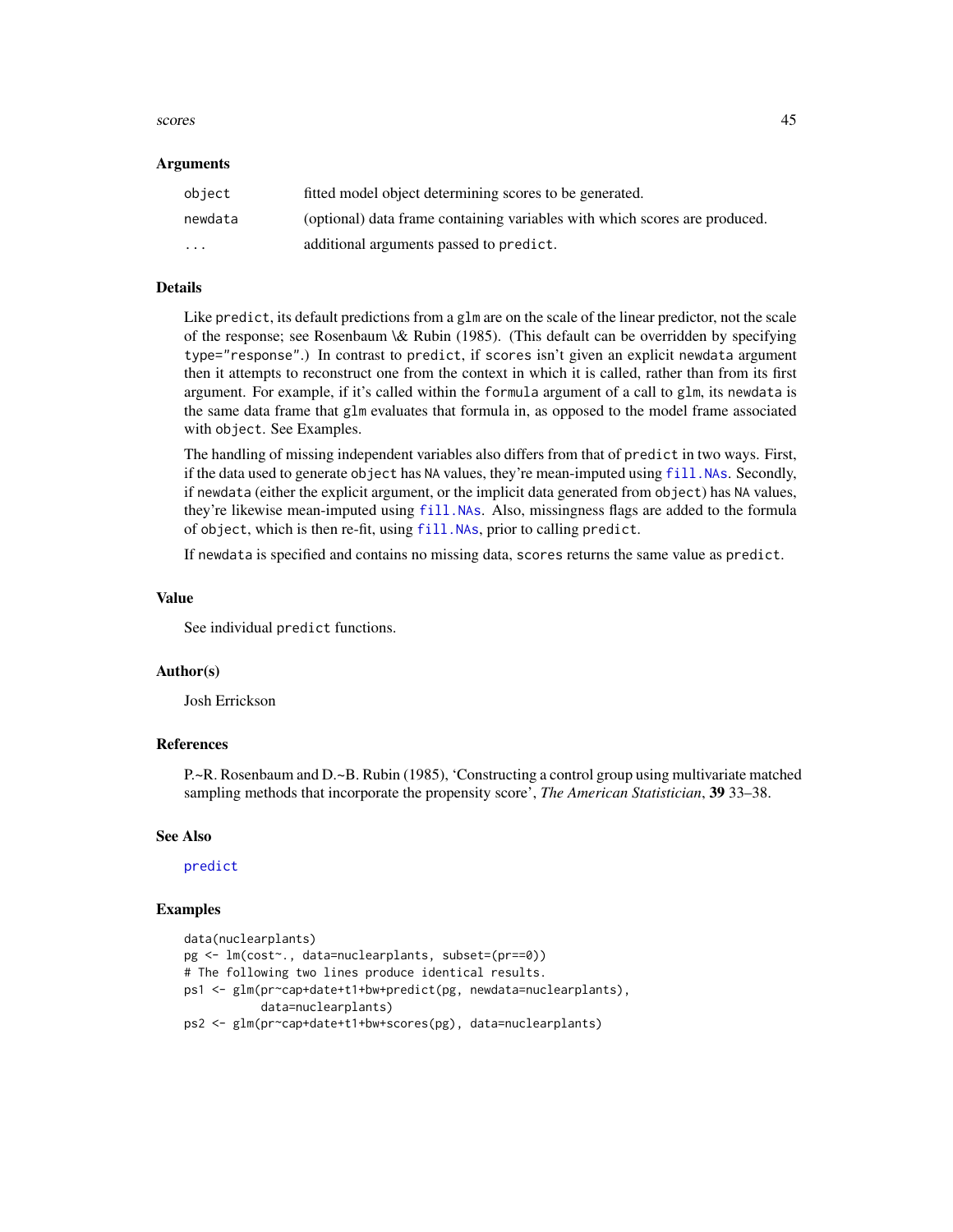<span id="page-45-1"></span><span id="page-45-0"></span>setMaxProblemSize *Set the maximum problem size*

#### Description

Helper function to ease setting the largest problem size to be accepted by pairmatch or fullmatch.

#### Usage

setMaxProblemSize(size = Inf)

#### Arguments

size Positive integer, or Inf

## Details

The function sets the optmatch\_max\_problem\_size global option. The option ships with the option pre-set to a value that's relatively small, smaller than what most modern computers can handle. Invoking this function with no argument re-sets the optmatch\_max\_problem\_size option to Inf, effectively disabling checks on problem size. Unless you're working with an older computer, it probably makes sense for most users to do this, at least until they determine what problem sizes are too large for their machines. (You'll know that when your R crashes, or simply takes too long for your taste.)

To determine the size of a problem without subproblems, i.e. exact matching categories, use [match\\_on](#page-23-1) to set up and store the problem distance, then apply length to the result. If there were exact matching constraints imposed during the creation of the distance, then you'll want to look at the largest size of a subproblem. Apply [findSubproblems](#page-15-2) to your distance, creating a list, say dlist, of your distances; then do sapply(dlist, length) to determine the sizes of the subproblems.

## Author(s)

Ben B. Hansen

#### See Also

[getMaxProblemSize](#page-19-1)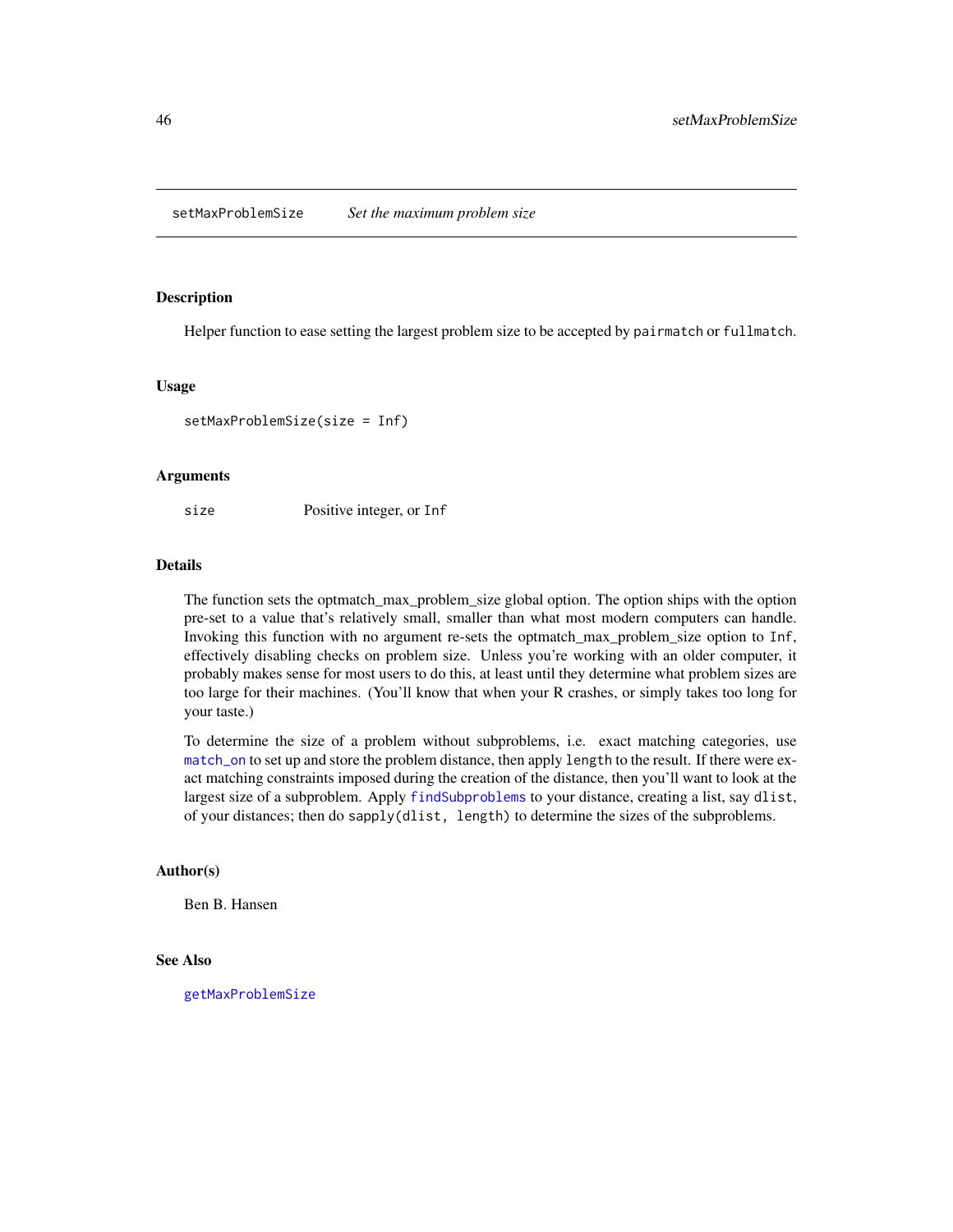<span id="page-46-0"></span>show,BlockedInfinitySparseMatrix-method *Displays a BlockedInfinitySparseMatrix*

## Description

Displays each block of the BlockedInfinitySparseMatrix separately.

## Usage

```
## S4 method for signature 'BlockedInfinitySparseMatrix'
show(object)
```
## Arguments

object An BlockedInfinitySparseMatrix to print.

show,InfinitySparseMatrix-method *Displays an InfinitySparseMatrix*

## Description

Specifically, displays an InfinitySparseMatrix by converting it to a matrix first.

## Usage

```
## S4 method for signature 'InfinitySparseMatrix'
show(object)
```
## Arguments

object An InfinitySparseMatrix to print.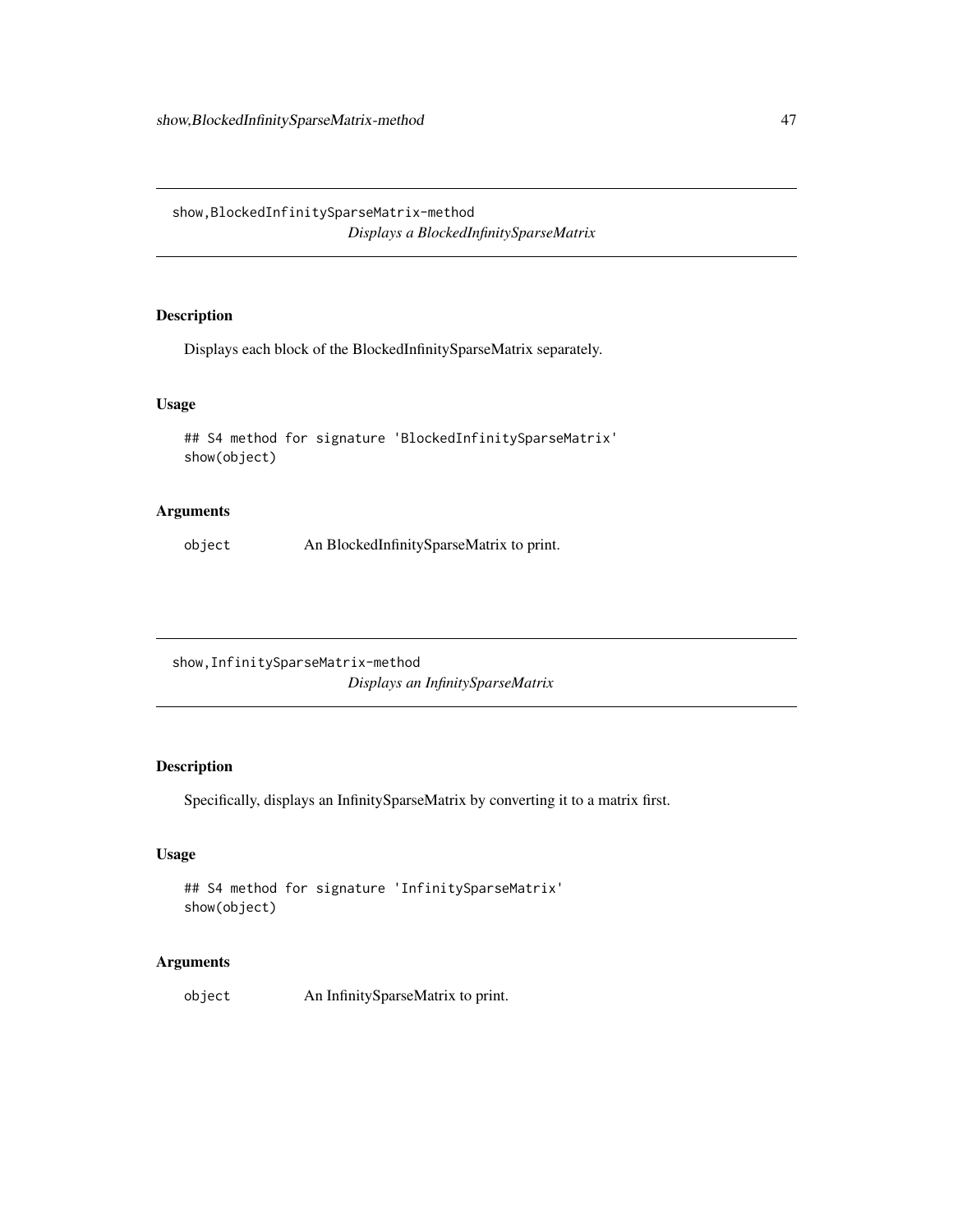```
sort.InfinitySparseMatrix
```
*Sort the internal structure of an InfinitySparseMatrix.*

## Description

Internally, an InfinitySparseMatrix (Blocked or non) comprises of vectors of values, row positions, and column positions. The ordering of these vectors is not enforced. This function sorts the internal structure, leaving the external structure unchanged (e.g. 'as.matrix(ism)' and 'as.matrix(sort(ism))' will look identical despite sorting.)

#### Usage

```
## S3 method for class 'InfinitySparseMatrix'
sort(x, decreasing = FALSE, ...,byCol = FALSE)
## S3 method for class 'BlockedInfinitySparseMatrix'
sort(x, decreasing = FALSE, ...,byCol = FALSE)
```
## Arguments

| X          | An InfinitySparseMatrix or BlockedInfinitySparseMatrix.                                                   |
|------------|-----------------------------------------------------------------------------------------------------------|
| decreasing | Logical. Should the sort be increasing or decreasing?                                                     |
| $\cdot$    | Additional arguments ignored.                                                                             |
| byCol      | Logical. Defaults to FALSE, so the returned ISM is row-dominant. TRUE re-<br>turns a column-dominant ISM. |

## Details

By default, the InfinitySparseMatrix is row-dominant, meaning the row positions are sorted first, then column positions are sorted within each row. Use argument 'byCol' to change this.

## Value

An object of the same class as 'x' which is sorted according to 'byCol'.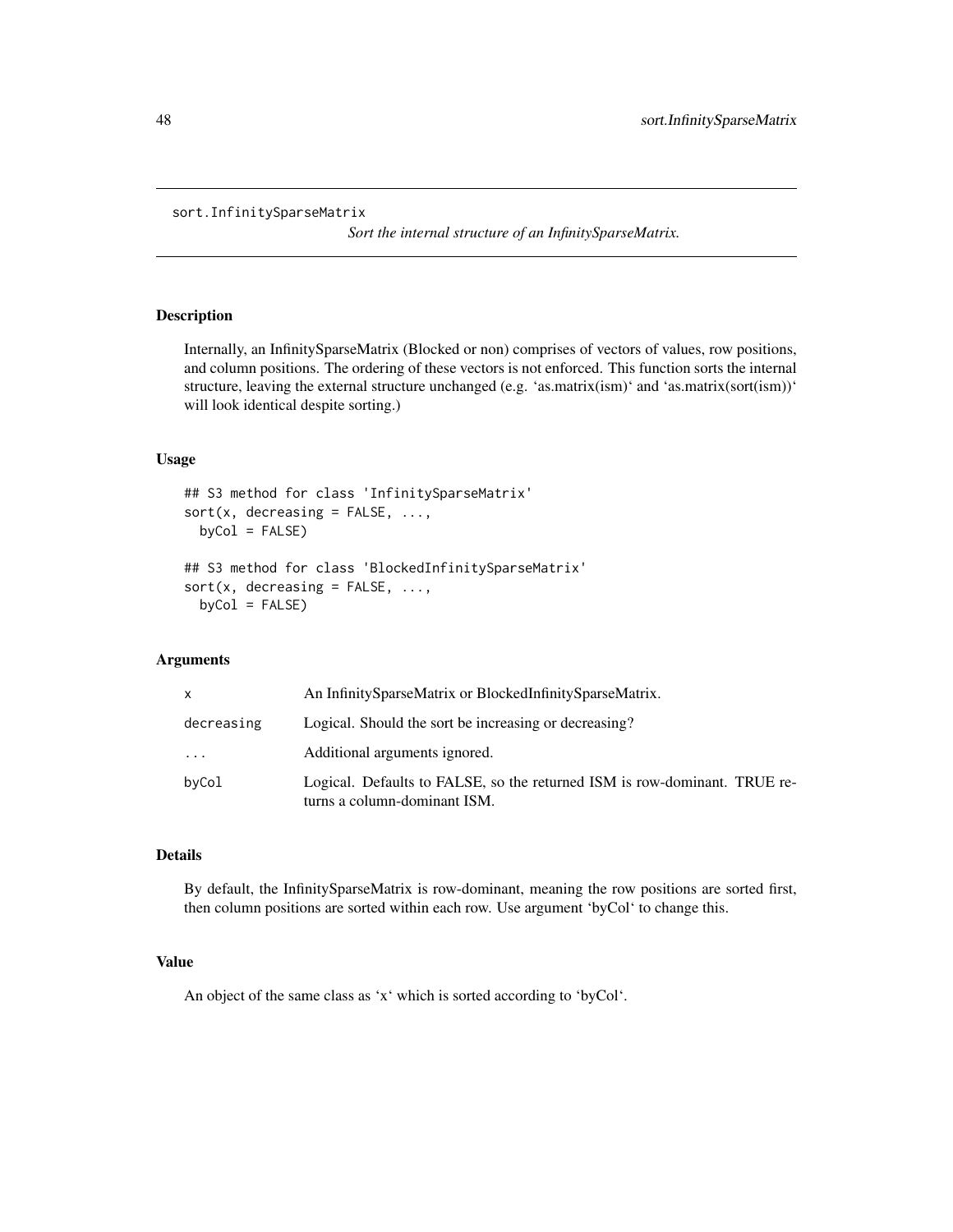#### <span id="page-48-1"></span><span id="page-48-0"></span>Description

Tabulate treatment:control ratios occurring in matched sets, and the frequency of their occurrence.

## Usage

```
stratumStructure(stratum, trtgrp = NULL, min.controls = 0,
  max.controls = Inf)
## S3 method for class 'optmatch'
stratumStructure(stratum, trtgrp, min.controls = 0,
  max.controls = Inf)
## Default S3 method:
stratumStructure(stratum, trtgrp, min.controls = 0,
  max.controls = Inf)
## S3 method for class 'stratumStructure'
print(x, \ldots)
```
#### Arguments

| stratum      | Matched strata, as returned by fullmatch or pairmatch                                                                                     |
|--------------|-------------------------------------------------------------------------------------------------------------------------------------------|
| trtgrp       | Dummy variable for treatment group membership. (Not required if stratum is<br>an optmatch object, as returned by fullmatch or pairmatch.) |
| min.controls | For display, the number of treatment group members per stratum will be trun-<br>cated at the reciprocal of min.controls.                  |
| max.controls | For display, the number of control group members will be truncated at max. controls.                                                      |
| x            | stratumStructure object to be printed.                                                                                                    |
| $\ddots$     | Additional arguments to print.                                                                                                            |

## Value

A table showing frequency of occurrence of those treatment:control ratios that occur.

The 'effective sample size' of the stratification, in matched pairs. Given as an attribute of the table, named 'comparable.num.matched.pairs'; see Note.

## Note

For comparing treatment and control groups both of size 10, say, a stratification consisting of two strata, one with 9 treatments and 1 control, has a smaller 'effective sample size', intuitively, than a stratification into 10 matched pairs, despite the fact that both contain 20 subjects in total.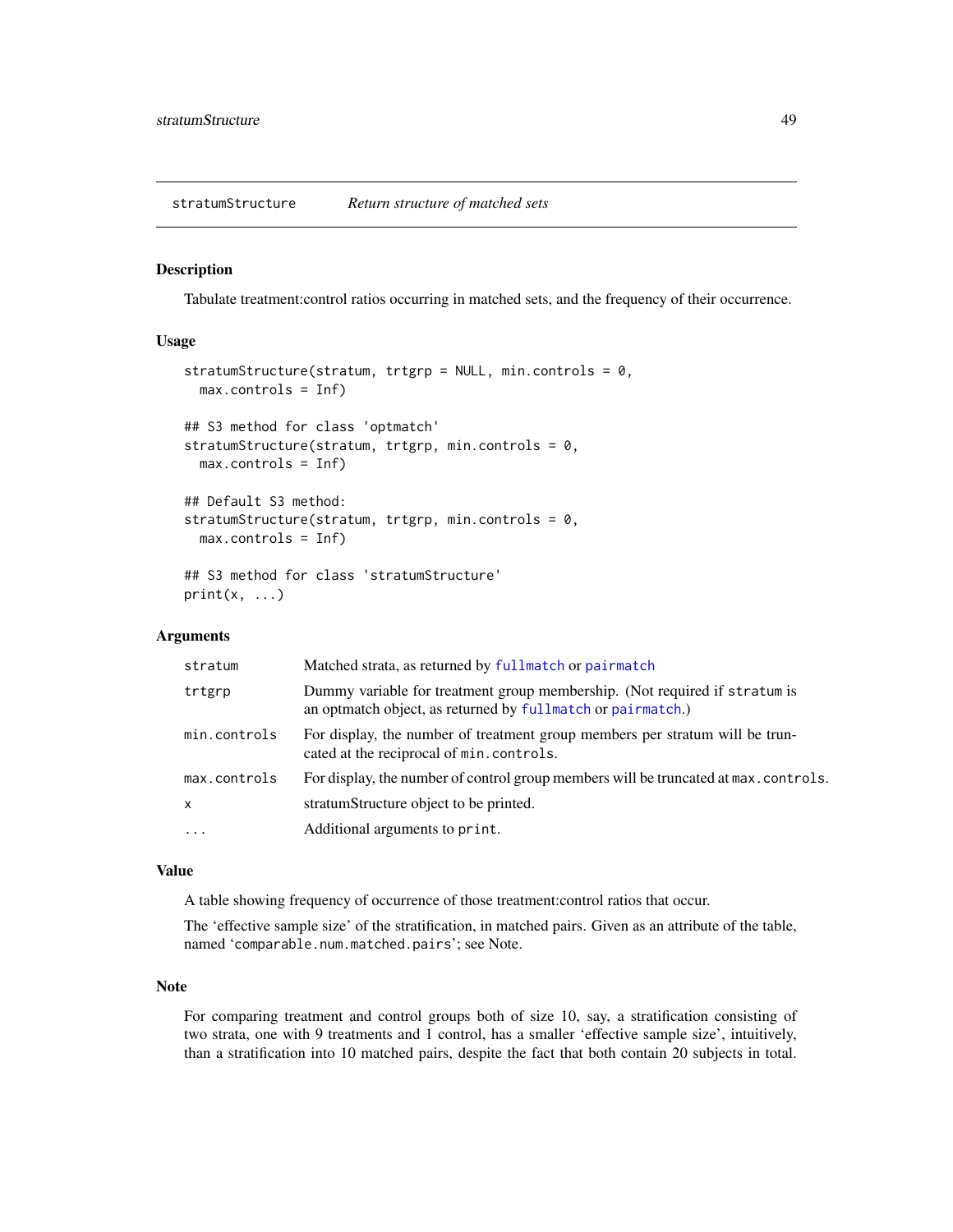stratumStructure first summarizes this aspect of the structure of the stratification it is given, then goes on to identify one number as the stratification's effective sample size. The 'comparable.num.matched.pairs' attribute returned by stratumStructure is the sum of harmonic means of the sizes of the treatment and control subgroups of each stratum, a general way of calibrating such differences as well as differences in the number of subjects contained in a stratification. For example, by this metric the 9:1, 1:9 stratification is comparable to 3.6 matched pairs.

Why should effective sample size be calculated this way? The phrase 'effective sample size' suggests the observations are taken to be similar in information content. Modeling them as random variables, this suggests that they be assumed to have the same variance,  $\sigma$ , conditional on what stratum they reside in. If that is the case, and if also treatment and control observations differ in expectation by a constant that is the same for each stratum, then it can be shown that the optimum weights with which to combine treatment-control contrasts across strata, s, are proportional to the stratum-wise harmonic means of treatment and control counts,  $h_s = \left[ (n_{ts}^{-1} + n_{cs}^{-1})/2 \right]^{-1}$  (Kalton, 1968). The thus-weighted average of contrasts then has variance  $2\sigma/\sum_{s}h_s$ . This motivates the use of  $\sum_s h_s$  as a measure of effective sample size. Since for a matched pair s,  $h_s = 1$ ,  $\sum_s h_s$  can be thought of as the number of matched pairs needed to attain comparable precision. (Alternately, the stratification might be taken into account when comparing treatment and control groups using fixed effects in an ordinary least-squares regression, as in Hansen (2004). This leads to the same result. A still different formulation, in which outcomes are not modeled as random variables but assignment to treatment or control is, again suggests the same weighting across strata, and a measure of precision featuring  $\sum_s h_s$  in a similar role; see Hansen and Bowers (2008).

#### Author(s)

Ben B. Hansen

## References

Kalton, G. (1968), 'Standardization: A technique to control for extraneous variables', *Applied Statistics*, 17, 118–136.

Hansen, B.B. (2004), 'Full Matching in an Observational Study of Coaching for the SAT', *Journal of the American Statistical Association*, 99, 609–618.

Hansen B.B. and Bowers, J. (2008), 'Covariate balance in simple, stratified and clustered comparative studies', *Statistical Science*, 23, to appear.

#### See Also

[matched](#page-20-1), [fullmatch](#page-15-1)

#### Examples

```
data(plantdist)
plantsfm <- fullmatch(plantdist) # A full match with unrestricted
                                 # treatment-control balance
plantsfm1 <- fullmatch(plantdist,min.controls=2, max.controls=3)
stratumStructure(plantsfm)
stratumStructure(plantsfm1)
stratumStructure(plantsfm, max.controls=4)
```
<span id="page-49-0"></span>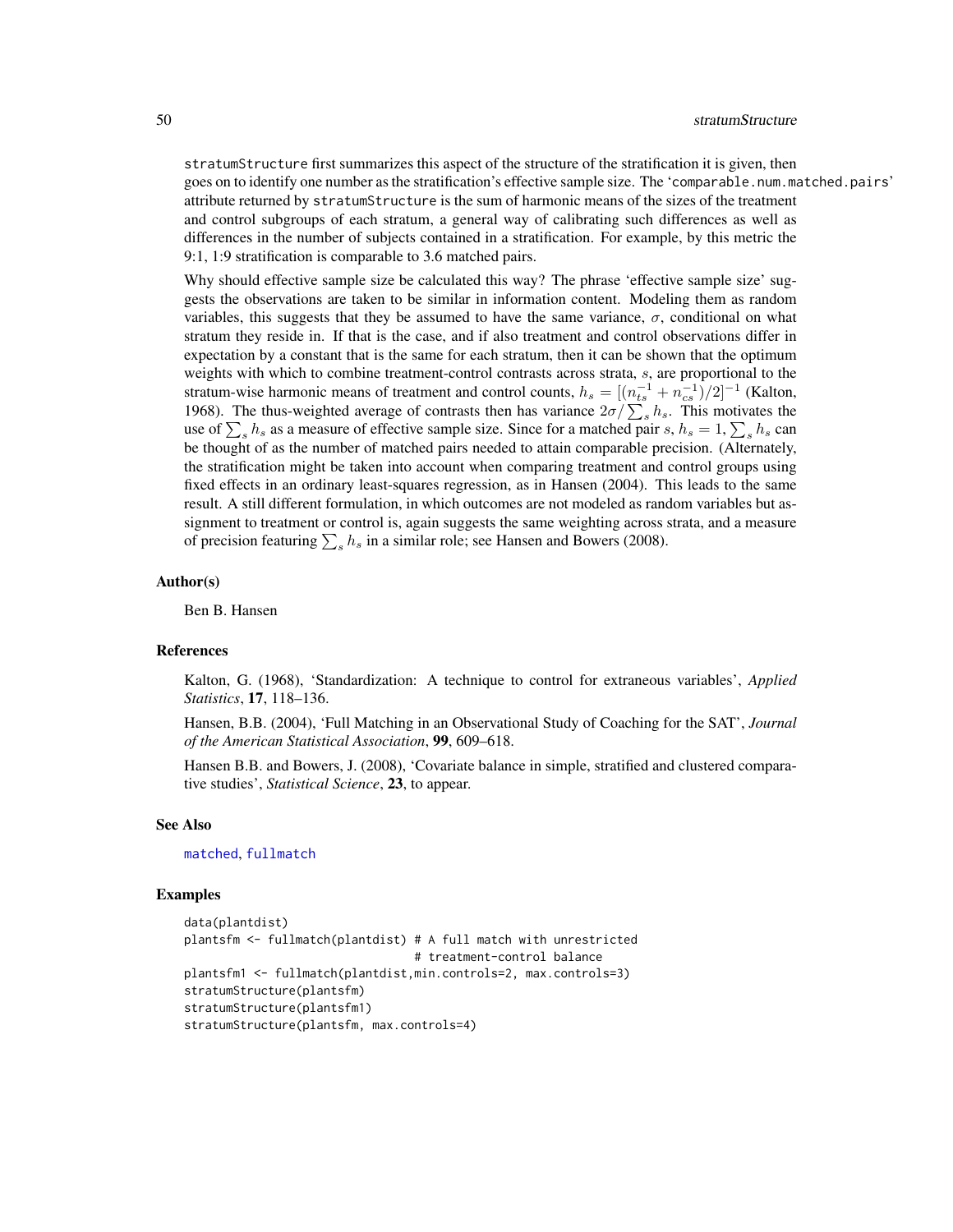<span id="page-50-0"></span>

## Description

Returns a list containing the dimensions of all valid subproblems.

## Usage

```
subdim(x)
## S3 method for class 'InfinitySparseMatrix'
subdim(x)
## S3 method for class 'matrix'
subdim(x)
## S3 method for class 'BlockedInfinitySparseMatrix'
subdim(x)
## S3 method for class 'optmatch.dlist'
subdim(x)
```
## Arguments

x A distance specification to get the sub-dimensions of.

## Value

A data frame listing the dimensions of each valid subproblem. Any subproblems with 0 controls or 0 treatments will be ignored. The names of the entries in the list will be the names of the subproblems, if they exist. There will be two rows, named "treatments" and "controls".

#### Examples

```
em <- exactMatch(pr ~ pt, data=nuclearplants)
m1 <- fullmatch(pr \sim t1 + t2, within=em, data=nuclearplants)
stratumStructure(m1)
(subdims_em <- subdim(em))
m2 < - fullmatch(pr \sim t1 + t2, within=em, data=nuclearplants,
             mean.controls=pmin(1.5, subdims_em["controls",] / subdims_em["treatments",])
                )
stratumStructure(m2)
```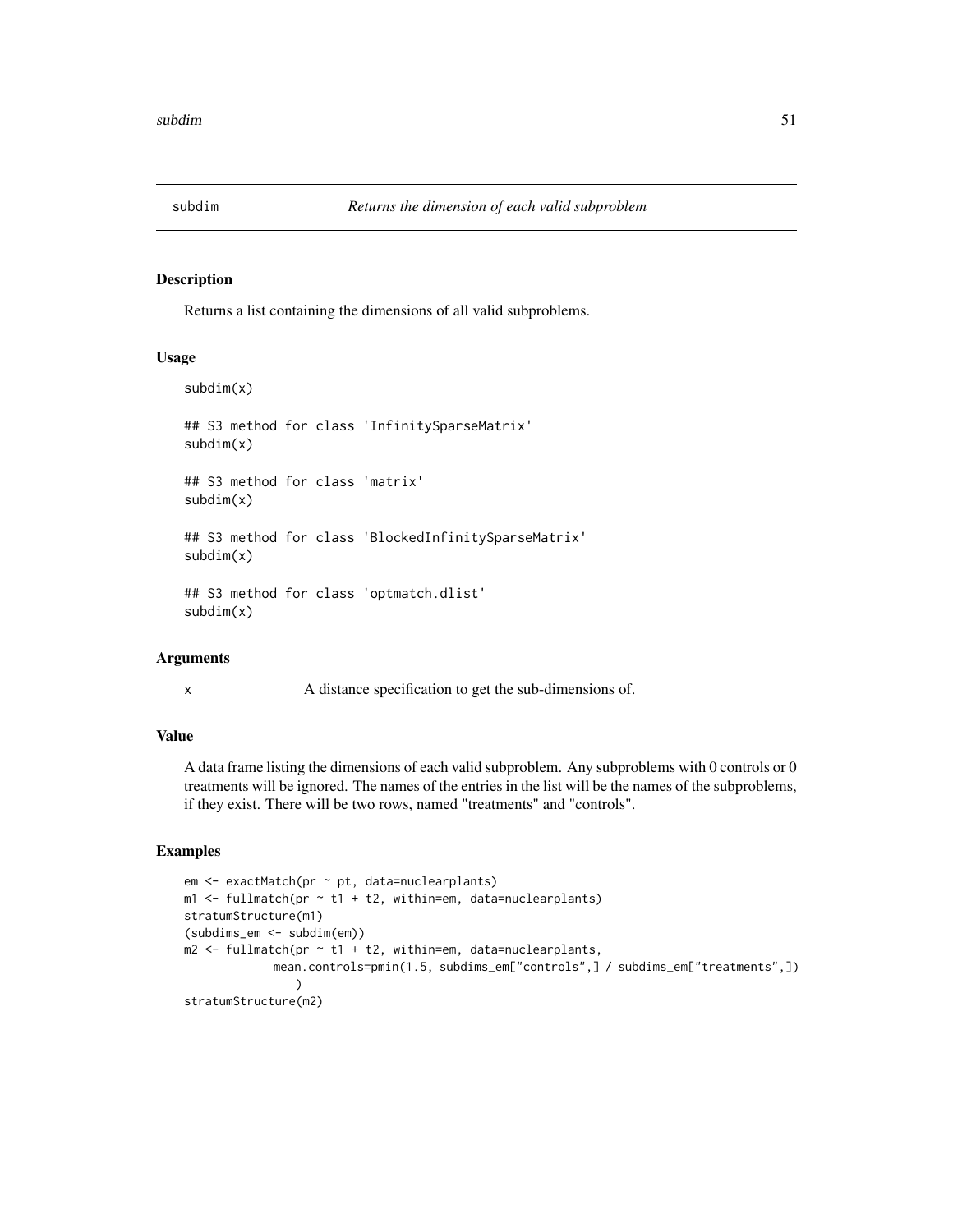<span id="page-51-0"></span>subset.InfinitySparseMatrix

*Subsetting for InfinitySparseMatrices*

## Description

This matches the syntax and semantics of subset for matrices.

#### Usage

```
## S3 method for class 'InfinitySparseMatrix'
subset(x, subset, select, ...)
```
## Arguments

| x      | InfinitySparseMatrix to be subset or bound.    |
|--------|------------------------------------------------|
| subset | Logical expression indicating rows to keep.    |
| select | Logical expression indicating columns to keep. |
|        | Other arguments are ignored.                   |

#### Value

An InfinitySparseMatrix with only the selected elements.

#### Author(s)

Mark Fredrickson

summary.ism *Summarize a distance matrix*

## Description

Given a distance matrix, return information above it, including dimension, sparsity information, unmatchable members, summary of finite distances, and, in the case of BlockedInfinitySparseMatrix, block structure.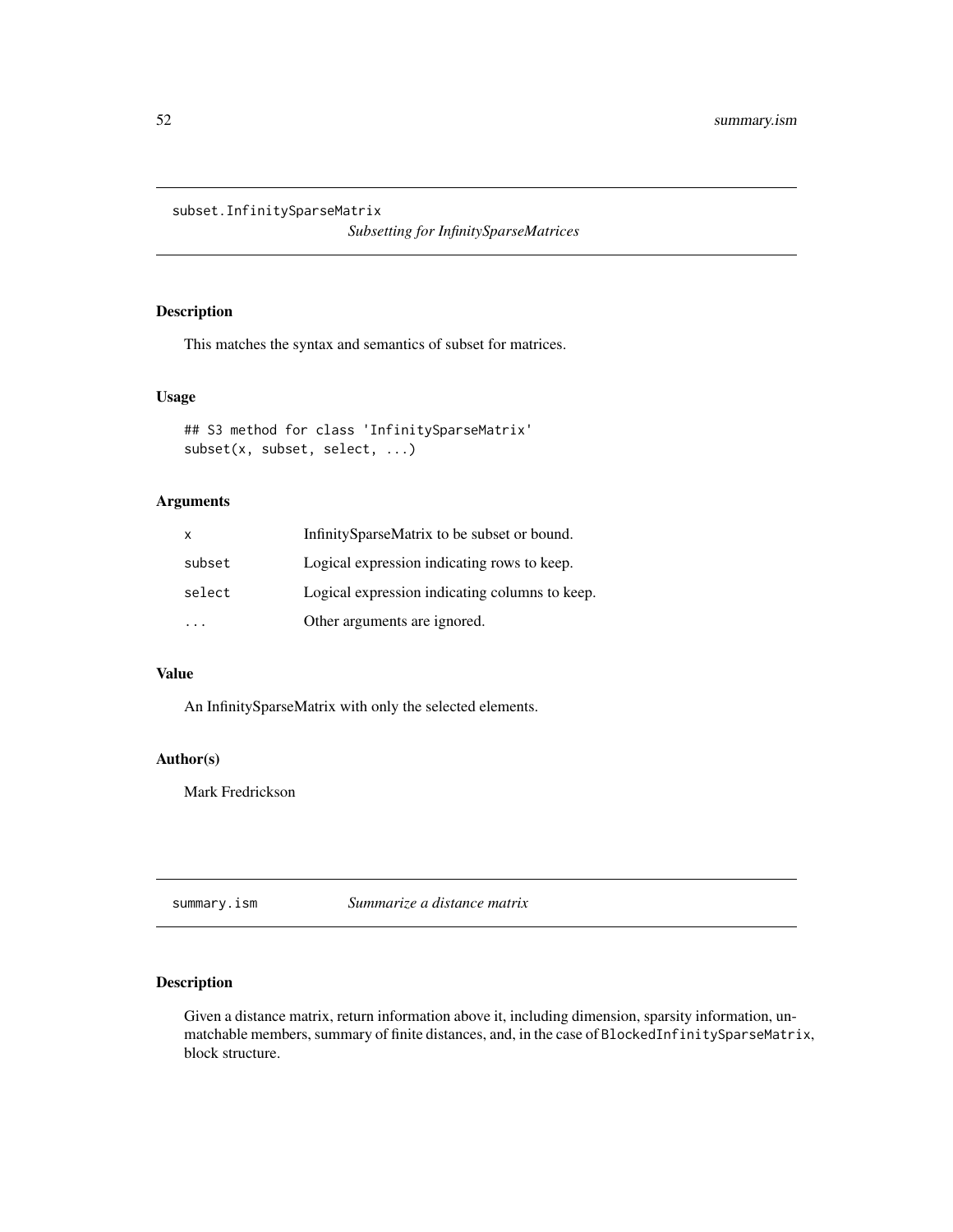#### summary.ism 53

#### Usage

```
## S3 method for class 'InfinitySparseMatrix'
summary(object, ..., distanceSummary = TRUE)
## S3 method for class 'BlockedInfinitySparseMatrix'
summary(object, ...,
  distanceSummary = TRUE, printAllBlocks = FALSE, blockStructure = TRUE)
## S3 method for class 'DenseMatrix'
summary(object, ..., distanceSummary = TRUE)
```
## Arguments

| object          | A InfinitySparseMatrix, BlockedInfinitySparseMatrix or DenseMatrix.                                                                                                                                                    |
|-----------------|------------------------------------------------------------------------------------------------------------------------------------------------------------------------------------------------------------------------|
| $\ddots$        | Ignored.                                                                                                                                                                                                               |
| distanceSummary |                                                                                                                                                                                                                        |
|                 | Default TRUE. Should a summary of minimum distance per treatment member<br>be calculated? May be slow on larger data sets.                                                                                             |
|                 | printAllBlocks If object is a BlockedInfinitySparseMatrix, should summaries of all blocks<br>be printed alongside the overall summary? Default FALSE.                                                                  |
|                 | blockStructure If object is a BlockedInfinitySparseMatrix and printAllBlocks is false,<br>print a quick summary of each individual block. Default TRUE. If the number of<br>blocks is high, consider suppressing this. |

#### Details

The output consists of several pieces.

- Membership: Indicates the dimension of the distance.
- Total (in)eligible potential matches: A measure of the sparsity of the distance. Eligible matches have a finite distance between treatment and control members; they could be matched. Ineligible matches have Inf distance and can not be matched. A higher number of ineligible matches can speed up matching, but runs the risk of less optimal overall matching results.
- Unmatchable treatment/control members: If any observations have no eligible matches (e.g. their distance to every potential match is Inf) they are listed here. See Value below for details of how to access lists of matchable and unmatchable treatment and control members.
- Summary of minimum matchable distance per treatment member: To assist with choosing a caliper, this is a numeric summary of the smallest distance per matchable treatment member. If you provide a caliper that is less than the maximum value, at least one treatment member will become unmatchable.
- Block structure: For BlockedInfinitySparseMatrix, a quick summary of the structure of each individual block. (The above will all be across all blocks.) This may indicate which blocks, if any, are problematic.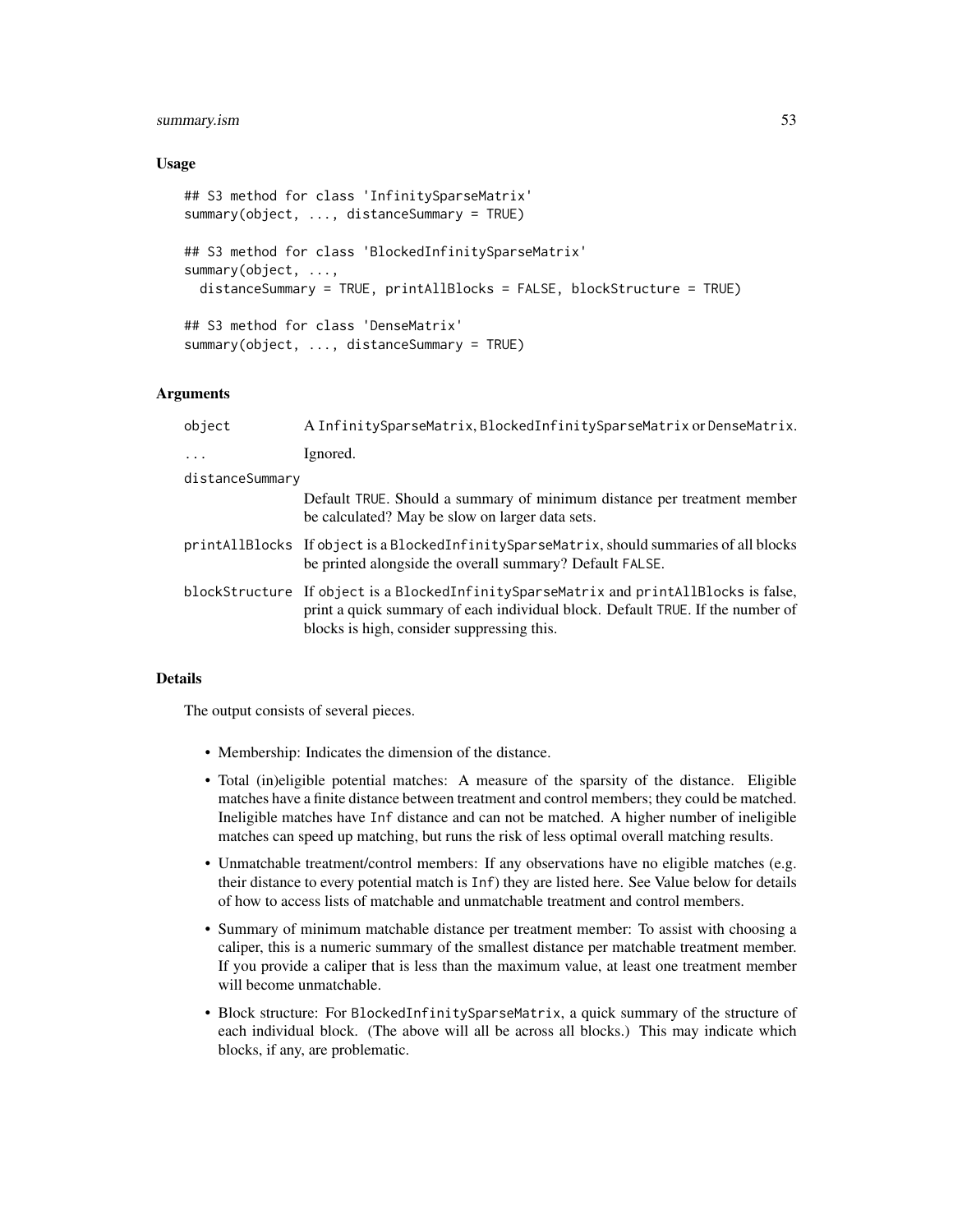## <span id="page-53-0"></span>Value

A named list. The summary for an InfinitySparseMatrix or DenseMatrix contains the following:

- total: Contains the total number of treatment and control members, as well as eligible and ineligible matches.
- matchable: The names of all treatment and control members with at least one eligible match.
- unmatchable: The names of all treatment and control members with no eligible matches.
- distances: The summary of minimum matchable distances, if distanceSummary is TRUE.

For BlockedInfinitySparseMatrix, the named list instead of contains one entry per block, named after each block (i.e. the value of the blocking variable) as well as a block named 'overall' which contains the summary ignoring blocks. Each of these entries contains a list with entries 'total', 'matchable', 'unmatchable' and 'distances', as described above.

update.optmatch *Performs an update on an* optmatch *object.*

#### Description

NB: THIS CODE IS CURRENTLY VERY MUCH ALPHA AND SOMEWHAT UNTESTED, ES-PECIALLY CALLING update ON AN OPTMATCH OBJECT CREATED WITHOUT AN EX-PLICIT DISTANCE ARGUMENT.

#### Usage

## S3 method for class 'optmatch'  $update(optmatch, ..., evaluate = TRUE)$ 

#### Arguments

| optmatch | Optmatch object to update.                                          |
|----------|---------------------------------------------------------------------|
| $\cdot$  | Additional arguments to the call, or arguments with changed values. |
| evaluate | If true evaluate the new call else return the call.                 |

#### Details

Note that passing data again is strongly recommended. A warning will be printed if the hash of the data used to generate the optmatch object differs from the hash of the new data.

#### Value

An updated optmatch object.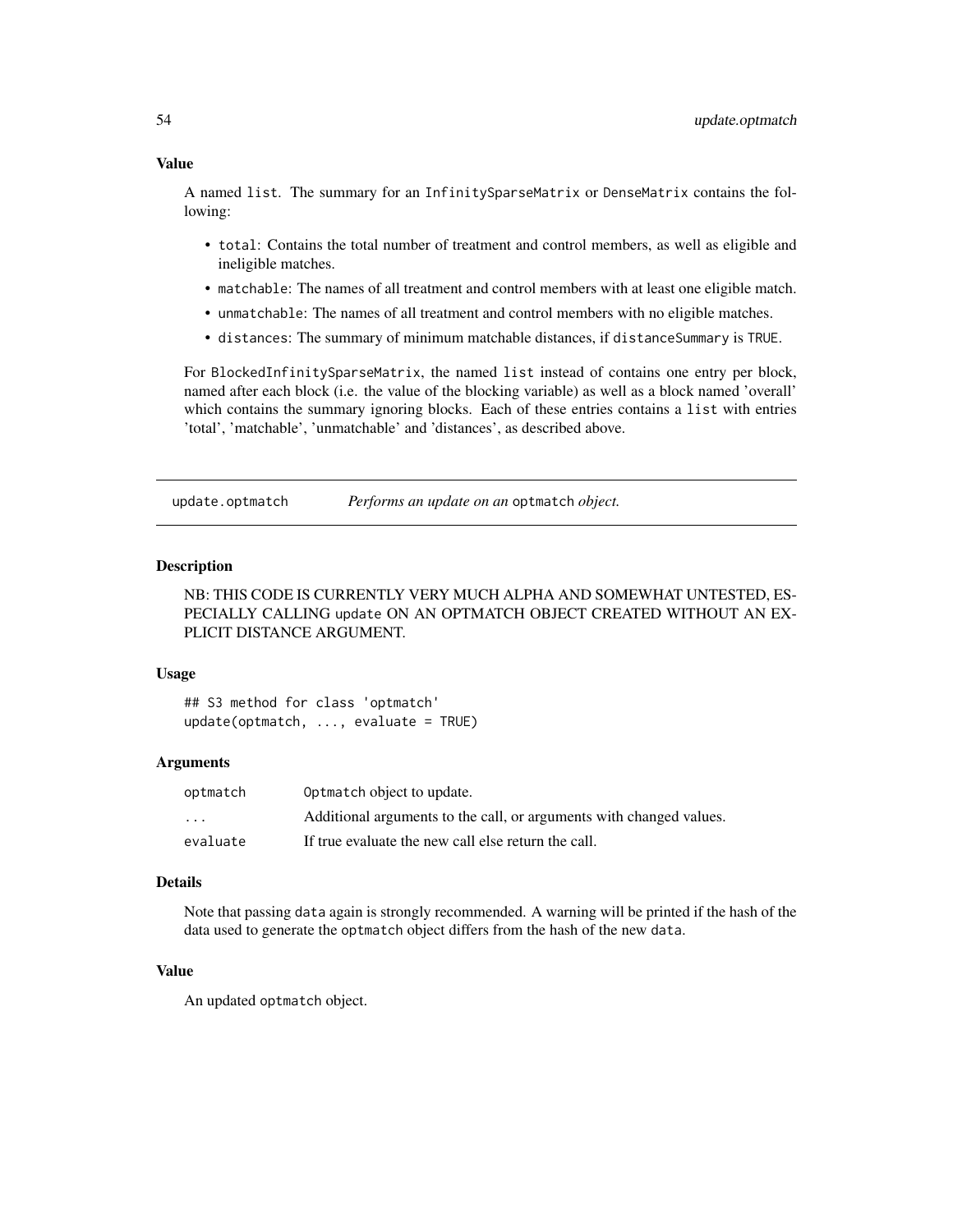# <span id="page-54-0"></span>**Index**

```
∗Topic datasets
    nuclearplants, 34
∗Topic dataset
    plantdist, 41
∗Topic manip
    fill.NAs, 13
    matched, 21
∗Topic nonparametric
    caliper, 5
    exactMatch, 12
    fullmatch, 16
    matched.distances, 23
    mdist, 31
    pairmatch, 39
∗Topic optimize
    fullmatch, 16
    maxControlsCap, 30
    pairmatch, 39
*,InfinitySparseMatrix,InfinitySparseMatrix-method
         (+,InfinitySparseMatrix,InfinitySparseMatrix-method),
exactMatch,formula-method (exactMatch),
         3
+,InfinitySparseMatrix,InfinitySparseMatrix-method,
exactMatch,vector-method (exactMatch),
         3
-,InfinitySparseMatrix,InfinitySparseMatrix-method
factor, 14
         (+,InfinitySparseMatrix,InfinitySparseMatrix-method),
fill.NAs, 13, 45
         3
/,InfinitySparseMatrix,InfinitySparseMatrix-method
full (fullmatch), 16
         (+,InfinitySparseMatrix,InfinitySparseMatrix-method),
fullmatch, 4, 7, 11, 13, 16, 21, 22, 24, 27–31,
        3
antiExactMatch, 4, 13
as.InfinitySparseMatrix, 5
caliper, 4, 5, 13, 18, 21, 25–28, 40
caliper,InfinitySparseMatrix-method
        (caliper), 5
caliper,matrix-method (caliper), 5
caliper,optmatch.dlist-method
        (caliper), 5
cbind, 10, 11
                                                   cbind.BlockedInfinitySparseMatrix
                                                            (cbind.InfinitySparseMatrix), 8
                                                   cbind.InfinitySparseMatrix, 8
                                                   compare_optmatch, 9
                                                   contrasts, 14
                                                   dimnames,InfinitySparseMatrix-method,
                                                            9
                                                   dimnames<-,InfinitySparseMatrix,list-method
                                                            (dimnames,InfinitySparseMatrix-method),
                                                            \mathbf Qdimnames<-,InfinitySparseMatrix,NULL-method
                                                            (dimnames,InfinitySparseMatrix-method),
                                                            9
                                                   distUnion, 10
                                                   effectiveSampleSize, 11
                                                   exactMatch, 4, 6, 7, 10, 11, 12, 17, 18, 21, 25,
                                                            26, 28, 29, 33, 34, 36
                                                            12
                                                            12
                                                   findSubproblems, 16, 46
                                                            33, 36, 39, 40, 43, 49, 50
                                                   getMaxProblemSize, 19, 20, 46
                                                   InfinitySparseMatrix-class, 21
                                                   lm, 12, 14, 15
                                                   mahal.dist (optmatch-defunct), 37
                                                   match_on, 4, 6, 7, 10, 11, 13, 15, 17, 18, 21,
                                                            24, 31, 33, 37, 39, 44, 46
                                                   matched, 21, 36, 40, 50
```